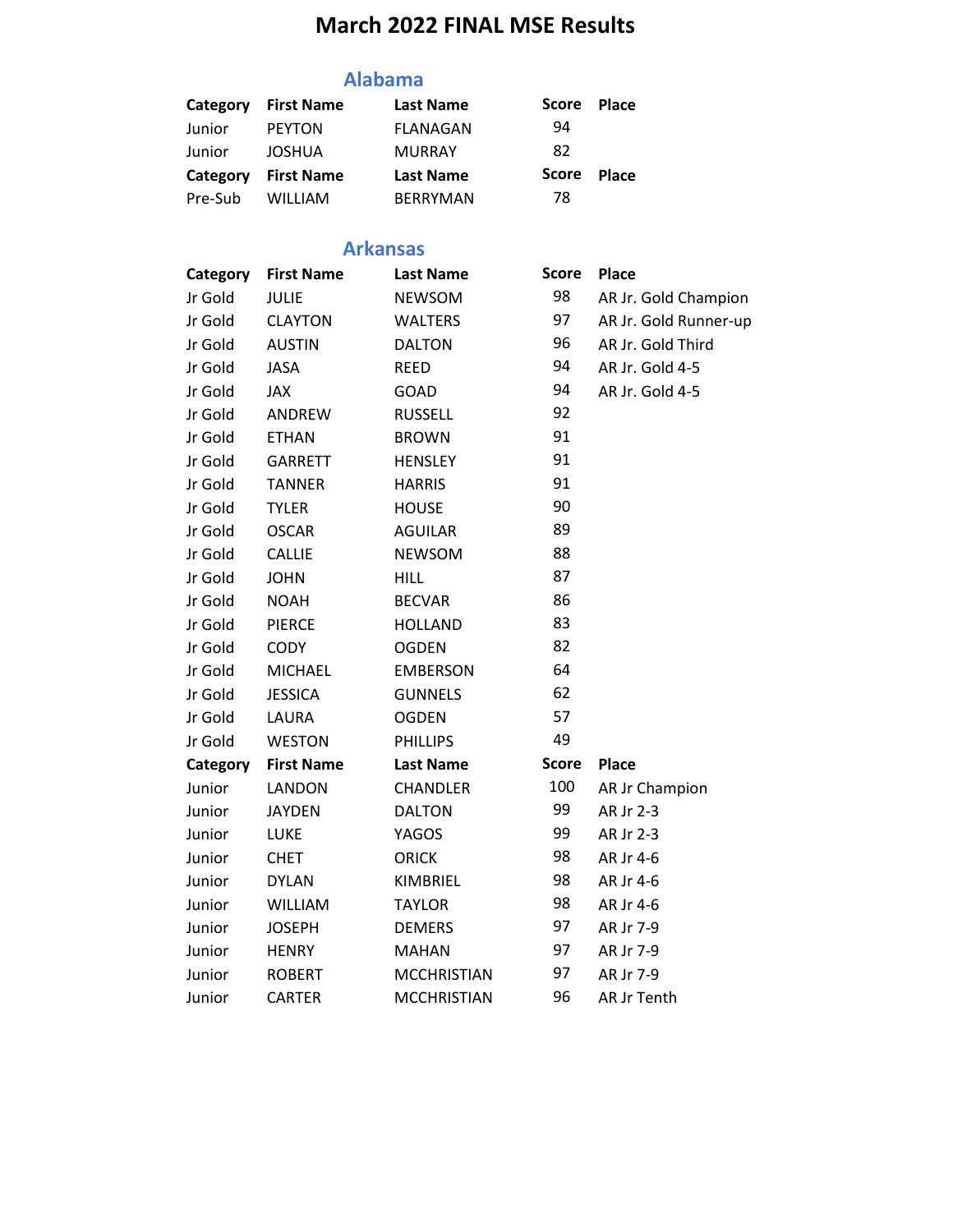| Junior | <b>DYLAN</b>    | <b>BRIMER</b>    | 95 | AR Jr 11-15 |
|--------|-----------------|------------------|----|-------------|
| Junior | <b>WINSTON</b>  | <b>BUSSELLE</b>  | 95 | AR Jr 11-15 |
| Junior | <b>BRAYDEN</b>  | TARANTINO        | 95 | AR Jr 11-15 |
| Junior | <b>COLIN</b>    | <b>BARNETT</b>   | 95 | AR Jr 11-15 |
| Junior | <b>HAYDEN</b>   | <b>BASS</b>      | 95 | AR Jr 11-15 |
| Junior | <b>TYLER</b>    | TREADWAY         | 95 | AR Jr 11-15 |
| Junior | <b>KAMERON</b>  | <b>COLES</b>     | 95 | AR Jr 11-15 |
| Junior | <b>ISAAC</b>    | <b>MARLIN</b>    | 94 |             |
| Junior | <b>AARON</b>    | <b>KING</b>      | 93 |             |
| Junior | <b>CODY</b>     | <b>DYER</b>      | 93 |             |
| Junior | RANDY           | <b>HOLDER</b>    | 93 |             |
| Junior | GAGE            | <b>STAMPER</b>   | 93 |             |
| Junior | KIEGAN          | BILLINGSLEY      | 93 |             |
| Junior | WILLIAM         | HUMPHREY         | 93 |             |
| Junior | <b>BRYAR</b>    | HALE             | 93 |             |
| Junior | <b>GUNNER</b>   | <b>WILLIAMS</b>  | 92 |             |
| Junior | LUKE            | <b>WHEELER</b>   | 92 |             |
| Junior | ISAAC           | <b>HAZELWOOD</b> | 92 |             |
| Junior | <b>HUNTER</b>   | <b>WALPOLE</b>   | 91 |             |
| Junior | <b>BLAINE</b>   | <b>WEST</b>      | 91 |             |
| Junior | <b>NIC</b>      | STALEY           | 91 |             |
| Junior | <b>CHASE</b>    | <b>GAINES</b>    | 91 |             |
| Junior | AYDEN           | <b>POLLOCK</b>   | 91 |             |
| Junior | <b>HANNAH</b>   | SULLIVAN         | 91 |             |
| Junior | <b>MASON</b>    | GARRETT          | 90 |             |
| Junior | <b>COLE</b>     | <b>DISMANG</b>   | 90 |             |
| Junior | <b>COLBE</b>    | <b>MCBRIDE</b>   | 90 |             |
| Junior | <b>MADDOX</b>   | <b>TARVIN</b>    | 90 |             |
| Junior | RHETT           | <b>EDDINGTON</b> | 89 |             |
| Junior | <b>BEAU</b>     | <b>LOVELL</b>    | 89 |             |
| Junior | <b>MASON</b>    | <b>DELAMATER</b> | 89 |             |
| Junior | <b>BRETT</b>    | <b>WHITE</b>     | 89 |             |
| Junior | <b>EASTON</b>   | <b>PREWITT</b>   | 88 |             |
| Junior | <b>BLAYNE</b>   | <b>RAY</b>       | 88 |             |
| Junior | <b>LOUDEN</b>   | <b>CUPP</b>      | 87 |             |
| Junior | <b>DAKOTA</b>   | <b>NEWMAN</b>    | 87 |             |
| Junior | <b>MASON</b>    | <b>LEDER</b>     | 87 |             |
| Junior | <b>JARROD</b>   | <b>PLOUCH</b>    | 87 |             |
| Junior | <b>JONATHON</b> | <b>BAILEY</b>    | 86 |             |
| Junior | <b>JAYDEN</b>   | <b>KNIFE</b>     | 86 |             |
| Junior | LEO             | <b>NIELSEN</b>   | 86 |             |
| Junior | <b>BENTLEY</b>  | <b>THOMASON</b>  | 85 |             |
| Junior | COLESON         | <b>TURNER</b>    | 85 |             |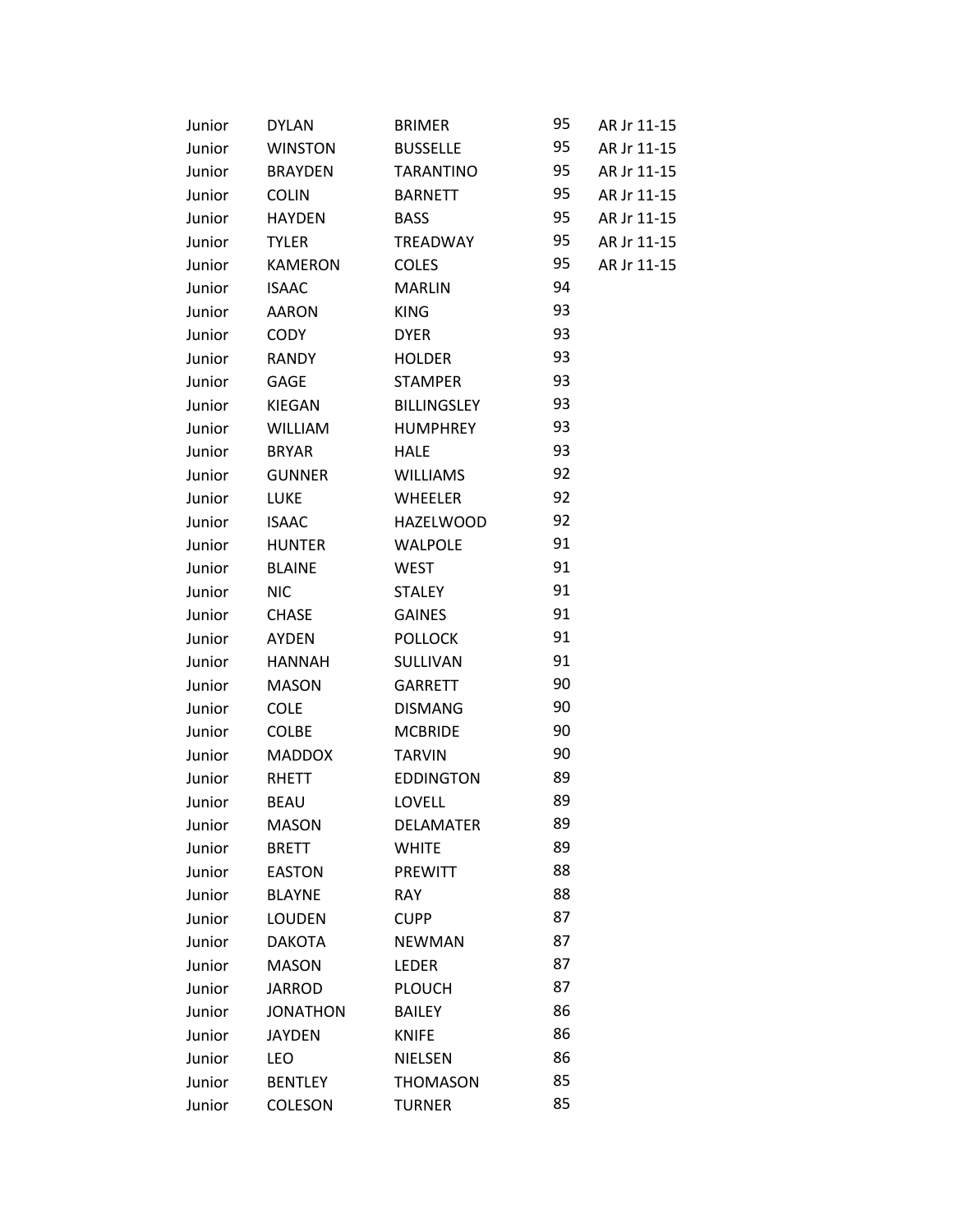| Junior   | ELI                | SOUTH              | 84           |                      |
|----------|--------------------|--------------------|--------------|----------------------|
| Junior   | <b>ETHAN</b>       | <b>MORRIS</b>      | 84           |                      |
| Junior   | ALEXANDER          | <b>BROWN</b>       | 84           |                      |
| Junior   | <b>CADE</b>        | <b>CRUMLEY</b>     | 83           |                      |
| Junior   | JACOB              | <b>OGDEN</b>       | 83           |                      |
| Junior   | JAMES              | <b>HALE</b>        | 82           |                      |
| Junior   | <b>CHARLES</b>     | <b>WILLIAMS IV</b> | 82           |                      |
| Junior   | <b>ETHAN</b>       | <b>JORDAN</b>      | 82           |                      |
| Junior   | <b>MORGAN</b>      | <b>JACOBS</b>      | 82           |                      |
| Junior   | <b>LOGAN</b>       | <b>WALLACE</b>     | 81           |                      |
| Junior   | <b>BROCK</b>       | <b>MILLER</b>      | 80           |                      |
| Junior   | <b>CARTER</b>      | <b>HOLMAN</b>      | 80           |                      |
| Junior   | MELISSA            | <b>GUNNELS</b>     | 80           |                      |
| Junior   | <b>CALEB</b>       | <b>BETTIS</b>      | 80           |                      |
| Junior   | <b>JOSEPH</b>      | <b>WARREN</b>      | 79           |                      |
| Junior   | <b>DANNY</b>       | <b>HILL</b>        | 78           |                      |
| Junior   | <b>NICHOLAS</b>    | WAGGONER           | 76           |                      |
| Junior   | <b>TRAVIS</b>      | ADAMS ALLRED       | 76           |                      |
| Junior   | <b>COLE</b>        | <b>PEYTON</b>      | 76           |                      |
| Junior   | <b>EVAN</b>        | <b>MOORE</b>       | 75           |                      |
| Junior   | KALEB              | EXUM               | 74           |                      |
| Junior   | <b>BENTLEY</b>     | PEARROW            | 72           |                      |
| Junior   | <b>CALEB</b>       | <b>HARRIMAN</b>    | 72           |                      |
| Junior   | <b>LILY</b>        | <b>ORR</b>         | 71           |                      |
| Junior   | LEX                | <b>NIELSEN</b>     | 71           |                      |
| Junior   | BRITT              | <b>LINDSEY</b>     | 70           |                      |
| Junior   | LUKE               | <b>PEOPLES</b>     | 70           |                      |
| Junior   | <b>BRADY</b>       | <b>JOHNSTON</b>    | 70           |                      |
| Junior   | <b>COOPER</b>      | <b>GARDENHIRE</b>  | 69           |                      |
| Junior   | <b>THOMAS</b>      | <b>CLINE JR</b>    | 63           |                      |
| Junior   | <b>CONNOR</b>      | <b>RICH</b>        | 62           |                      |
| Junior   | <b>JAYLYNN</b>     | <b>MASON</b>       | 58           |                      |
| Junior   | <b>BLAINE</b>      | <b>BROWNING</b>    | 53           |                      |
| Junior   | <b>LUCY</b>        | <b>PUGH</b>        | 53           |                      |
| Junior   | <b>GABE</b>        | <b>KRAUSE</b>      | 49           |                      |
| Junior   | <b>JOEY</b>        | <b>PIERCE</b>      | 38           |                      |
| Category | <b>First Name</b>  | <b>Last Name</b>   | <b>Score</b> | <b>Place</b>         |
| Pre-Sub  | <b>JASPER</b>      | <b>FOREE</b>       | 92           | AR Pre-Sub Champion  |
| Pre-Sub  | <b>AUGUSTUS</b>    | <b>MCANELLY</b>    | 91           | AR Pre-Sub Runner-up |
| Pre-Sub  | <b>STEPHEN</b>     | ANSELMI            | 82           |                      |
| Pre-Sub  | <b>JAMESON</b>     | <b>GLAZE</b>       | 77           |                      |
| Pre-Sub  | <b>ASHER</b>       | <b>HALE</b>        | 76           |                      |
| Pre-Sub  | <b>CHRISTOPHER</b> | <b>SCROGIN</b>     | 61           |                      |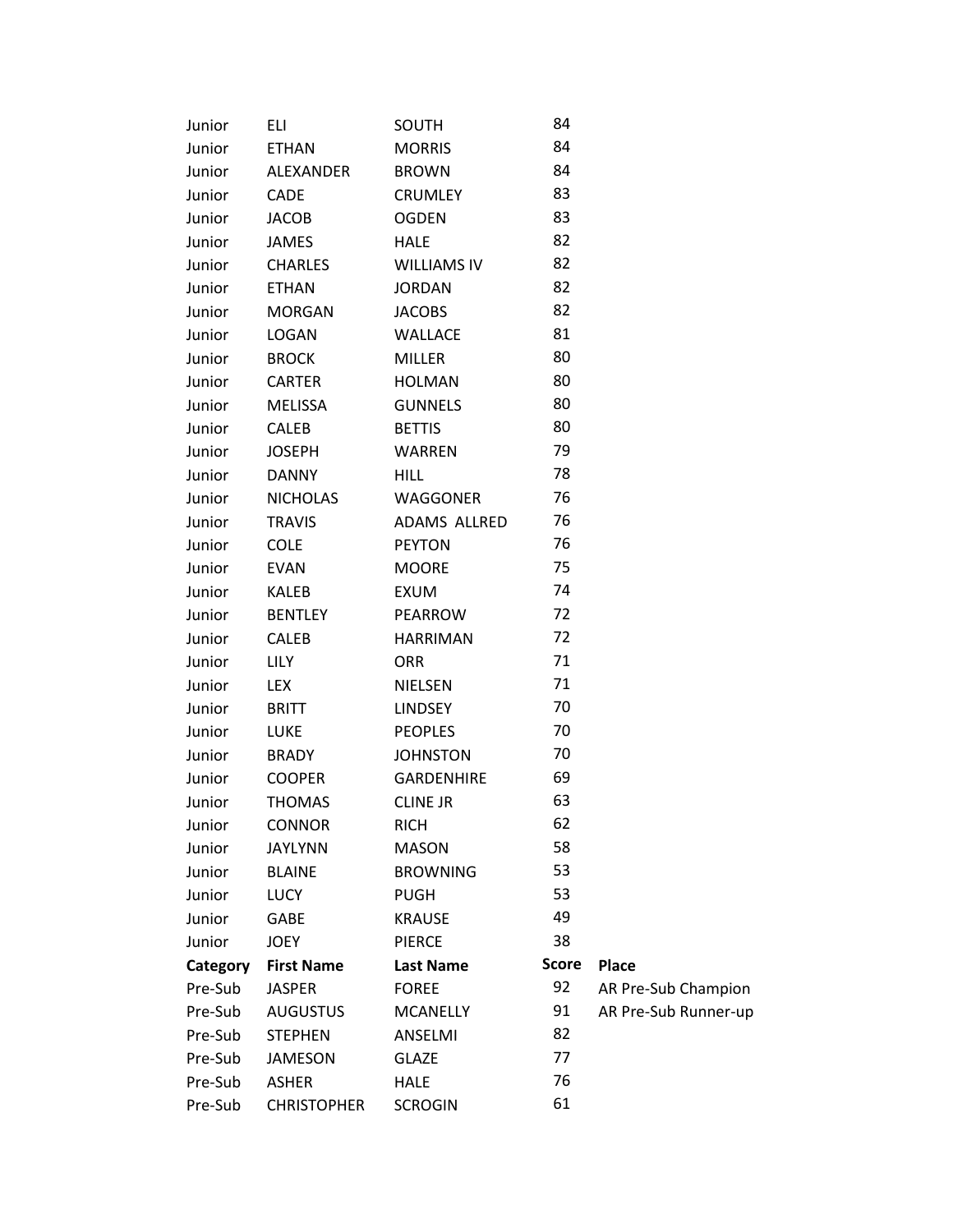| Pre-Sub  | <b>RYLAN</b>      | <b>SMITH</b>        | 59           |                     |
|----------|-------------------|---------------------|--------------|---------------------|
| Pre-Sub  | <b>WILLIAM</b>    | <b>WATKINS</b>      | 55           |                     |
| Pre-Sub  | LANGSTON          | <b>WAITE</b>        | 48           |                     |
| Pre-Sub  | ELI               | <b>WRIGHT</b>       | 46           |                     |
| Pre-Sub  | <b>TRIPP</b>      | <b>PERKINS</b>      | 40           |                     |
| Pre-Sub  | BAILEY            | CATT                | 33           |                     |
| Category | <b>First Name</b> | <b>Last Name</b>    | <b>Score</b> | <b>Place</b>        |
| Sub-Jr   | <b>AIDAN</b>      | <b>RICE</b>         | 99           | AR Sub-Jr Champion  |
| Sub-Jr   | <b>ISAAC</b>      | <b>HENSLEY</b>      | 95           | AR Sub-Jr 2-3       |
| Sub-Jr   | LUCAS             | <b>GIBSON</b>       | 95           | AR Sub-Jr 2-3       |
| Sub-Jr   | <b>KAYDENCE</b>   | <b>TARANTINO</b>    | 94           | AR Sub-Jr 4-6       |
| Sub-Jr   | <b>JAKE</b>       | <b>JOHNSON</b>      | 94           | AR Sub-Jr 4-6       |
| Sub-Jr   | <b>AUSTIN</b>     | ANSELMI             | 94           | AR Sub-Jr 4-6       |
| Sub-Jr   | <b>GRAYSON</b>    | <b>STOUT</b>        | 93           | AR Sub-Jr 7-9       |
| Sub-Jr   | <b>SETH</b>       | <b>SMITH</b>        | 93           | AR Sub-Jr 7-9       |
| Sub-Jr   | <b>MICHAEL</b>    | <b>MCCARTY</b>      | 93           | AR Sub-Jr 7-9       |
| Sub-Jr   | <b>CHACE</b>      | <b>MCGREW</b>       | 91           | AR Sub-Jr Tenth     |
| Sub-Jr   | TY                | <b>PRICE</b>        | 90           | AR Sub-Jr 11-12     |
| Sub-Jr   | <b>JAXON</b>      | <b>TONEY</b>        | 90           | AR Sub-Jr 11-12     |
| Sub-Jr   | <b>TYLER</b>      | <b>NEWMAN</b>       | 89           | AR Sub-Jr 13-14     |
| Sub-Jr   | <b>JACKSON</b>    | <b>JOHNSON</b>      | 89           | AR Sub-Jr 13-14     |
| Sub-Jr   | <b>RYAN</b>       | <b>DESPAIN</b>      | 88           | AR Sub-Jr Fifteenth |
| Sub-Jr   | <b>WYATT</b>      | <b>MURRAY</b>       | 87           |                     |
| Sub-Jr   | <b>BENJAMIN</b>   | <b>HALLIBURTON</b>  | 87           |                     |
| Sub-Jr   | <b>HUNTER</b>     | <b>BURLESON</b>     | 87           |                     |
| Sub-Jr   | <b>HUDSON</b>     | <b>MUCKELBERG</b>   | 86           |                     |
| Sub-Jr   | <b>GAVIN</b>      | PRUITT              | 86           |                     |
| Sub-Jr   | <b>BRICEN</b>     | <b>CARTER</b>       | 85           |                     |
| Sub-Jr   | <b>MICHAEL</b>    | <b>FREPPON</b>      | 85           |                     |
| Sub-Jr   | <b>BRADY</b>      | <b>RUSSOM</b>       | 84           |                     |
| Sub-Jr   | SAMUEL            | <b>SLOAN</b>        | 83           |                     |
| Sub-Jr   | <b>KASE</b>       | <b>YOUNG</b>        | 82           |                     |
| Sub-Jr   | <b>KYLIE</b>      | <b>GARRISON</b>     | 81           |                     |
| Sub-Jr   | <b>JACKSON</b>    | COLEMAN             | 79           |                     |
| Sub-Jr   | <b>EVA</b>        | <b>THROCKMORTON</b> | 79           |                     |
| Sub-Jr   | <b>BRADEN</b>     | <b>MCLEAN</b>       | 78           |                     |
| Sub-Jr   | ANDREW            | <b>SMITH</b>        | 77           |                     |
| Sub-Jr   | <b>GRAYSON</b>    | <b>WHITE</b>        | 77           |                     |
| Sub-Jr   | KALEB             | <b>BIRMINGHAM</b>   | 76           |                     |
| Sub-Jr   | <b>AUSTIN</b>     | <b>STATLER</b>      | 76           |                     |
| Sub-Jr   | <b>JOHN</b>       | <b>BUSSELLE</b>     | 76           |                     |
| Sub-Jr   | <b>DANIEL</b>     | <b>BAILEY</b>       | 75           |                     |
| Sub-Jr   | <b>ASHTIN</b>     | <b>BALLARD</b>      | 75           |                     |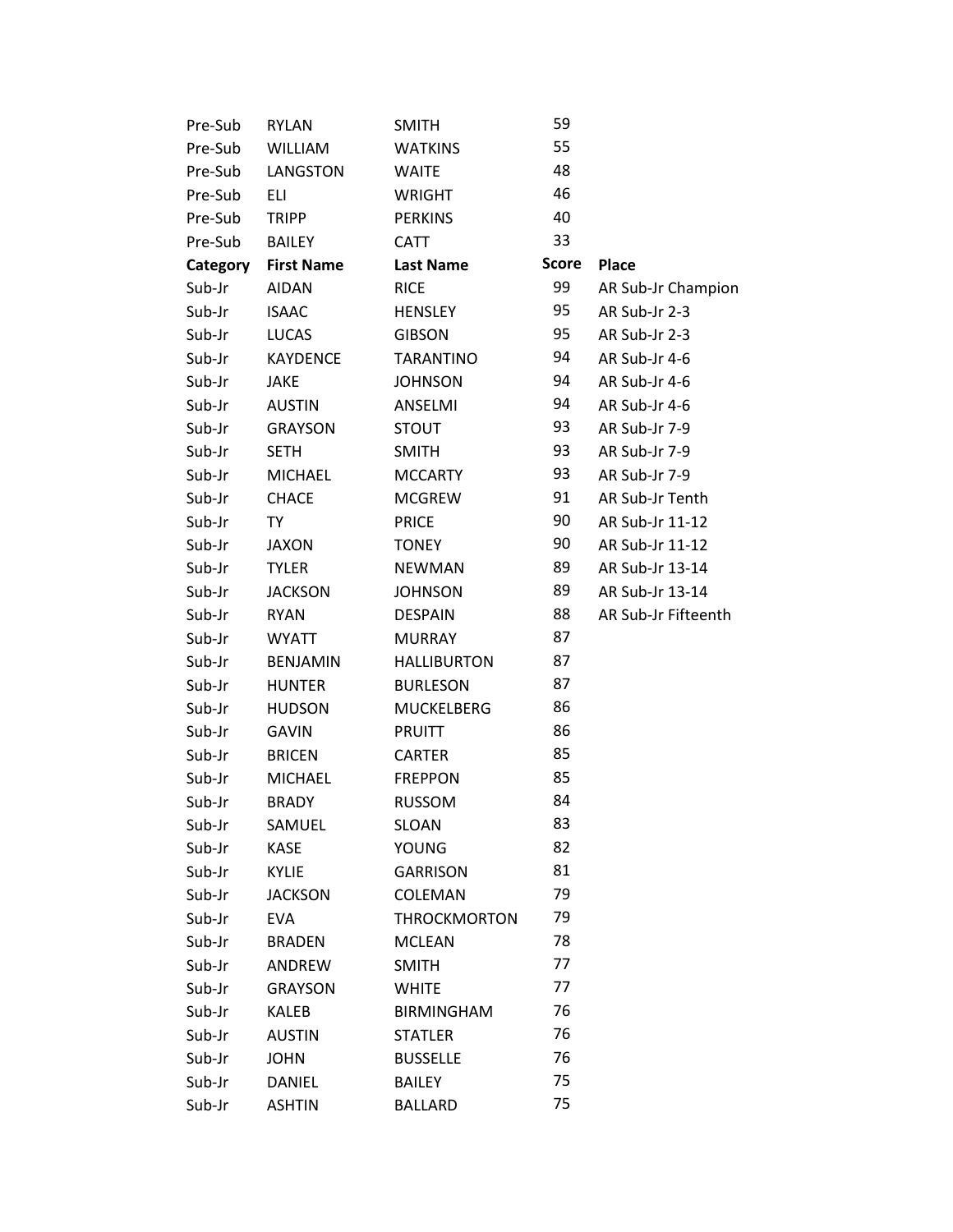| Sub-Jr | <b>KATLEYN</b>  | <b>BROWN</b>      | 75 |
|--------|-----------------|-------------------|----|
| Sub-Jr | <b>CADEN</b>    | <b>GRAVES</b>     | 75 |
| Sub-Jr | <b>THOMAS</b>   | <b>HASTINGS</b>   | 74 |
| Sub-Jr | <b>JAYDEN</b>   | RHEW              | 73 |
| Sub-Jr | <b>JESSIE</b>   | RAWLS             | 72 |
| Sub-Jr | <b>JACOB</b>    | <b>MOORE</b>      | 71 |
| Sub-Jr | LINDSEY         | <b>CALE</b>       | 71 |
| Sub-Jr | <b>BRAYDEN</b>  | <b>WILLIS</b>     | 70 |
| Sub-Jr | ACE.            | SPANGLER          | 70 |
| Sub-Jr | <b>CORBIT</b>   | <b>HISER</b>      | 69 |
| Sub-Jr | <b>MASON</b>    | <b>BURGESS</b>    | 69 |
| Sub-Jr | <b>JOSEPH</b>   | <b>CLINE</b>      | 69 |
| Sub-Jr | <b>CHARLIE</b>  | <b>HAINES</b>     | 69 |
| Sub-Jr | JAX             | <b>GIST</b>       | 68 |
| Sub-Jr | <b>GRAYSON</b>  | <b>WELLS</b>      | 67 |
| Sub-Jr | <b>CHASE</b>    | YANCEY            | 67 |
| Sub-Jr | <b>JACKSTON</b> | MALLARD           | 65 |
| Sub-Jr | REBEKAH         | <b>MCCOY</b>      | 65 |
| Sub-Jr | <b>KATIE</b>    | <b>COOPER</b>     | 63 |
| Sub-Jr | <b>ALLISON</b>  | <b>FRENCH</b>     | 62 |
| Sub-Jr | <b>HOLT</b>     | <b>GILLIAM</b>    | 62 |
| Sub-Jr | LANEY           | <b>RELPH</b>      | 61 |
| Sub-Jr | <b>TATUM</b>    | <b>PERKINS</b>    | 61 |
| Sub-Jr | <b>BROCK</b>    | <b>DILLARD</b>    | 61 |
| Sub-Jr | JACK            | <b>JACOBS</b>     | 61 |
| Sub-Jr | <b>BRYSON</b>   | <b>MURRAY</b>     | 59 |
| Sub-Jr | <b>KYNLEE</b>   | <b>THOMASON</b>   | 59 |
| Sub-Jr | <b>CASEN</b>    | <b>HENDRIX</b>    | 59 |
| Sub-Jr | KADEN           | <b>BROWN</b>      | 57 |
| Sub-Jr | <b>GAVIN</b>    | <b>JAMES</b>      | 56 |
| Sub-Jr | <b>COOPER</b>   | <b>MCLEAN</b>     | 54 |
| Sub-Jr | <b>PAYTON</b>   | <b>KING</b>       | 53 |
| Sub-Jr | <b>WILLIAM</b>  | <b>TUBERVILLE</b> | 53 |
| Sub-Jr | <b>TAIT</b>     | <b>KEGANS</b>     | 51 |
| Sub-Jr | <b>HUNTER</b>   | <b>COX</b>        | 49 |
| Sub-Jr | <b>JAMES</b>    | <b>WILLIAMS</b>   | 49 |
| Sub-Jr | <b>ASHTON</b>   | <b>JORDON</b>     | 48 |
| Sub-Jr | <b>CORMIC</b>   | VILLARREAL        | 46 |
| Sub-Jr | <b>MAKENZIE</b> | <b>ROGERS</b>     | 46 |
| Sub-Jr | <b>IZZY</b>     | RICHARDSON        | 46 |
| Sub-Jr | SAVANNAH        | <b>PERKINS</b>    | 46 |
| Sub-Jr | <b>GAVIN</b>    | <b>HAMMACK</b>    | 46 |
| Sub-Jr | BAILEY          | <b>HENDRIX</b>    | 46 |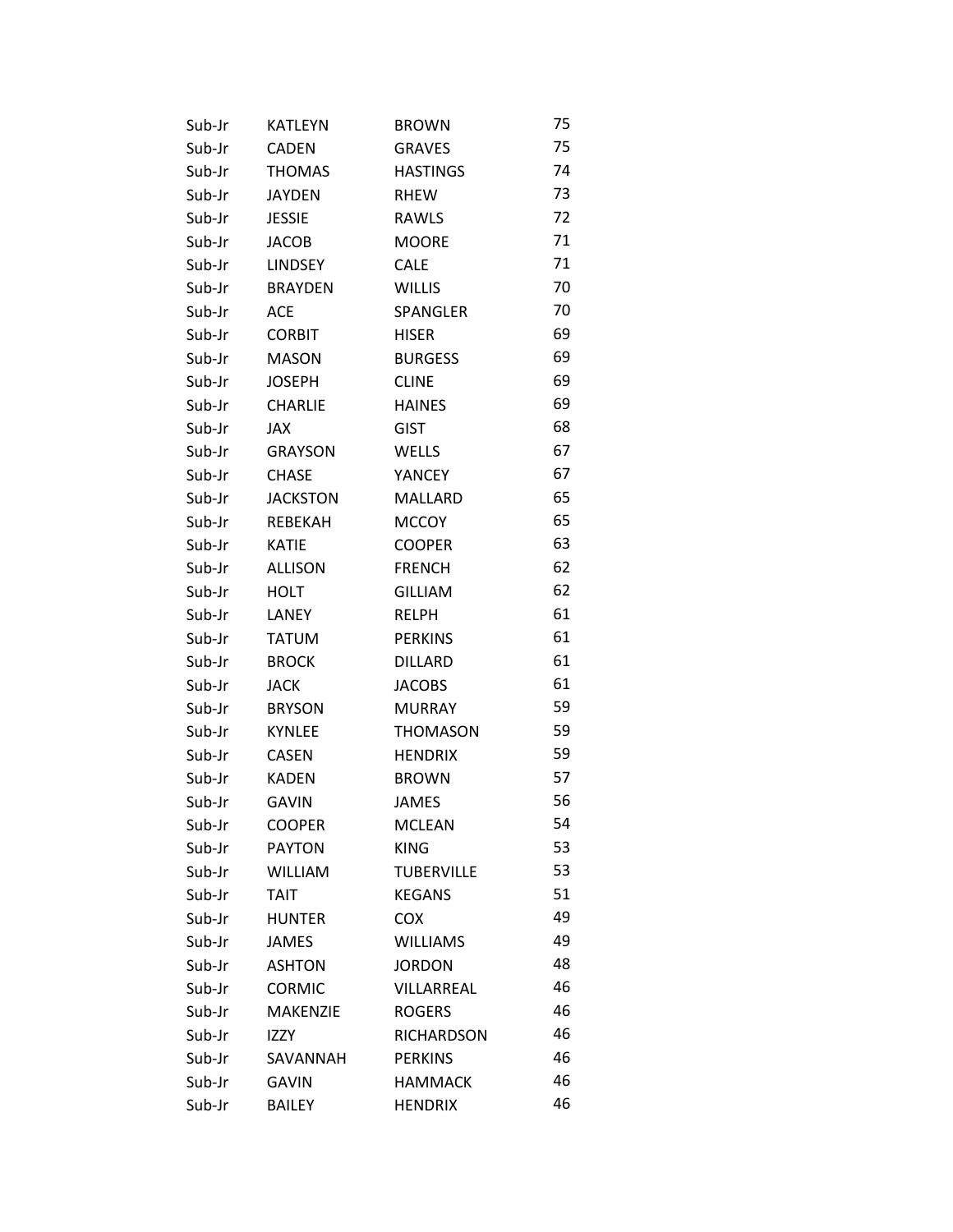| Sub-Jr | <b>KENNEDIE</b> | <b>BROWNING</b> | 45 |
|--------|-----------------|-----------------|----|
| Sub-Jr | LUKE            | KARR            | 43 |
| Sub-Jr | <b>HUDSON</b>   | <b>FROUD</b>    | 38 |
| Sub-Jr | <b>MADISON</b>  | HAMMACK         | 20 |

#### **Arizona**

| Category | <b>First Name</b> | <b>Last Name</b> | <b>Score</b> | <b>Place</b>       |
|----------|-------------------|------------------|--------------|--------------------|
| Junior   | <b>ISABELLA</b>   | <b>RICCI</b>     | 96           |                    |
| Category | <b>First Name</b> | <b>Last Name</b> | <b>Score</b> | <b>Place</b>       |
| Sub-Jr   | <b>ALEXIS</b>     | <b>FERNAN</b>    | 97           | AZ Sub-Jr Champion |
| Sub-Jr   | <b>JACKSON</b>    | <b>LINK</b>      | 92           |                    |
| Sub-Jr   | <b>JACOB</b>      | <b>JUHAS</b>     | 51           |                    |
| Sub-Jr   | <b>STEYR</b>      | <b>NESMITH</b>   | 50           |                    |

## **California**

| Category | <b>First Name</b> | <b>Last Name</b> | <b>Score</b> | <b>Place</b>    |
|----------|-------------------|------------------|--------------|-----------------|
| Jr Gold  | SAMUEL            | <b>FERGUSON</b>  | 96           | CA Jr. Gold 1-2 |
| Jr Gold  | <b>NATHAN</b>     | <b>LIMA</b>      | 96           | CA Jr. Gold 1-2 |
| Jr Gold  | <b>JADEN</b>      | <b>KORETOFF</b>  | 95           |                 |
| Jr Gold  | <b>MATTHEW</b>    | <b>BOUCHARD</b>  | 93           |                 |
| Jr Gold  | <b>MADELINE</b>   | LAWRENCE         | 88           |                 |
| Jr Gold  | <b>DANNY</b>      | <b>LECHTALER</b> | 88           |                 |
| Jr Gold  | <b>FERMIN</b>     | <b>CAMPOS</b>    | 82           |                 |
| Jr Gold  | <b>SPENCER</b>    | <b>ALLEN</b>     | 69           |                 |
| Category | <b>First Name</b> | <b>Last Name</b> | <b>Score</b> | Place           |
| Junior   | <b>ETHAN</b>      | PRESCOTT         | 100          | CA Jr Champion  |
| Junior   | <b>VINCENT</b>    | COLANGELO        | 99           | CA Jr 2-3       |
| Junior   | <b>WYATT</b>      | <b>QUICK</b>     | 99           | CA Jr 2-3       |
| Junior   | <b>TYLER</b>      | CASSARA          | 98           | CA Jr 4-8       |
| Junior   | <b>WYATT</b>      | <b>ESCH</b>      | 98           | CA Jr 4-8       |
| Junior   | <b>TRAVIS</b>     | <b>BILLE</b>     | 98           | CA Jr 4-8       |
| Junior   | <b>GAVIN</b>      | <b>BLYTHE</b>    | 98           | CA Jr 4-8       |
| Junior   | <b>MICAH</b>      | <b>DADDONA</b>   | 98           | CA Jr 4-8       |
| Junior   | <b>MICHAEL</b>    | <b>SILFIES</b>   | 97           | CA Jr 9-10      |
| Junior   | <b>GARRETT</b>    | <b>BERRY</b>     | 97           | CA Jr 9-10      |
| Junior   | <b>TRISTEN</b>    | <b>MATHEWS</b>   | 96           | CA Jr 11-12     |
| Junior   | <b>KONA</b>       | <b>STRONG</b>    | 96           | CA Jr 11-12     |
| Junior   | <b>AUDREY</b>     | LEWIS            | 95           | CA Jr 13-15     |
| Junior   | <b>RANDI</b>      | <b>GRIFFIN</b>   | 95           | CA Jr 13-15     |
| Junior   | <b>TREY</b>       | <b>SCHAEFER</b>  | 95           | CA Jr 13-15     |
| Junior   | <b>MASON</b>      | <b>REYNOLDS</b>  | 94           |                 |
| Junior   | <b>JOSHUA</b>     | <b>WILCOX</b>    | 94           |                 |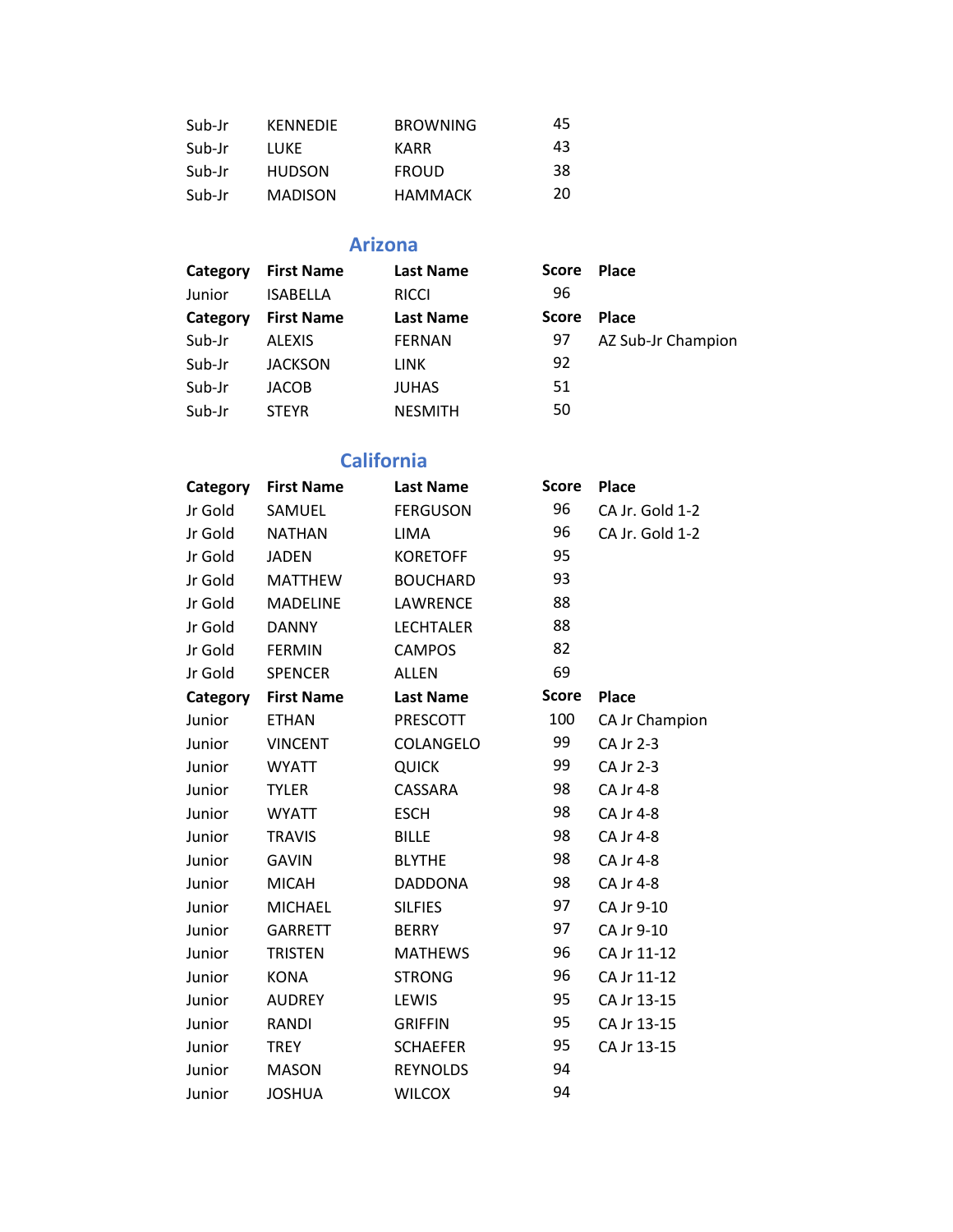| Junior | <b>NATHAN</b>   | <b>KOSMATKA</b>   | 94 |
|--------|-----------------|-------------------|----|
| Junior | <b>GAVIN</b>    | <b>SHORTS</b>     | 94 |
| Junior | <b>MIA</b>      | <b>ESTRADA</b>    | 94 |
| Junior | <b>LUCAS</b>    | COLOMBO           | 94 |
| Junior | <b>ALBERT</b>   | <b>UNGER</b>      | 94 |
| Junior | LEILA           | <b>MORALES</b>    | 94 |
| Junior | <b>FISHER</b>   | SAAD              | 94 |
| Junior | <b>HOLDEN</b>   | <b>WILSON</b>     | 94 |
| Junior | <b>AUSTIN</b>   | <b>SIMAS</b>      | 93 |
| Junior | <b>COLLIN</b>   | <b>MCILLWAIN</b>  | 93 |
| Junior | <b>DYLAN</b>    | <b>BAPTISTE</b>   | 93 |
| Junior | <b>MADISON</b>  | <b>VAN DIEST</b>  | 92 |
| Junior | <b>LOGAN</b>    | <b>DASHNER</b>    | 92 |
| Junior | <b>STEVEN</b>   | <b>KISSINGER</b>  | 91 |
| Junior | <b>CANYON</b>   | <b>WASS</b>       | 91 |
| Junior | <b>OWEN</b>     | <b>GREENE</b>     | 91 |
| Junior | TY              | <b>HARRISON</b>   | 91 |
| Junior | SAMUEL          | <b>BELTRAMO</b>   | 91 |
| Junior | <b>GRIFFIN</b>  | <b>SLOVIK</b>     | 91 |
| Junior | <b>RACHEL</b>   | <b>STEPHENS</b>   | 89 |
| Junior | <b>JOSEPH</b>   | <b>ROSENBERG</b>  | 89 |
| Junior | <b>NOLAN</b>    | <b>BROWN</b>      | 89 |
| Junior | <b>GARRETT</b>  | <b>THOMPSON</b>   | 88 |
| Junior | <b>JRANDALL</b> | <b>GLADDEN</b>    | 88 |
| Junior | <b>WILLIAM</b>  | LARSON            | 88 |
| Junior | <b>KADEN</b>    | <b>ALVES</b>      | 88 |
| Junior | <b>ROGER</b>    | <b>HAMMACK</b>    | 88 |
| Junior | <b>REAGAN</b>   | <b>HENDERSON</b>  | 88 |
| Junior | RILEY           | SANTAGATA         | 87 |
| Junior | <b>BRODY</b>    | <b>JAYNES</b>     | 86 |
| Junior | <b>JORDAN</b>   | <b>JOHNSON</b>    | 86 |
| Junior | <b>JADA</b>     | <b>BURKE</b>      | 85 |
| Junior | ASA             | <b>FAUSNAUGHT</b> | 83 |
| Junior | <b>BRADY</b>    | <b>JONES</b>      | 81 |
| Junior | <b>TYLER</b>    | COBB              | 81 |
| Junior | <b>AUSTIN</b>   | CAMERON           | 81 |
| Junior | <b>KAIA</b>     | <b>WORKMAN</b>    | 81 |
| Junior | <b>JUSTIN</b>   | <b>DONOHO</b>     | 81 |
| Junior | <b>ALLYSON</b>  | <b>MOODY</b>      | 81 |
| Junior | <b>GABRIEL</b>  | <b>PEREZ</b>      | 80 |
| Junior | <b>JAMEE</b>    | LINDAHL           | 80 |
| Junior | <b>JESSICA</b>  | <b>HENDERSON</b>  | 79 |
| Junior | KAILA           | ZAVALA            | 78 |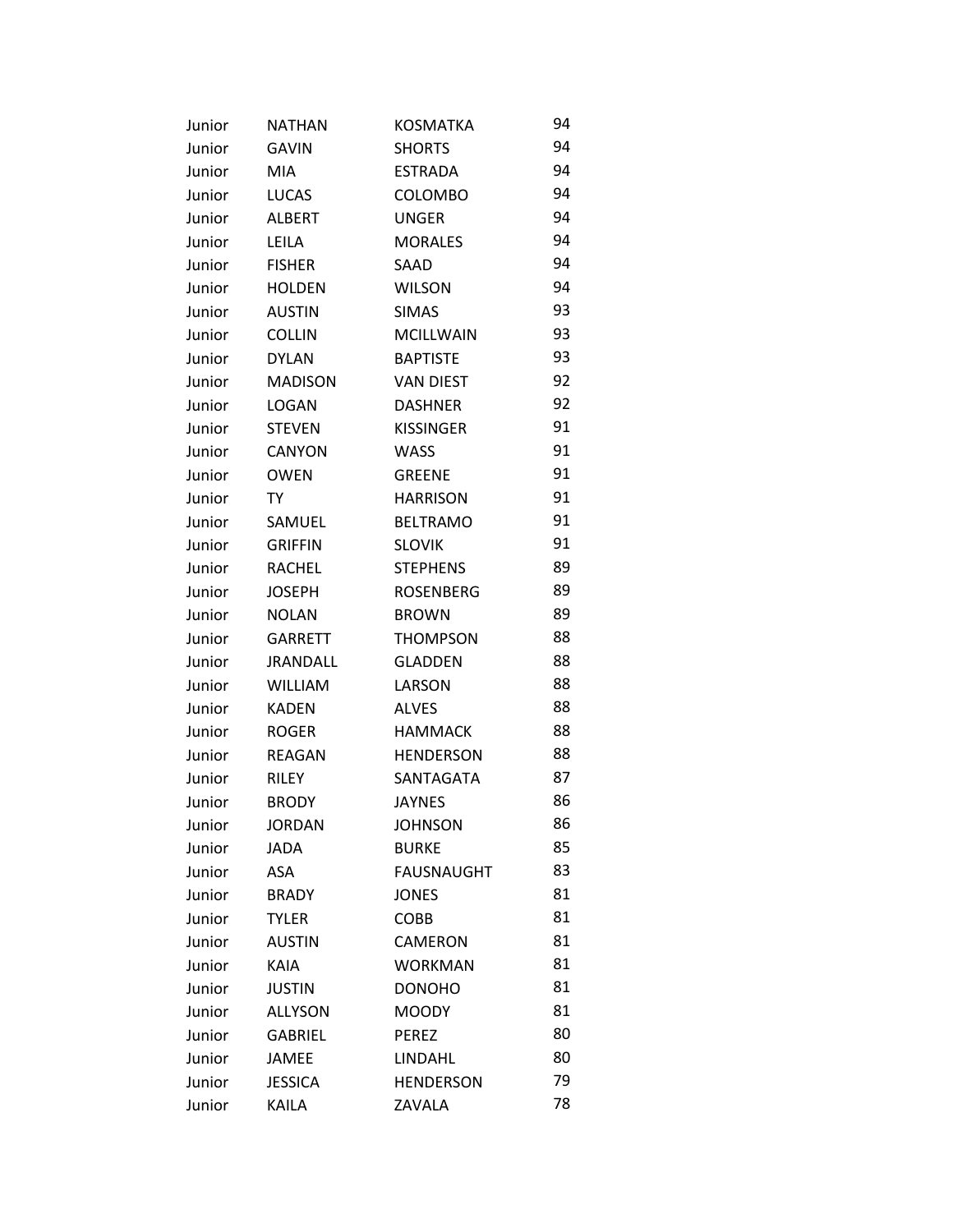| Junior   | SARAH             | <b>CHIASSON</b>      | 74           |                      |
|----------|-------------------|----------------------|--------------|----------------------|
| Junior   | VALDEN            | <b>MCEUEN</b>        | 74           |                      |
| Junior   | <b>JASON</b>      | <b>WEST</b>          | 63           |                      |
| Junior   | <b>JOHNNY</b>     | <b>BYKOV</b>         | 62           |                      |
| Junior   | AMY               | <b>TURNER</b>        | 62           |                      |
| Junior   | <b>JOSHUA</b>     | <b>MARQUEZ</b>       | 59           |                      |
| Junior   | <b>ALEX</b>       | SHEFFIELD            | 41           |                      |
| Category | <b>First Name</b> | <b>Last Name</b>     | <b>Score</b> | <b>Place</b>         |
| Pre-Sub  | <b>TYSON</b>      | <b>MARQUIS</b>       | 99           | CA Pre-Sub Champion  |
| Pre-Sub  | <b>CADEN</b>      | CASSARA              | 83           | CA Pre-Sub Runner-up |
| Pre-Sub  | <b>JUSTIN</b>     | <b>RUBLE</b>         | 81           | CA Pre-Sub Third     |
| Pre-Sub  | <b>ELLA</b>       | <b>RENNEY</b>        | 78           |                      |
| Pre-Sub  | <b>TANNER</b>     | <b>GUTHRIE</b>       | 74           |                      |
| Pre-Sub  | <b>MIA</b>        | <b>VAN DIEST</b>     | 72           |                      |
| Pre-Sub  | <b>ALICE</b>      | <b>WIEBE</b>         | 71           |                      |
| Pre-Sub  | <b>JEREMIAH</b>   | <b>LEMOS</b>         | 71           |                      |
| Pre-Sub  | <b>CODY</b>       | <b>SCAUBSCHLAGER</b> | 63           |                      |
| Pre-Sub  | <b>SHANE</b>      | <b>DOOLEY</b>        | 61           |                      |
| Pre-Sub  | <b>JACE</b>       | <b>SCHRAG</b>        | 60           |                      |
| Pre-Sub  | <b>RILEY</b>      | <b>RYKER</b>         | 60           |                      |
| Category | <b>First Name</b> | <b>Last Name</b>     | <b>Score</b> | <b>Place</b>         |
| Sub-Jr   | <b>ZACK</b>       | <b>KNORR</b>         | 99           | CA Sub-Jr Champion   |
| Sub-Jr   | <b>TRAVIS</b>     | <b>MATHEWS</b>       | 98           | CA Sub-Jr 2-3        |
| Sub-Jr   | <b>MADISON</b>    | <b>MARQUIS</b>       | 98           | CA Sub-Jr 2-3        |
| Sub-Jr   | <b>HANK</b>       | <b>NEUFELD</b>       | 97           | CA Sub-Jr Fourth     |
| Sub-Jr   | <b>RYAN</b>       | MARSHALL             | 93           | CA Sub-Jr 5-6        |
| Sub-Jr   | <b>JACK</b>       | SWANSON              | 93           | CA Sub-Jr 5-6        |
| Sub-Jr   | <b>ADDISON</b>    | SOTO                 | 91           | CA Sub-Jr 7-8        |
| Sub-Jr   | <b>ANNIE</b>      | <b>NEUFELD</b>       | 91           | CA Sub-Jr 7-8        |
| Sub-Jr   | <b>BROOKLYN</b>   | <b>AVILA</b>         | 90           | CA Sub-Jr 9-10       |
| Sub-Jr   | <b>AIDEN</b>      | <b>WIEST</b>         | 90           | CA Sub-Jr 9-10       |
| Sub-Jr   | RAEGAN            | <b>HUDDLESTON</b>    | 90           | CA Sub-Jr 9-10       |
| Sub-Jr   | <b>JOHN</b>       | LEONARD              | 89           |                      |
| Sub-Jr   | <b>GAVIN</b>      | LEWIS                | 89           |                      |
| Sub-Jr   | <b>MAXIMUS</b>    | <b>WORKMAN</b>       | 89           |                      |
| Sub-Jr   | <b>JAIDEN</b>     | KIM                  | 89           |                      |
| Sub-Jr   | <b>WYATT</b>      | HART                 | 89           |                      |
| Sub-Jr   | <b>JAKOB</b>      | <b>THURMAN</b>       | 88           |                      |
| Sub-Jr   | <b>MACKENZIE</b>  | <b>LUDLOW</b>        | 85           |                      |
| Sub-Jr   | <b>JACOB</b>      | KIZIRIAN             | 85           |                      |
| Sub-Jr   | DANIEL            | <b>COLOMBO</b>       | 85           |                      |
| Sub-Jr   | <b>JOHNNY</b>     | ALLEN                | 85           |                      |
| Sub-Jr   | KAITLYN           | <b>MOODY</b>         | 85           |                      |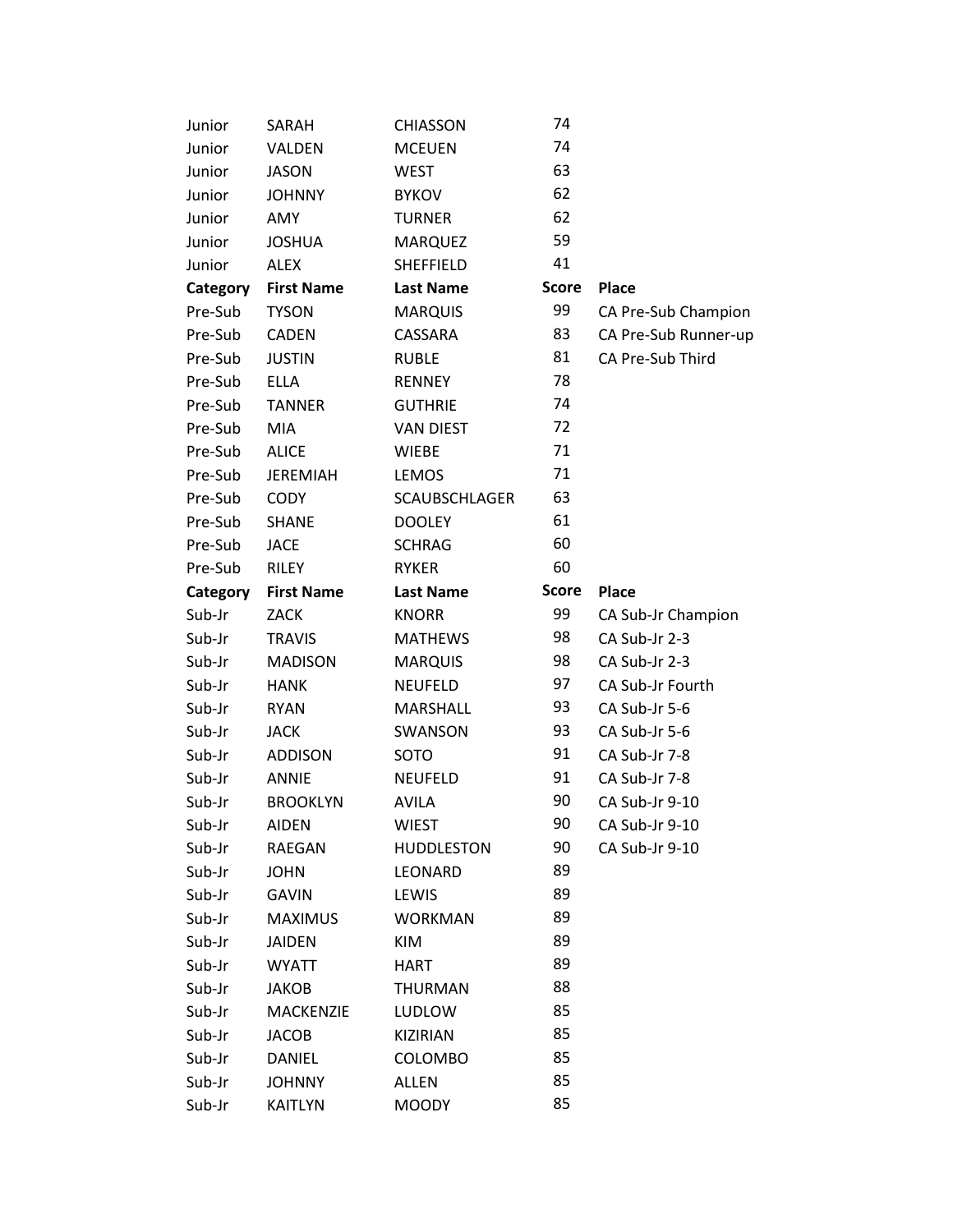| Sub-Jr | <b>ASHLEY</b>   | <b>WOOD</b>         | 85 |
|--------|-----------------|---------------------|----|
| Sub-Jr | <b>NOAH</b>     | LEWIS               | 84 |
| Sub-Jr | <b>PRESTON</b>  | <b>CLEAVER</b>      | 81 |
| Sub-Jr | <b>OWEN</b>     | <b>DOOLEY</b>       | 79 |
| Sub-Jr | <b>TYLER</b>    | <b>RUBLE</b>        | 77 |
| Sub-Jr | <b>NATHAN</b>   | LEMOS               | 77 |
| Sub-Jr | <b>DARIAN</b>   | <b>GUERRA</b>       | 76 |
| Sub-Jr | <b>DEACON</b>   | <b>TOTORICA</b>     | 76 |
| Sub-Jr | <b>JUSTIN</b>   | <b>MARQUEZ</b>      | 76 |
| Sub-Jr | <b>JULIAN</b>   | <b>SLAY</b>         | 75 |
| Sub-Jr | <b>NOLA</b>     | ZAVALA              | 74 |
| Sub-Jr | <b>WYATT</b>    | <b>CARR</b>         | 74 |
| Sub-Jr | ABRAHAM         | <b>PEREZ</b>        | 74 |
| Sub-Jr | <b>COLTON</b>   | <b>GRAMESPACHER</b> | 74 |
| Sub-Jr | <b>LUCCA</b>    | <b>MORENA</b>       | 73 |
| Sub-Jr | <b>JONATHAN</b> | KAY                 | 72 |
| Sub-Jr | <b>PAYTON</b>   | <b>GROSSET</b>      | 72 |
| Sub-Jr | <b>HEATH</b>    | <b>BAKER</b>        | 64 |
| Sub-Jr | <b>JOSLYN</b>   | <b>CETINA</b>       | 64 |
| Sub-Jr | <b>STUART</b>   | <b>SMITH</b>        | 62 |
| Sub-Jr | <b>BAILEY</b>   | CATT                | 57 |

**Colorado**

| Category | <b>First Name</b> | <b>Last Name</b> | <b>Score</b> | <b>Place</b>  |
|----------|-------------------|------------------|--------------|---------------|
| Junior   | <b>TANNER</b>     | <b>COBLE</b>     | 94           | CO Jr 1-2     |
| Junior   | <b>TATE</b>       | <b>KERCHAL</b>   | 94           | CO Jr 1-2     |
| Junior   | <b>LUCAS</b>      | <b>SATRE</b>     | 93           | CO Jr Third   |
| Junior   | <b>COOPER</b>     | <b>BIGGS</b>     | 91           |               |
| Junior   | <b>LIAM</b>       | <b>WATSON</b>    | 89           |               |
| Junior   | <b>JULIET</b>     | <b>STUDNESS</b>  | 88           |               |
| Junior   | LUKE              | <b>JOHNSON</b>   | 87           |               |
| Junior   | <b>GRANT</b>      | <b>HERNANDEZ</b> | 85           |               |
| Junior   | <b>DEAN</b>       | <b>MEYER</b>     | 85           |               |
| Junior   | <b>CURTIS</b>     | <b>TANNER</b>    | 82           |               |
| Junior   | <b>COLE</b>       | <b>TANNER</b>    | 80           |               |
| Junior   | <b>RYLEY</b>      | <b>PETERSON</b>  | 80           |               |
| Category | <b>First Name</b> | <b>Last Name</b> | <b>Score</b> | <b>Place</b>  |
| Sub-Jr   | <b>CADE</b>       | CARLSON          | 93           | CO Sub-Jr 1-2 |
| Sub-Jr   | <b>ODIN</b>       | <b>NILSEN</b>    | 93           | CO Sub-Jr 1-2 |
| Sub-Jr   | <b>GUNNAR</b>     | <b>STOUT</b>     | 91           |               |
| Sub-Jr   | <b>JOSIE</b>      | <b>SMITH</b>     | 86           |               |
| Sub-Jr   | LILLIAN           | <b>RUSSELL</b>   | 84           |               |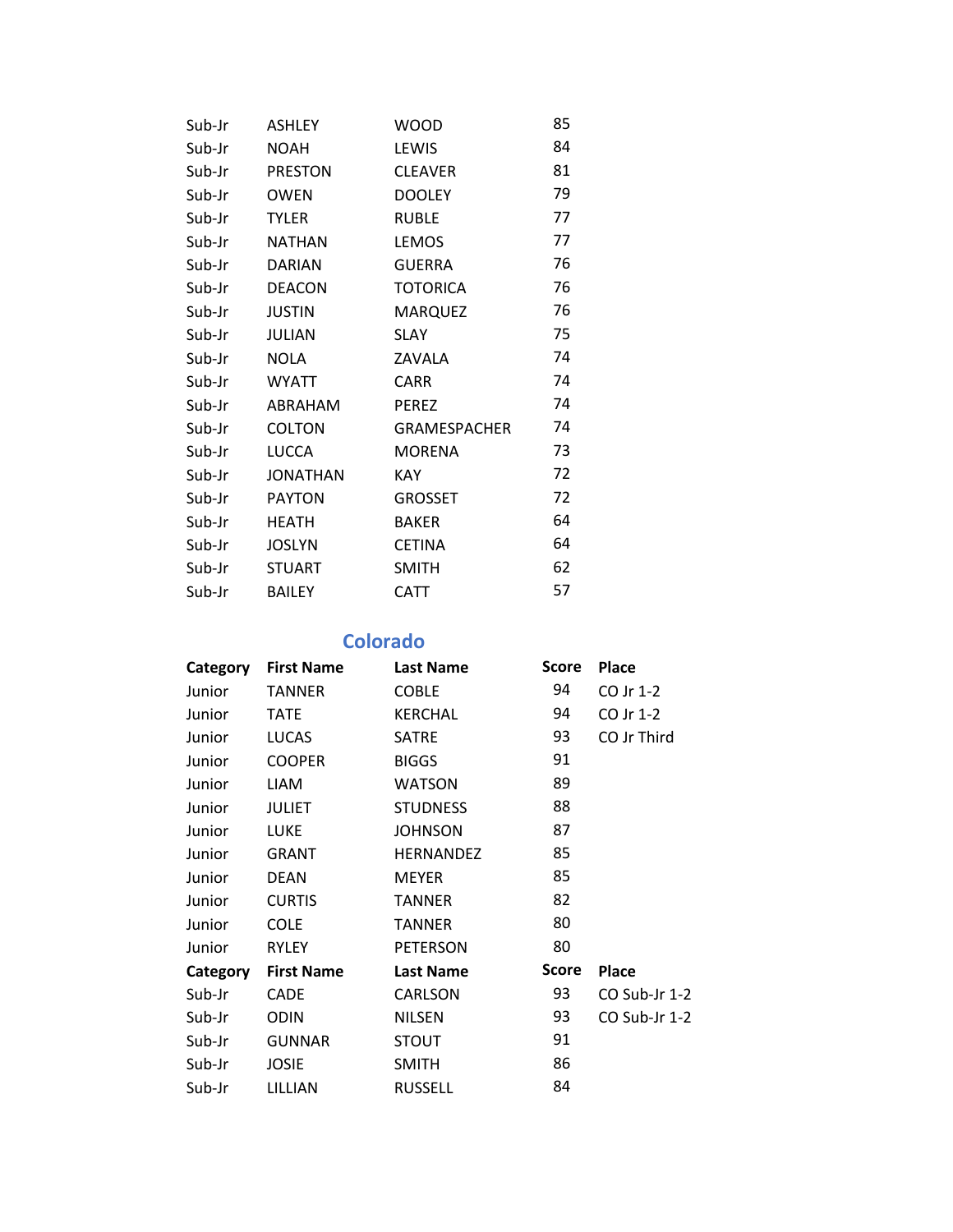| Sub-Jr | CONRAD          | <b>HIRSCH</b>  | 79 |
|--------|-----------------|----------------|----|
| Sub-Jr | <b>TRAVIS</b>   | HALL           | 77 |
| Sub-Jr | <b>RYAN</b>     | <b>JOHNSON</b> | 64 |
| Sub-Jr | ADISON          | <b>TOLLE</b>   | 63 |
| Sub-Jr | <b>SUNSHINE</b> | KULP           | 50 |

### **Connecticut**

|        | <b>Category</b> First Name | <b>Last Name</b> | Score Place |  |
|--------|----------------------------|------------------|-------------|--|
| Junior | <b>SHANE</b>               | PIENKOS          | 98          |  |

#### **Florida**

| Category | <b>First Name</b>   | <b>Last Name</b> | Score        | <b>Place</b>       |
|----------|---------------------|------------------|--------------|--------------------|
| Jr Gold  | <b>BRODY</b>        | <b>RILEY</b>     | 86           |                    |
| Category | <b>First Name</b>   | <b>Last Name</b> | Score        | <b>Place</b>       |
| Junior   | <b>HECTOR</b>       | RANGEL           | 100          | FL Jr Champion     |
| Junior   | <b>HIDALGO</b>      | RANGEL           | 98           | FL Jr Runner-up    |
| Junior   | <b>STETSON</b>      | LEE.             | 94           |                    |
| Junior   | DANIEL              | <b>ANTHONY</b>   | 91           |                    |
| Junior   | <b>ASHLYNN</b>      | <b>ANTHONY</b>   | 86           |                    |
| Junior   | ALEXANDER           | <b>FORMHALS</b>  | 85           |                    |
| Junior   | <b>EMMY</b>         | <b>SARTES</b>    | 77           |                    |
| Junior   | <b>FAITH</b>        | <b>RITCHIE</b>   | 72           |                    |
| Category | <b>First Name</b>   | <b>Last Name</b> | <b>Score</b> | <b>Place</b>       |
| Sub-Jr   | <b>JORDAN</b>       | <b>BROOKS</b>    | 86           | FL Sub-Jr Champion |
| Sub-Jr   | <b>CODY</b>         | <b>MEREDITH</b>  | 86           | FL Sub-Jr Champion |
| Sub-Jr   | <b>WYATT</b>        | <b>GEBHART</b>   | 83           |                    |
| Sub-Jr   | <b>HUNTER</b>       | <b>MACHOVINA</b> | 80           |                    |
| Sub-Jr   | <b>JACKSON</b>      | <b>HUNTER</b>    | 78           |                    |
| Sub-Jr   | CARSON              | <b>ALLEN</b>     | 77           |                    |
| Sub-Jr   | <b>MICHAELJAMES</b> | <b>ELLIOTT</b>   | 68           |                    |

## **Georgia**

| Category | <b>First Name</b> | <b>Last Name</b> | <b>Score</b> | <b>Place</b>          |
|----------|-------------------|------------------|--------------|-----------------------|
| Junior   | <b>ETHAN</b>      | <b>LEDFORD</b>   | 100          | <b>GA Jr Champion</b> |
| Junior   | JAMES             | <b>MILES</b>     | 96           |                       |
| Junior   | <b>MADDOX</b>     | <b>DIEHL</b>     | 93           |                       |
| Junior   | <b>BRANDON</b>    | <b>CRABB</b>     | 79           |                       |

### **Hawaii**

|        | Category First Name | <b>Last Name</b> | Score Place |  |
|--------|---------------------|------------------|-------------|--|
| Junior | <b>BRAYDEN</b>      | <b>OKUBO</b>     | 100         |  |
| Junior | IKAIKA              | <b>SIMMONS</b>   | 93          |  |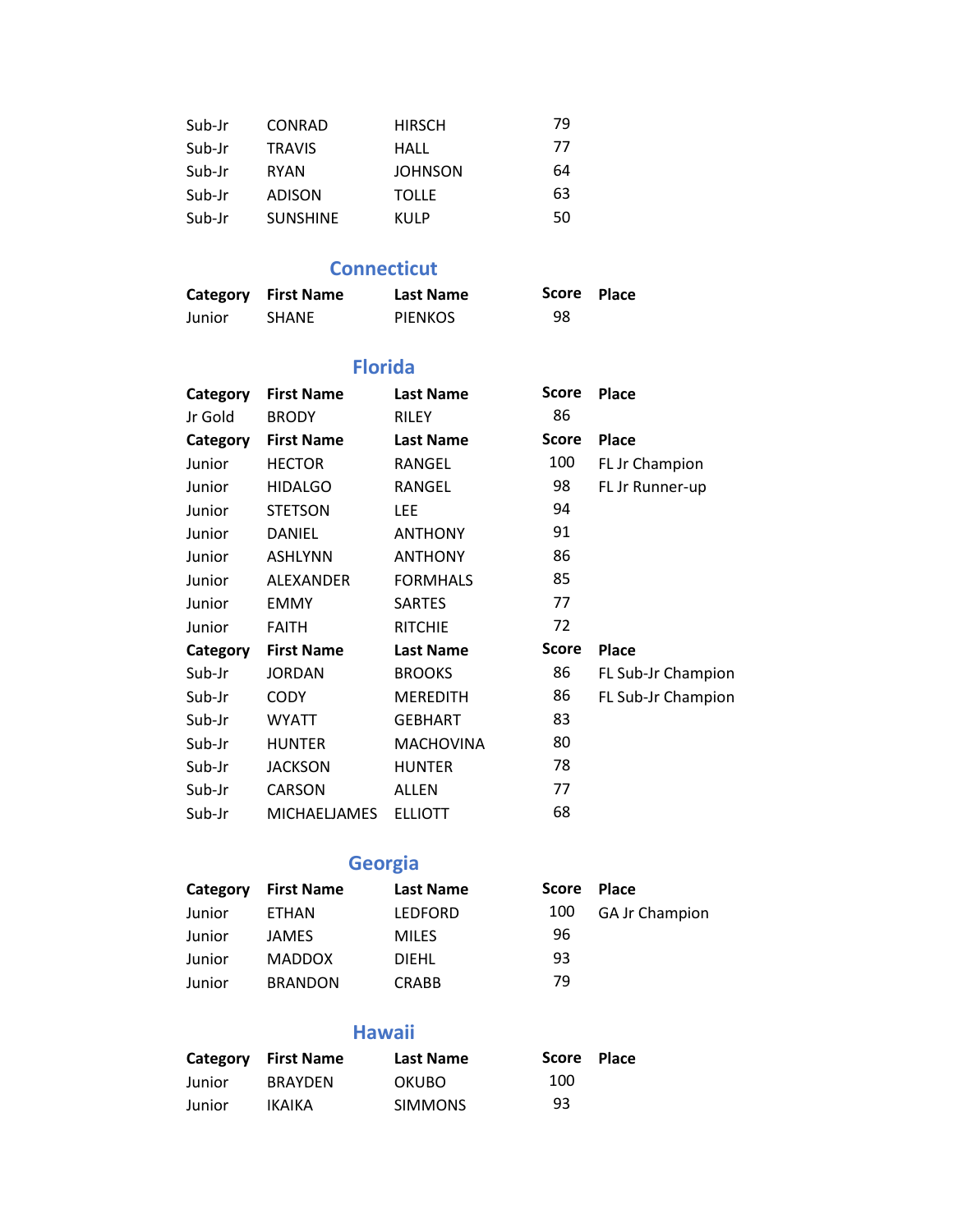#### **Iowa**

| Category | <b>First Name</b> | <b>Last Name</b>  | <b>Score</b> | Place              |
|----------|-------------------|-------------------|--------------|--------------------|
| Jr Gold  | JENNA             | <b>SMITH</b>      | 90           |                    |
| Category | <b>First Name</b> | <b>Last Name</b>  | Score        | <b>Place</b>       |
| Junior   | <b>COLE</b>       | <b>HENNING</b>    | 100          | IA Jr Champion     |
| Junior   | <b>RUBEN</b>      | <b>SALINAS</b>    | 99           |                    |
| Junior   | <b>BEN</b>        | <b>SCHLATTER</b>  | 99           |                    |
| Junior   | <b>ADDISON</b>    | <b>MCGEHEARTY</b> | 97           |                    |
| Junior   | <b>TRUMAN</b>     | <b>NORRIS</b>     | 91           |                    |
| Junior   | <b>BRIAR</b>      | <b>HATFIELD</b>   | 78           |                    |
| Category | <b>First Name</b> | <b>Last Name</b>  | <b>Score</b> | <b>Place</b>       |
| Sub-Jr   | LEXI              | <b>HENNING</b>    | 96           | IA Sub-Jr Champion |
| Sub-Jr   | <b>CAMERON</b>    | <b>BALLOU</b>     | 94           |                    |
| Sub-Jr   | <b>KANE</b>       | <b>FORSEEN</b>    | 90           |                    |
| Sub-Jr   | LOGAN             | LONDQUIST         | 83           |                    |

#### **Idaho**

| Category | <b>First Name</b> | <b>Last Name</b> | Score | <b>Place</b>   |
|----------|-------------------|------------------|-------|----------------|
| Jr Gold  | <b>WADE</b>       | <b>RICE</b>      | 94    |                |
| Category | <b>First Name</b> | <b>Last Name</b> | Score | <b>Place</b>   |
| Junior   | <b>CHRISTIAN</b>  | <b>DAVIS</b>     | 97    | ID Jr Champion |
| Junior   | ALEX              | <b>POWERS</b>    | 93    |                |
| Junior   | <b>SETH</b>       | <b>RICE</b>      | 90    |                |
| Junior   | <b>DILLON</b>     | <b>MCLEISH</b>   | 87    |                |
| Junior   | <b>RONALD</b>     | <b>NELSON</b>    | 80    |                |
| Junior   | <b>PARKER</b>     | <b>GOLDADE</b>   | 78    |                |
| Category | <b>First Name</b> | <b>Last Name</b> | Score | Place          |
| Sub-Jr   | <b>COLTON</b>     | <b>THOMPSON</b>  | 91    |                |
| Sub-Jr   | <b>DILAN</b>      | <b>MCKENZIE</b>  | 80    |                |
| Sub-Jr   | <b>SETH</b>       | COOK             | 78    |                |
|          |                   |                  |       |                |

## **Illinois**

| Category | <b>First Name</b> | <b>Last Name</b>  | Score        | <b>Place</b> |
|----------|-------------------|-------------------|--------------|--------------|
| Jr Gold  | ALEXANDER         | <b>MILLER</b>     | 93           |              |
| Jr Gold  | WEBB              | <b>SLIFKA</b>     | 92           |              |
| Category | <b>First Name</b> | <b>Last Name</b>  | <b>Score</b> | <b>Place</b> |
| Junior   | <b>STEVEN</b>     | <b>MARGHERIO</b>  | 97           | IL Jr $1-2$  |
| Junior   | <b>BRANDON</b>    | <b>HIMES</b>      | 97           | IL Jr $1-2$  |
| Junior   | <b>BRYCE</b>      | <b>HELLE</b>      | 96           |              |
| Junior   | <b>KATIE</b>      | <b>GILBERTSON</b> | 95           |              |
| Junior   | <b>KOLTON</b>     | <b>TEDRICK</b>    | 94           |              |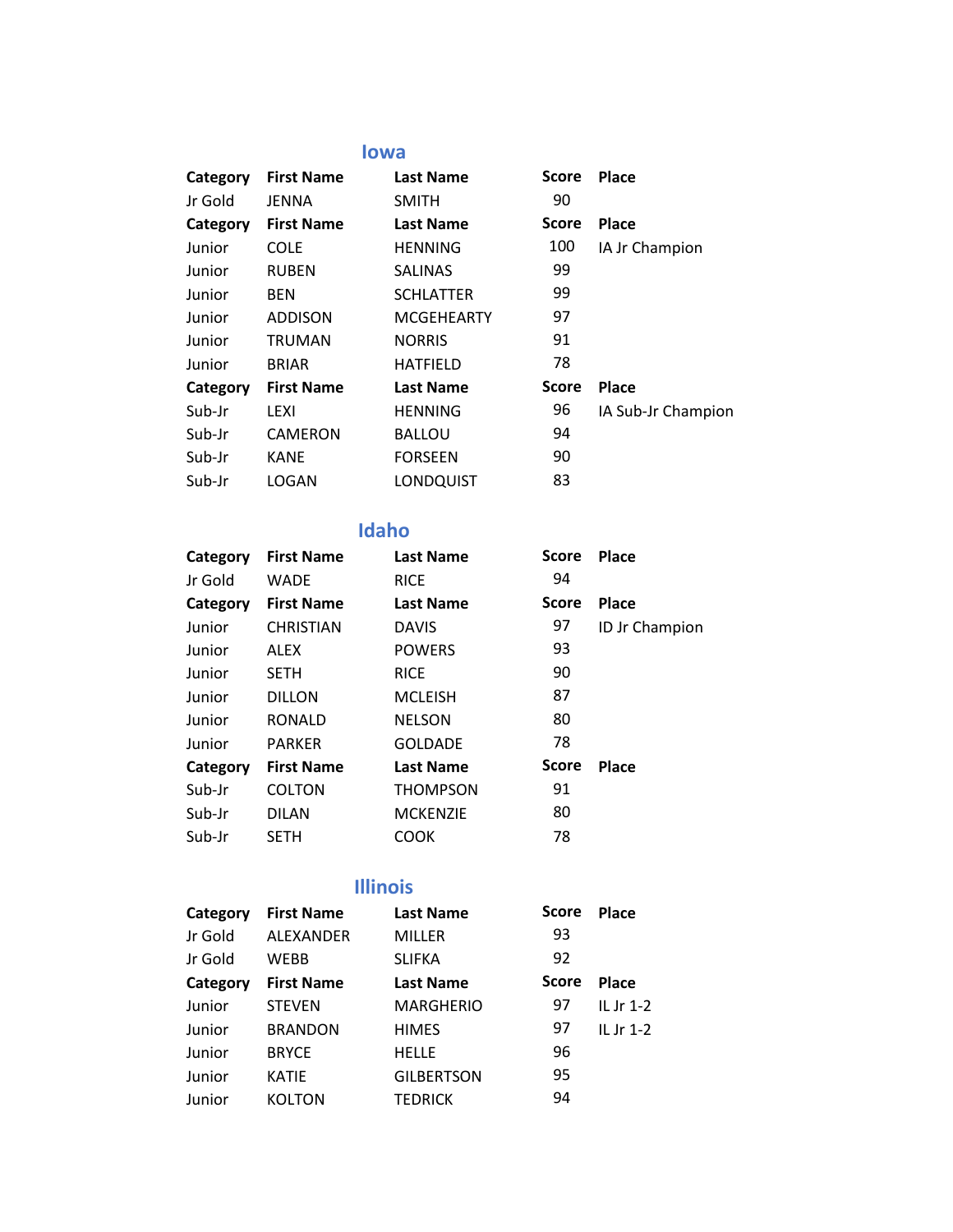| Junior   | <b>DYLAN</b>      | <b>BOLLMAN</b>   | 92           |                    |
|----------|-------------------|------------------|--------------|--------------------|
| Junior   | SARAH             | <b>BRASE</b>     | 89           |                    |
| Junior   | <b>LUCAS</b>      | <b>SMITH</b>     | 70           |                    |
| Category | <b>First Name</b> | <b>Last Name</b> | <b>Score</b> | <b>Place</b>       |
| Sub-Jr   | <b>PAYTON</b>     | <b>WOTTOWA</b>   | 95           | IL Sub-Jr Champion |
| Sub-Jr   | <b>JOSHUA</b>     | <b>ATHMER</b>    | 94           |                    |
| Sub-Jr   | ALEX              | <b>PAUL</b>      | 90           |                    |
| Sub-Jr   | JAKEB             | <b>PAUL</b>      | 73           |                    |

## **Indiana**

| Category | <b>First Name</b> | <b>Last Name</b>  | Score        | <b>Place</b>         |
|----------|-------------------|-------------------|--------------|----------------------|
| Jr Gold  | <b>ETHAN</b>      | <b>BUCK</b>       | 93           | IN Jr. Gold Champion |
| Jr Gold  | <b>NATHANIEL</b>  | <b>SUMMITT</b>    | 92           |                      |
| Jr Gold  | <b>NOAH</b>       | <b>RICE</b>       | 91           |                      |
| Jr Gold  | <b>ADRIEN</b>     | <b>MARNAT</b>     | 84           |                      |
| Category | <b>First Name</b> | <b>Last Name</b>  | <b>Score</b> | <b>Place</b>         |
| Junior   | <b>ALEXANDER</b>  | <b>NEW</b>        | 97           | IN Jr. 1-2           |
| Junior   | ANDREW            | <b>BOSCH</b>      | 97           | IN Jr. 1-2           |
| Junior   | <b>BRADYN</b>     | LAROY             | 92           |                      |
| Junior   | <b>LANDON</b>     | <b>KITE</b>       | 86           |                      |
| Junior   | GAVIN             | WELLER            | 86           |                      |
| Junior   | <b>ANDREW</b>     | <b>MOLARGIK</b>   | 80           |                      |
| Junior   | ZANDER            | <b>MERKLEY</b>    | 47           |                      |
| Category | <b>First Name</b> | <b>Last Name</b>  | <b>Score</b> | <b>Place</b>         |
| Pre-Sub  | <b>GENTRY</b>     | <b>DEER</b>       | 20           |                      |
| Category | <b>First Name</b> | <b>Last Name</b>  | <b>Score</b> | <b>Place</b>         |
| Sub-Jr   | <b>EVAN</b>       | <b>PITT</b>       | 85           | IN Sub-Jr Champion   |
| Sub-Jr   | <b>SCOTT</b>      | <b>MCCLINTOCK</b> | 82           |                      |
| Sub-Jr   | <b>MACKENZIE</b>  | <b>GEORGE</b>     | 76           |                      |
| Sub-Jr   | <b>CAYDEN</b>     | <b>KITE</b>       | 76           |                      |
| Sub-Jr   | <b>EASTON</b>     | <b>DEER</b>       | 75           |                      |

# **Kentucky**

| Category | <b>First Name</b> | <b>Last Name</b> | <b>Score</b> | <b>Place</b>         |
|----------|-------------------|------------------|--------------|----------------------|
| Jr Gold  | <b>BLAKE</b>      | <b>WILLIAMS</b>  | 98           | KY Jr. Gold Champion |
| Jr Gold  | <b>PRESTON</b>    | <b>PHILPOT</b>   | 93           |                      |
| Jr Gold  | SARA              | <b>WILLIAMS</b>  | 90           |                      |
| Jr Gold  | <b>CALEB</b>      | <b>MESSMER</b>   | 78           |                      |
| Category | <b>First Name</b> | <b>Last Name</b> | Score        | <b>Place</b>         |
| Junior   | <b>FULTON</b>     | <b>MANNING</b>   | 89           | KY Jr. Champion      |
| Junior   | <b>RYAN</b>       | <b>DEWITT</b>    | 87           |                      |
| Junior   | <b>DAKOTA</b>     | CRAIG            | 86           |                      |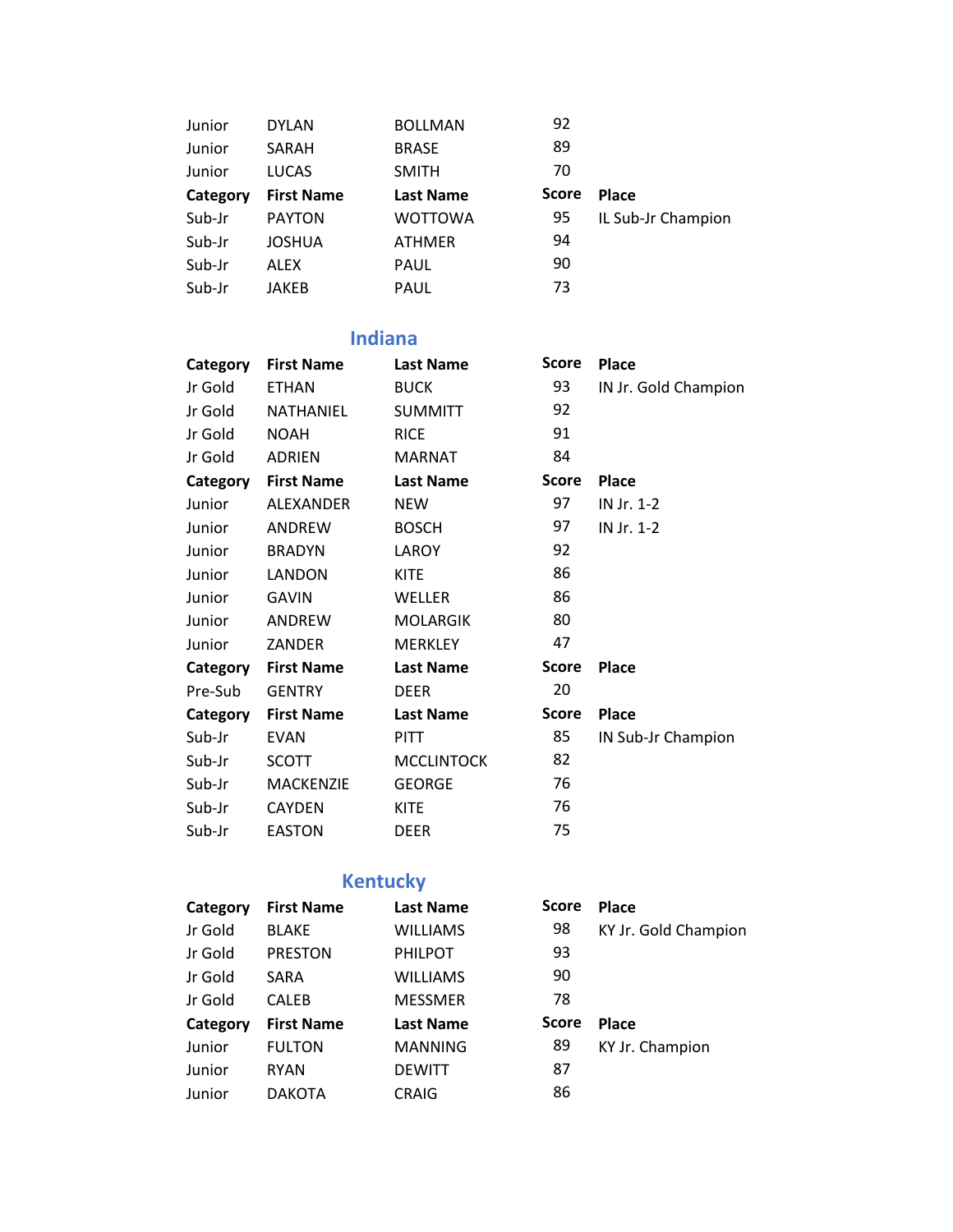| Junior   | <b>ETHAN</b>      | <b>STEAGALL</b>  | 78           |              |
|----------|-------------------|------------------|--------------|--------------|
| Category | <b>First Name</b> | <b>Last Name</b> | <b>Score</b> | <b>Place</b> |
| Pre-Sub  | <b>BROOKS</b>     | <b>YOUNG</b>     | 73           |              |
| Category | <b>First Name</b> | <b>Last Name</b> | <b>Score</b> | <b>Place</b> |
| Sub-Jr   | <b>DRAKE</b>      | <b>REYNOLDS</b>  | 100          |              |
| Sub-Jr   | <b>KADEN</b>      | <b>DAVIS</b>     | 74           |              |
| Sub-Jr   | <b>BRYCE</b>      | <b>HARMON</b>    | 55           |              |

## **Louisiana**

| Category | <b>First Name</b> | <b>Last Name</b> | Score        | <b>Place</b>        |
|----------|-------------------|------------------|--------------|---------------------|
| Jr Gold  | <b>TYSON</b>      | <b>CHILDRESS</b> | 99           |                     |
| Jr Gold  | <b>THOMAS</b>     | <b>SINGLETON</b> | 92           |                     |
| Jr Gold  | <b>ZACHERY</b>    | <b>SKIPPER</b>   | 86           |                     |
| Category | <b>First Name</b> | <b>Last Name</b> | <b>Score</b> | <b>Place</b>        |
| Junior   | <b>HUNTER</b>     | SINGLETON        | 94           | LA Jr. Champion     |
| Junior   | <b>ALEX</b>       | <b>BAILEY</b>    | 91           | LA Jr. Runner-up    |
| Junior   | <b>JOHN</b>       | <b>BYRNSIDE</b>  | 89           | LA Jr. Third        |
| Junior   | CAIDEN            | <b>BYRD</b>      | 87           |                     |
| Junior   | <b>ALEXIS</b>     | <b>SANDERS</b>   | 83           |                     |
| Junior   | <b>ROBERTBO</b>   | COLLINSWORTH     | 78           |                     |
| Junior   | <b>TYLER</b>      | <b>THEODOS</b>   | 77           |                     |
| Junior   | <b>TUCKER</b>     | <b>BILLBERRY</b> | 77           |                     |
| Junior   | <b>MASON</b>      | <b>MILLS</b>     | 77           |                     |
| Junior   | <b>GARRETT</b>    | <b>DOWNEN</b>    | 75           |                     |
| Junior   | <b>MATTHEW</b>    | <b>WATSON</b>    | 71           |                     |
| Junior   | <b>COOPER</b>     | <b>GREIS</b>     | 67           |                     |
| Junior   | <b>NATALIE</b>    | <b>BROOKS</b>    | 50           |                     |
| Category | <b>First Name</b> | <b>Last Name</b> | <b>Score</b> | <b>Place</b>        |
| Pre-Sub  | <b>MADDOX</b>     | <b>GRESHAM</b>   | 53           |                     |
| Category | <b>First Name</b> | <b>Last Name</b> | <b>Score</b> | <b>Place</b>        |
| Sub-Jr   | <b>COLLIN</b>     | <b>SIMS</b>      | 91           | LA Sub-Jr Champion  |
| Sub-Jr   | <b>JONAH</b>      | <b>JENNINGS</b>  | 89           | LA Sub-Jr Runner-up |
| Sub-Jr   | LUKE              | <b>MAESTRINI</b> | 88           | LA Sub-Jr Third     |
| Sub-Jr   | <b>LANDON</b>     | <b>JOHNSTON</b>  | 79           |                     |
| Sub-Jr   | <b>AVERY</b>      | <b>DUMAS</b>     | 75           |                     |
| Sub-Jr   | <b>MIKAH</b>      | <b>GREEN</b>     | 73           |                     |
| Sub-Jr   | <b>AUSTIN</b>     | <b>BARMORE</b>   | 71           |                     |
| Sub-Jr   | <b>COOPER</b>     | <b>MARTIN</b>    | 71           |                     |
| Sub-Jr   | <b>DALTON</b>     | <b>BROOKS</b>    | 67           |                     |
| Sub-Jr   | <b>AVA</b>        | RICHMOND         | 63           |                     |
| Sub-Jr   | ELI               | <b>SAUCER</b>    | 59           |                     |
| Sub-Jr   | <b>GRACE</b>      | <b>GRESHAM</b>   | 58           |                     |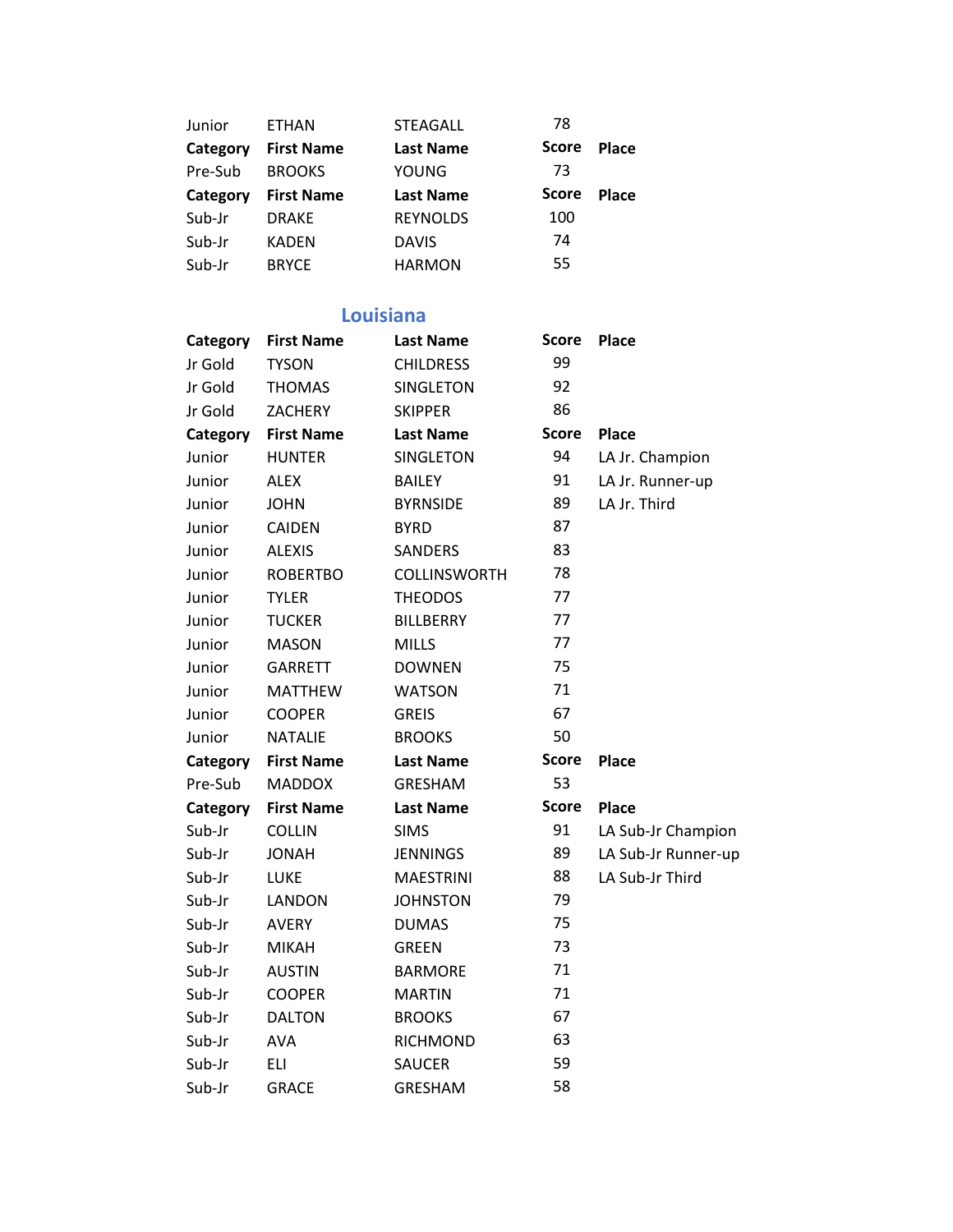# **Maryland**

| Category | <b>First Name</b> | <b>Last Name</b>     | <b>Score</b> | <b>Place</b>       |
|----------|-------------------|----------------------|--------------|--------------------|
| Junior   | AJ                | <b>VANRAVENSBURG</b> | 99           | MD Jr. Champion    |
| Junior   | <b>BRITTEN</b>    | <b>PRATT</b>         | 99           | MD Jr. Champion    |
| Junior   | <b>BRENDAN</b>    | <b>BIRCH</b>         | 98           |                    |
| Junior   | <b>HAYDEN</b>     | PALMISANO            | 90           |                    |
| Junior   | ABIGAIL           | <b>MCGLAUGHLIN</b>   | 89           |                    |
| Category | <b>First Name</b> | <b>Last Name</b>     | <b>Score</b> | <b>Place</b>       |
| Pre-Sub  | <b>AURORA</b>     | <b>WHITBY</b>        | 13           |                    |
| Category | <b>First Name</b> | <b>Last Name</b>     | <b>Score</b> | <b>Place</b>       |
| Sub-Jr   | <b>COLE</b>       | <b>CERVANTES</b>     | 94           | MD Sub-Jr Champion |
| Sub-Jr   | <b>JACKSON</b>    | PALMISANO            | 91           |                    |
| Sub-Jr   | LOGAN             | <b>MILLER</b>        | 86           |                    |
| Sub-Jr   | <b>BRYCE</b>      | LAWSON               | 79           |                    |

# **Michigan**

| Category | <b>First Name</b> | <b>Last Name</b>    | <b>Score</b> | <b>Place</b>  |
|----------|-------------------|---------------------|--------------|---------------|
| Jr Gold  | <b>ALEX</b>       | <b>BRUCK</b>        | 93           |               |
| Jr Gold  | <b>MITCHELL</b>   | <b>BAIR POLLARD</b> | 91           |               |
| Jr Gold  | <b>GRACE</b>      | <b>HERKIMER</b>     | 72           |               |
| Category | <b>First Name</b> | <b>Last Name</b>    | <b>Score</b> | <b>Place</b>  |
| Junior   | <b>JACKSON</b>    | <b>FOX</b>          | 96           | MI Jr. 1-2    |
| Junior   | <b>CHASE</b>      | <b>RUMSLEY</b>      | 96           | MI Jr. 1-2    |
| Junior   | <b>COLIN</b>      | <b>HOTCHKISS</b>    | 95           | MI Jr. Third  |
| Junior   | <b>JACKSON</b>    | ANGERER             | 92           | MI Jr. Fourth |
| Junior   | <b>CONNOR</b>     | <b>HOVIS</b>        | 91           | MI Jr. Fifth  |
| Junior   | <b>EMMETT</b>     | <b>CARPENTER</b>    | 90           | MI Jr. 6-7    |
| Junior   | ADAM              | <b>BAKER</b>        | 90           | MI Jr. 6-7    |
| Junior   | <b>ZACHARY</b>    | <b>PICKLER</b>      | 87           |               |
| Junior   | <b>HAILEY</b>     | <b>ROOT</b>         | 86           |               |
| Junior   | <b>OWEN</b>       | <b>LOVELL</b>       | 85           |               |
| Junior   | <b>RUSSELL</b>    | <b>BOUDRIE IV</b>   | 85           |               |
| Junior   | <b>GRAHAM</b>     | <b>DUKESHIRE</b>    | 83           |               |
| Junior   | ZACH              | <b>MCMAHAN</b>      | 81           |               |
| Junior   | <b>AIDEN</b>      | MASSINGILL          | 80           |               |
| Junior   | <b>DALTON</b>     | <b>GERARD</b>       | 80           |               |
| Junior   | <b>GABRIEL</b>    | SALENBIEN           | 78           |               |
| Junior   | <b>ALISON</b>     | <b>BEAUFAIT</b>     | 78           |               |
| Junior   | <b>ZACHARY</b>    | <b>BRUCK</b>        | 78           |               |
| Junior   | <b>CHARLIE</b>    | SALENBIEN           | 78           |               |
| Junior   | NATHANIEL         | <b>HALL</b>         | 77           |               |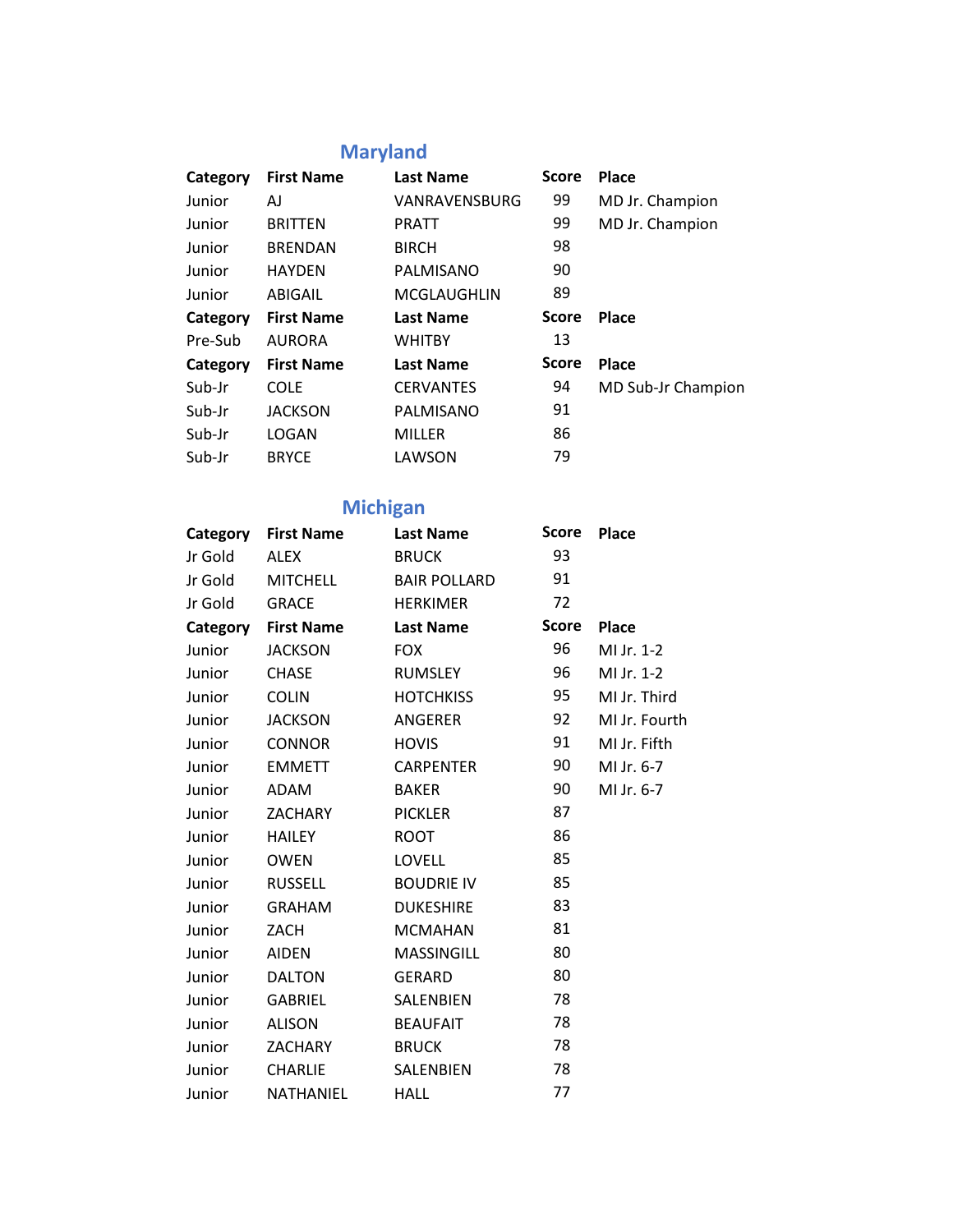| Junior   | <b>IAN</b>         | <b>SCHMIDT</b>    | 77           |                     |
|----------|--------------------|-------------------|--------------|---------------------|
| Junior   | <b>COLE</b>        | <b>HOFFNER</b>    | 76           |                     |
| Junior   | <b>JADACI</b>      | CARLSON           | 75           |                     |
| Junior   | <b>ELI</b>         | <b>GOULD</b>      | 72           |                     |
| Junior   | <b>CLAIRE</b>      | <b>POSEY</b>      | 72           |                     |
| Junior   | <b>PRESTON</b>     | <b>RUETZ</b>      | 71           |                     |
| Junior   | <b>THOMAS</b>      | <b>RUTKOSKIE</b>  | 68           |                     |
| Junior   | <b>LUKE</b>        | <b>BRESCOL</b>    | 60           |                     |
| Junior   | <b>JARED</b>       | <b>SCHMIDT</b>    | 56           |                     |
| Junior   | <b>JONAH</b>       | <b>GOINS</b>      | 43           |                     |
| Junior   | <b>ALYSSA</b>      | <b>OTTO</b>       | 20           |                     |
| Category | <b>First Name</b>  | <b>Last Name</b>  | <b>Score</b> | <b>Place</b>        |
| Pre-Sub  | LANDON             | <b>STEINKE</b>    | 66           |                     |
| Pre-Sub  | <b>DREW</b>        | <b>SCHWAB</b>     | 62           |                     |
| Pre-Sub  | <b>EVAN</b>        | <b>SALENBIEN</b>  | 51           |                     |
| Category | <b>First Name</b>  | <b>Last Name</b>  | <b>Score</b> | <b>Place</b>        |
| Sub-Jr   | <b>KAMERAN</b>     | <b>DUVALL</b>     | 97           | MI Sub-Jr Champion  |
| Sub-Jr   | ANDREW             | <b>BARNES</b>     | 93           | MI Sub-Jr Runner-up |
| Sub-Jr   | ADAM               | <b>GERWECK</b>    | 92           | MI Sub-Jr Third     |
| Sub-Jr   | <b>AVERY</b>       | <b>BROWN</b>      | 87           | MI Sub-Jr Fourth    |
| Sub-Jr   | <b>CADEN</b>       | <b>FRITTS</b>     | 86           | MI Sub-Jr Fifth     |
| Sub-Jr   | CALLUM             | <b>STEINKE</b>    | 83           |                     |
| Sub-Jr   | <b>OWEN</b>        | <b>MOTYLINSKI</b> | 81           |                     |
| Sub-Jr   | <b>KENDRA</b>      | WIELINSKI         | 77           |                     |
| Sub-Jr   | <b>RYAN</b>        | <b>COOLEY</b>     | 73           |                     |
| Sub-Jr   | <b>BRENDEN</b>     | MAY               | 73           |                     |
| Sub-Jr   | ANDREW             | <b>HUSTON</b>     | 70           |                     |
| Sub-Jr   | JACK               | <b>BITZ</b>       | 69           |                     |
| Sub-Jr   | <b>DAVID</b>       | <b>ADKINS</b>     | 68           |                     |
| Sub-Jr   | <b>WYATT</b>       | <b>HICKEY</b>     | 61           |                     |
| Sub-Jr   | <b>OWEN</b>        | <b>COOLEY</b>     | 51           |                     |
| Sub-Jr   | <b>ALEXIS</b>      | <b>COLBY</b>      | 42           |                     |
| Sub-Jr   | <b>ASHLEY</b>      | <b>BITZ</b>       | 41           |                     |
| Sub-Jr   | <b>EVAN</b>        | MASSINGILL        | 36           |                     |
| Sub-Jr   | <b>JONATHON</b>    | <b>HETTIG</b>     | 36           |                     |
| Sub-Jr   | <b>CHRISTOPHER</b> | <b>WICKER</b>     | 34           |                     |
| Sub-Jr   | <b>MILEY</b>       | LAVOY             | 30           |                     |
|          |                    |                   |              |                     |

#### **Minnesota**

|         | Category First Name | <b>Last Name</b> | Score Place |                      |
|---------|---------------------|------------------|-------------|----------------------|
| Jr Gold | <b>CHRISTOPHER</b>  | MUNSON           | -96         | MN Jr. Gold Champion |
| Jr Gold | <b>HUNTER</b>       | WILTS            | 94          |                      |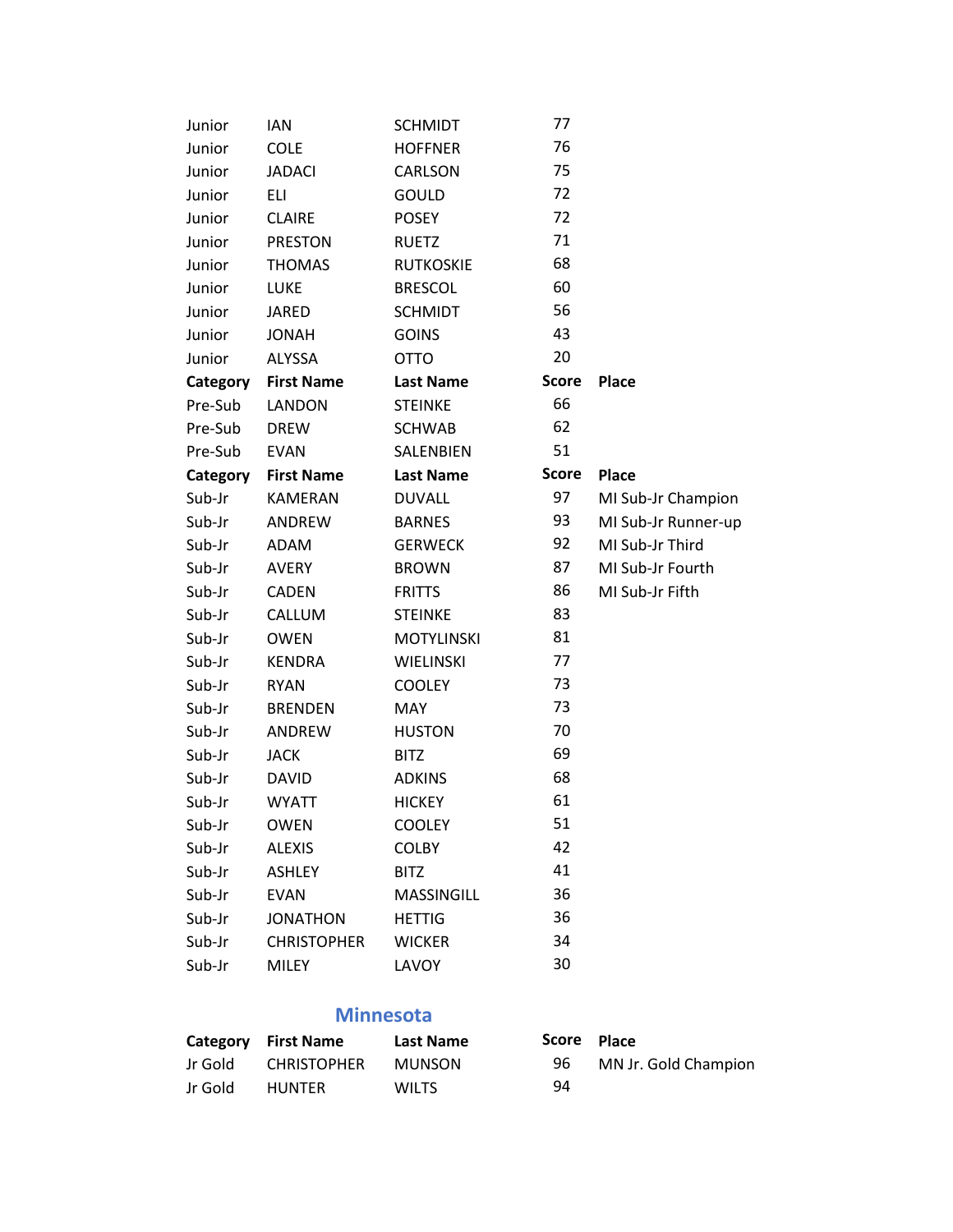| Jr Gold  | <b>ELLA</b>       | <b>REDING</b>      | 91           |                     |
|----------|-------------------|--------------------|--------------|---------------------|
| Jr Gold  | <b>ELIZABETH</b>  | <b>NYSTROM</b>     | 88           |                     |
| Category | <b>First Name</b> | <b>Last Name</b>   | <b>Score</b> | <b>Place</b>        |
| Junior   | ABIGAIL           | <b>MALECHA</b>     | 99           | MN Jr. Champion     |
| Junior   | <b>SILAS</b>      | <b>ARVIG</b>       | 96           | MN Jr. Runner-up    |
| Junior   | RICHARD           | <b>MAGNUSSON</b>   | 95           | MN Jr. Third        |
| Junior   | <b>ANTHONY</b>    | <b>KLASSEN</b>     | 94           | MN Jr. Fourth       |
| Junior   | <b>KADEN</b>      | <b>REDING</b>      | 93           | MN Jr. Fifth        |
| Junior   | <b>BENETT</b>     | <b>KIFFMEYER</b>   | 92           | MN Jr. Sixth        |
| Junior   | <b>HUNTER</b>     | <b>GOIHL</b>       | 91           |                     |
| Junior   | <b>PARKER</b>     | <b>OTKIN</b>       | 90           |                     |
| Junior   | <b>JACK</b>       | <b>ELLERING</b>    | 90           |                     |
| Junior   | <b>ELIAS</b>      | <b>KOBIENIA</b>    | 89           |                     |
| Junior   | <b>DAVID</b>      | MAYEDA             | 88           |                     |
| Junior   | <b>BEN</b>        | <b>STANG</b>       | 87           |                     |
| Junior   | <b>LISA</b>       | <b>MCMULLEN</b>    | 86           |                     |
| Junior   | <b>HUNTER</b>     | <b>LEIGHTON</b>    | 86           |                     |
| Junior   | <b>BENJAMIN</b>   | <b>MUNSON</b>      | 85           |                     |
| Junior   | <b>TANNER</b>     | <b>WILTS</b>       | 84           |                     |
| Junior   | <b>ALEXIS</b>     | <b>CLASSEN</b>     | 81           |                     |
| Junior   | <b>ELLIE</b>      | <b>FLEMING</b>     | 79           |                     |
| Junior   | <b>ELEANOR</b>    | <b>VOIGT</b>       | 71           |                     |
| Junior   | <b>NOLAN</b>      | <b>BOECKERMANN</b> | 69           |                     |
| Junior   | <b>ALEX</b>       | <b>NYSTROM</b>     | 65           |                     |
| Junior   | <b>CODY</b>       | <b>BROTT</b>       | 64           |                     |
| Junior   | <b>ALICIA</b>     | <b>BROTT</b>       | 60           |                     |
| Junior   | NATHANIEL         | <b>KIMMES</b>      | 59           |                     |
| Junior   | <b>ALLAYNA</b>    | <b>GOHMANN</b>     | 57           |                     |
| Junior   | <b>DYLAN</b>      | <b>ANCEL</b>       | 43           |                     |
| Category | <b>First Name</b> | <b>Last Name</b>   | <b>Score</b> | <b>Place</b>        |
| Pre-Sub  | <b>AVA</b>        | <b>KLASSEN</b>     | 43           |                     |
| Category | <b>First Name</b> | <b>Last Name</b>   | <b>Score</b> | <b>Place</b>        |
| Sub-Jr   | <b>BRADY</b>      | <b>NOTSCH</b>      | 93           | MN Sub-Jr Champion  |
| Sub-Jr   | <b>MIRANDA</b>    | <b>KLASSEN</b>     | 91           | MN Sub-Jr Runner-up |
| Sub-Jr   | <b>NEVYN</b>      | <b>HENGEL</b>      | 90           | MN Sub-Jr Third     |
| Sub-Jr   | <b>BRODY</b>      | <b>BARTH</b>       | 84           |                     |
| Sub-Jr   | <b>DELAYNA</b>    | <b>RIFE</b>        | 82           |                     |
| Sub-Jr   | <b>MASON</b>      | <b>MENDEZ</b>      | 81           |                     |
| Sub-Jr   | GUS               | ZIMMERMAN          | 75           |                     |
| Sub-Jr   | <b>NOAH</b>       | <b>LENTNER</b>     | 73           |                     |
| Sub-Jr   | <b>CONNOR</b>     | <b>WILTS</b>       | 72           |                     |
| Sub-Jr   | <b>BRAYDON</b>    | REIMANN            | 68           |                     |
| Sub-Jr   | <b>GRANT</b>      | <b>BOECKERMANN</b> | 58           |                     |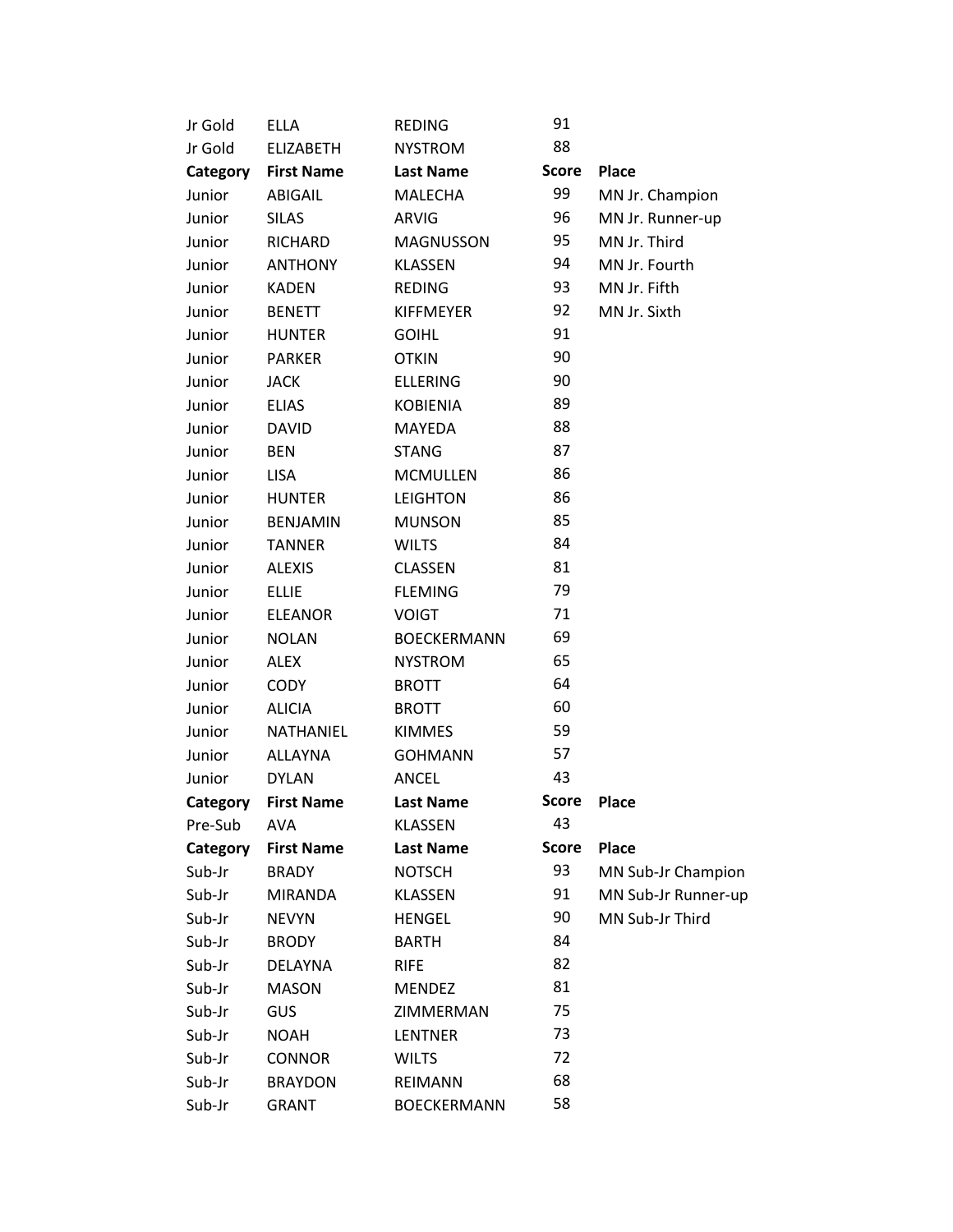Sub-Jr TYSON SULLIVAN 43

#### **Missouri**

| Category | <b>First Name</b> | <b>Last Name</b>     | <b>Score</b> | <b>Place</b>        |
|----------|-------------------|----------------------|--------------|---------------------|
| Jr Gold  | <b>JESSE</b>      | <b>CROCKER</b>       | 95           |                     |
| Category | <b>First Name</b> | <b>Last Name</b>     | <b>Score</b> | <b>Place</b>        |
| Junior   | ALEXANDER         | <b>JACKSON</b>       | 99           | MO Jr Champion      |
| Junior   | ANDREW            | <b>HERBIG</b>        | 98           | MO Jr 2-3           |
| Junior   | <b>JORDAN</b>     | <b>ZIERCHER</b>      | 98           | MO Jr 2-3           |
| Junior   | <b>ANNA</b>       | <b>RAWE</b>          | 97           | MO Jr Fourth        |
| Junior   | <b>MILLICENT</b>  | <b>LABOUBE</b>       | 96           | MO Jr 5-6           |
| Junior   | <b>AUSTIN</b>     | <b>STONER</b>        | 96           | MO Jr 5-6           |
| Junior   | <b>DERICK</b>     | <b>GERDING</b>       | 95           |                     |
| Junior   | <b>TALAN</b>      | GOLD                 | 95           |                     |
| Junior   | <b>BRANDON</b>    | <b>PERRY</b>         | 93           |                     |
| Junior   | <b>LANDON</b>     | <b>ASHLOCK</b>       | 93           |                     |
| Junior   | SAMUEL            | <b>JENNINGS</b>      | 93           |                     |
| Junior   | <b>COLE</b>       | <b>VANMATRE</b>      | 93           |                     |
| Junior   | <b>LILLY</b>      | <b>WOLF</b>          | 91           |                     |
| Junior   | <b>MASON</b>      | <b>MURPHY FOSTER</b> | 91           |                     |
| Junior   | ELI               | <b>DEPEW</b>         | 91           |                     |
| Junior   | OLIVIA            | <b>AYER</b>          | 89           |                     |
| Junior   | <b>CALEB</b>      | AYER                 | 88           |                     |
| Junior   | <b>NATHAN</b>     | <b>KEITH</b>         | 87           |                     |
| Junior   | <b>MCKENNA</b>    | <b>MILLS</b>         | 84           |                     |
| Junior   | <b>JACK</b>       | <b>PHILLIPS</b>      | 84           |                     |
| Junior   | <b>JACK</b>       | <b>WORSHAM</b>       | 83           |                     |
| Junior   | RHETT             | <b>KEATON</b>        | 81           |                     |
| Junior   | <b>NICHOLAS</b>   | <b>DEKEN</b>         | 77           |                     |
| Junior   | SHANNON           | <b>POPP</b>          | 75           |                     |
| Junior   | <b>EMMA</b>       | <b>DEGARIS</b>       | 75           |                     |
| Category | <b>First Name</b> | <b>Last Name</b>     | <b>Score</b> | <b>Place</b>        |
| Pre-Sub  | MATTHEW           | <b>GILLIAM</b>       | 88           | MO Pre-Sub Champion |
| Pre-Sub  | <b>ALEX</b>       | <b>PARSON</b>        | 78           |                     |
| Pre-Sub  | LEVI              | CARDEN               | 78           |                     |
| Pre-Sub  | <b>LILLIE</b>     | <b>JOHNSON</b>       | 70           |                     |
| Pre-Sub  | WAYLYNN           | <b>SLAVINGS</b>      | 69           |                     |
| Pre-Sub  | <b>HUNTER</b>     | <b>PATTERSON</b>     | 63           |                     |
| Pre-Sub  | <b>PARKER</b>     | <b>ROBINSON</b>      | 51           |                     |
| Category | <b>First Name</b> | <b>Last Name</b>     | <b>Score</b> | <b>Place</b>        |
| Sub-Jr   | <b>COOPER</b>     | RIDEOUT              | 98           | MO Sub-Jr Champion  |
| Sub-Jr   | <b>AVERY</b>      | <b>BIGGERSTAFF</b>   | 96           | MO Sub-Jr Runner-up |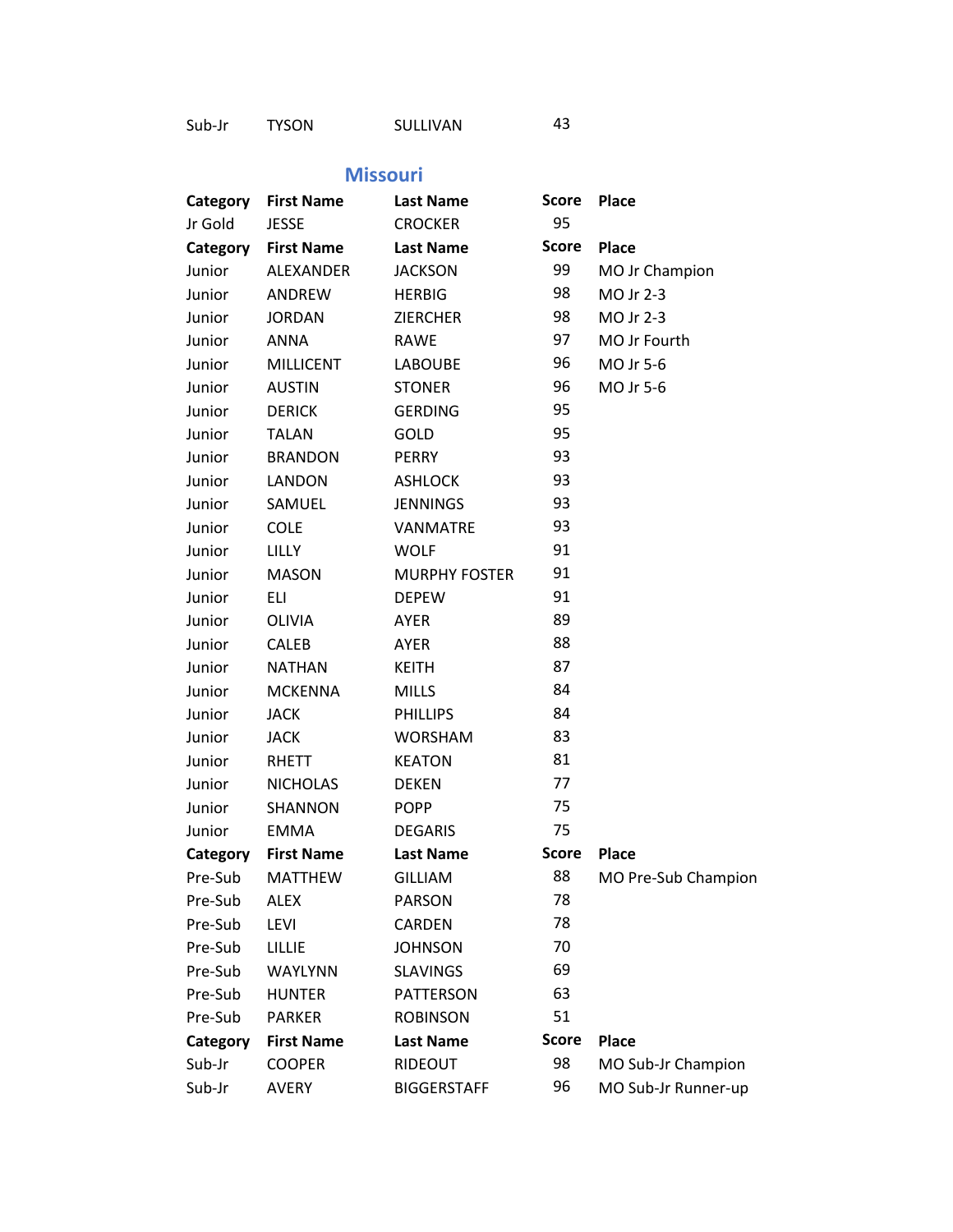| Sub-Jr | SAMUEL          | <b>JOHNSON</b>    | 94 | MO Sub-Jr Third  |
|--------|-----------------|-------------------|----|------------------|
| Sub-Jr | <b>BRADEN</b>   | ELBERT            | 91 | MO Sub-Jr Fourth |
| Sub-Jr | <b>COLTON</b>   | PHILLIPS          | 89 | MO Sub-Jr Fifth  |
| Sub-Jr | NOAH            | <b>INNES</b>      | 89 | MO Sub-Jr Fifth  |
| Sub-Jr | JAMES           | <b>GAMBILL II</b> | 88 |                  |
| Sub-Jr | LOGAN           | HART              | 87 |                  |
| Sub-Jr | CODY            | GROBE             | 85 |                  |
| Sub-Jr | <b>JONATHON</b> | <b>STARK</b>      | 85 |                  |
| Sub-Jr | JACK            | WESEMANN          | 83 |                  |
| Sub-Jr | LUCY            | <b>CROCKER</b>    | 83 |                  |
| Sub-Jr | BAILEY          | <b>STEPHENS</b>   | 82 |                  |
| Sub-Jr | GRAYSON         | BRADSHAW          | 79 |                  |
| Sub-Jr | <b>DEVIN</b>    | HALL              | 78 |                  |
| Sub-Jr | CASE            | JENNINGS          | 77 |                  |
| Sub-Jr | <b>CORBIN</b>   | <b>CONNORS</b>    | 76 |                  |
| Sub-Jr | <b>CHARLIE</b>  | <b>CROCKER</b>    | 75 |                  |
| Sub-Jr | SAMUEL          | LAWRENCE          | 75 |                  |
| Sub-Jr | JESSE           | JONES             | 56 |                  |
| Sub-Jr | AUSTIN          | <b>TULL</b>       | 52 |                  |
| Sub-Jr | KOLTEN          | <b>BEAUCHAMP</b>  | 47 |                  |
| Sub-Jr | <b>KYLER</b>    | <b>COBB</b>       | 44 |                  |

# **Mississippi**

| Category | <b>First Name</b> | <b>Last Name</b>  | <b>Score</b> | <b>Place</b>    |
|----------|-------------------|-------------------|--------------|-----------------|
| Jr Gold  | <b>ANTHONY</b>    | YOUNG             | 94           |                 |
| Category | <b>First Name</b> | <b>Last Name</b>  | <b>Score</b> | <b>Place</b>    |
| Junior   | <b>JONATHAN</b>   | <b>BAKER</b>      | 96           | MS Jr Champion  |
| Junior   | <b>STEVEN</b>     | YOUNG             | 91           | MS Jr Runner-up |
| Junior   | <b>JACOB</b>      | ORELLANA          | 90           | MS Jr Third     |
| Junior   | <b>ROBERT</b>     | MCALEXANDER       | 90           | MS Jr Third     |
| Junior   | <b>LUTHER</b>     | <b>MATTOX</b>     | 89           |                 |
| Junior   | WILLIAM           | <b>BURTON</b>     | 87           |                 |
| Junior   | <b>REECE</b>      | <b>GRAHAM</b>     | 84           |                 |
| Junior   | DANIEL            | <b>RUTH</b>       | 81           |                 |
| Junior   | <b>DAVID</b>      | <b>GATES</b>      | 81           |                 |
| Junior   | <b>CADEN</b>      | <b>BOATWRIGHT</b> | 71           |                 |
| Junior   | <b>EMMY</b>       | <b>ROBERTS</b>    | 70           |                 |
| Junior   | <b>NADIA</b>      | <b>HOWARD</b>     | 69           |                 |
| Junior   | <b>BRENT</b>      | <b>HUGHES</b>     | 68           |                 |
| Junior   | <b>AUDREY</b>     | <b>MIRTH</b>      | 64           |                 |
| Category | <b>First Name</b> | <b>Last Name</b>  | <b>Score</b> | <b>Place</b>    |
| Pre-Sub  | <b>CARTER</b>     | <b>REED</b>       | 68           |                 |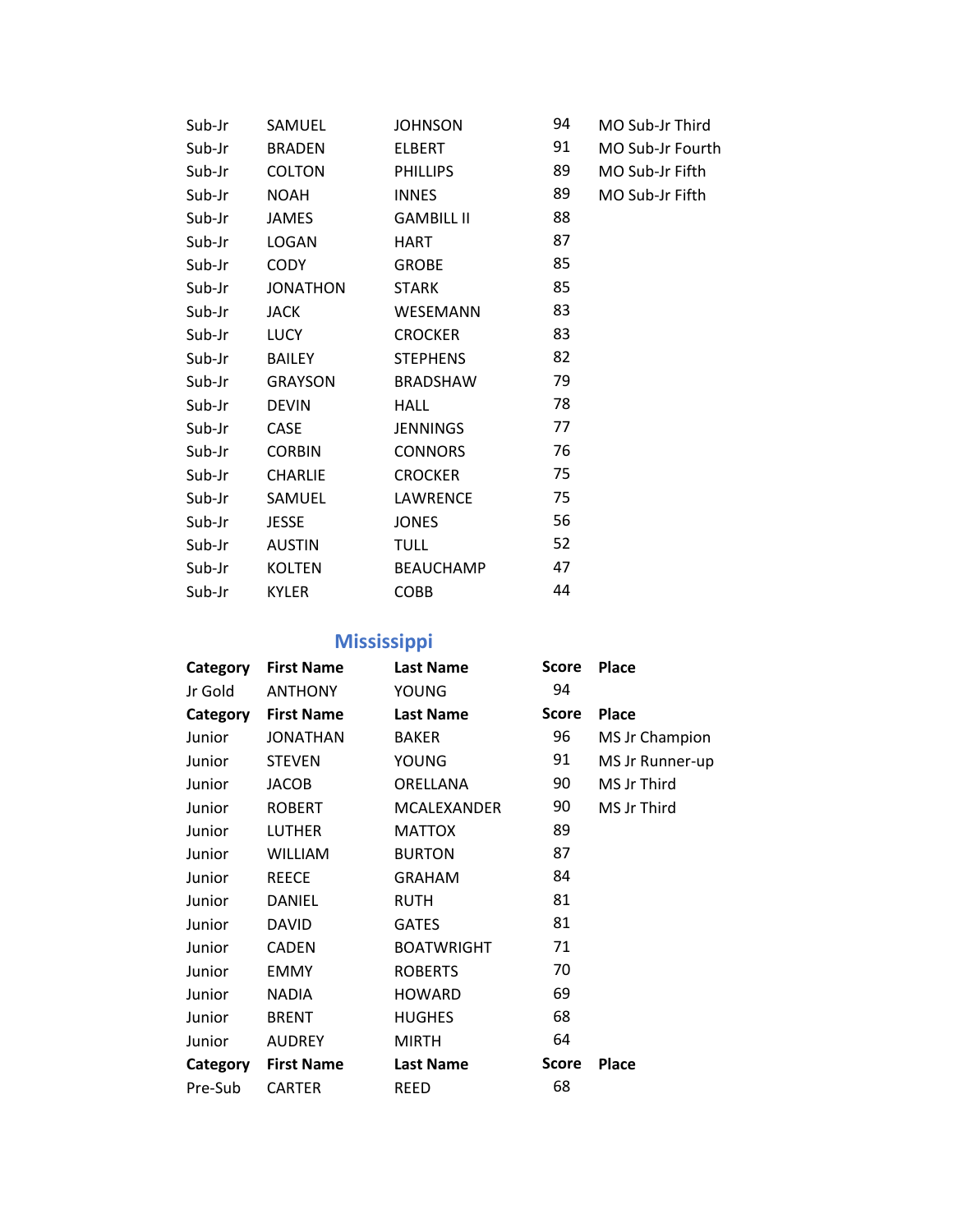| Pre-Sub  | ACE               | <b>BUTLER</b>    | 60           |                    |
|----------|-------------------|------------------|--------------|--------------------|
| Category | <b>First Name</b> | <b>Last Name</b> | <b>Score</b> | <b>Place</b>       |
| Sub-Jr   | <b>MADDOX</b>     | <b>BROOKS</b>    | 89           | MS Sub-Jr Champion |
| Sub-Jr   | <b>BEAU</b>       | <b>CHARNES</b>   | 82           |                    |
| Sub-Jr   | <b>CHASE</b>      | <b>HICKOX</b>    | 80           |                    |
| Sub-Jr   | <b>NICOLAS</b>    | TONER            | 40           |                    |

## **Montana**

| Category | <b>First Name</b> | <b>Last Name</b>      | Score        | <b>Place</b>       |
|----------|-------------------|-----------------------|--------------|--------------------|
| Jr Gold  | TROY              | CRENSHAW              | 92           |                    |
| Jr Gold  | <b>RAYMOND</b>    | <b>SANCHES</b>        | 82           |                    |
| Jr Gold  | <b>HANNAH</b>     | <b>BOLL</b>           | 69           |                    |
| Category | <b>First Name</b> | <b>Last Name</b>      | <b>Score</b> | <b>Place</b>       |
| Junior   | LANE              | <b>BEQUETTE</b>       | 92           | MT Jr 1-2          |
| Junior   | <b>AIDEN</b>      | <b>DELONG</b>         | 92           | MT Jr 1-2          |
| Junior   | LOGAN             | <b>INABNIT</b>        | 91           |                    |
| Junior   | <b>COLTER</b>     | <b>ELTON</b>          | 89           |                    |
| Junior   | <b>JADEN</b>      | <b>SCHRECKENDGUST</b> | 88           |                    |
| Junior   | <b>DYLAN</b>      | <b>NEESE</b>          | 80           |                    |
| Junior   | <b>ANTHONY</b>    | LASA                  | 78           |                    |
| Junior   | <b>NICOLAS</b>    | <b>HAMPTON</b>        | 58           |                    |
| Category | <b>First Name</b> | <b>Last Name</b>      | Score        | <b>Place</b>       |
| Pre-Sub  | <b>COLBY</b>      | <b>HARTY</b>          | 77           |                    |
| Category | <b>First Name</b> | <b>Last Name</b>      | <b>Score</b> | <b>Place</b>       |
| Sub-Jr   | GARETT            | <b>PROM</b>           | 98           | MT Sub-Jr Champion |
| Sub-Jr   | <b>REECE</b>      | <b>BROTHERTON</b>     | 78           |                    |
| Sub-Jr   | ABBI              | <b>TOWNSEND</b>       | 70           |                    |
| Sub-Jr   | <b>KIMBER</b>     | <b>BOLL</b>           | 54           |                    |

## **North Carolina**

| Category | <b>First Name</b> | <b>Last Name</b> | <b>Score</b> | <b>Place</b>          |
|----------|-------------------|------------------|--------------|-----------------------|
| Jr Gold  | MARSHALL          | <b>TOMCHIK</b>   | 97           | NC Jr. Gold Champion  |
| Jr Gold  | MEGAN             | <b>SMITH</b>     | 97           | NC Jr. Gold Champion  |
| Jr Gold  | <b>CALEB</b>      | <b>MATHIS</b>    | 96           |                       |
| Jr Gold  | <b>THOMAS</b>     | <b>ROSE</b>      | 86           |                       |
| Category | <b>First Name</b> | <b>Last Name</b> | Score        | Place                 |
| Junior   | <b>GREYSON</b>    | <b>STAINBACK</b> | 89           |                       |
| Junior   | <b>HANNAH</b>     | <b>SIMCIC</b>    | 82           |                       |
| Category | <b>First Name</b> | <b>Last Name</b> | <b>Score</b> | <b>Place</b>          |
| Pre-Sub  | <b>HUDSON</b>     | <b>SHARPE</b>    | 81           | <b>NC Jr Champion</b> |
| Pre-Sub  | <b>EARLIE</b>     | <b>GILLEY IV</b> | 81           | NC Jr Champion        |
| Pre-Sub  | GAVIN             | <b>MALONE</b>    | 78           |                       |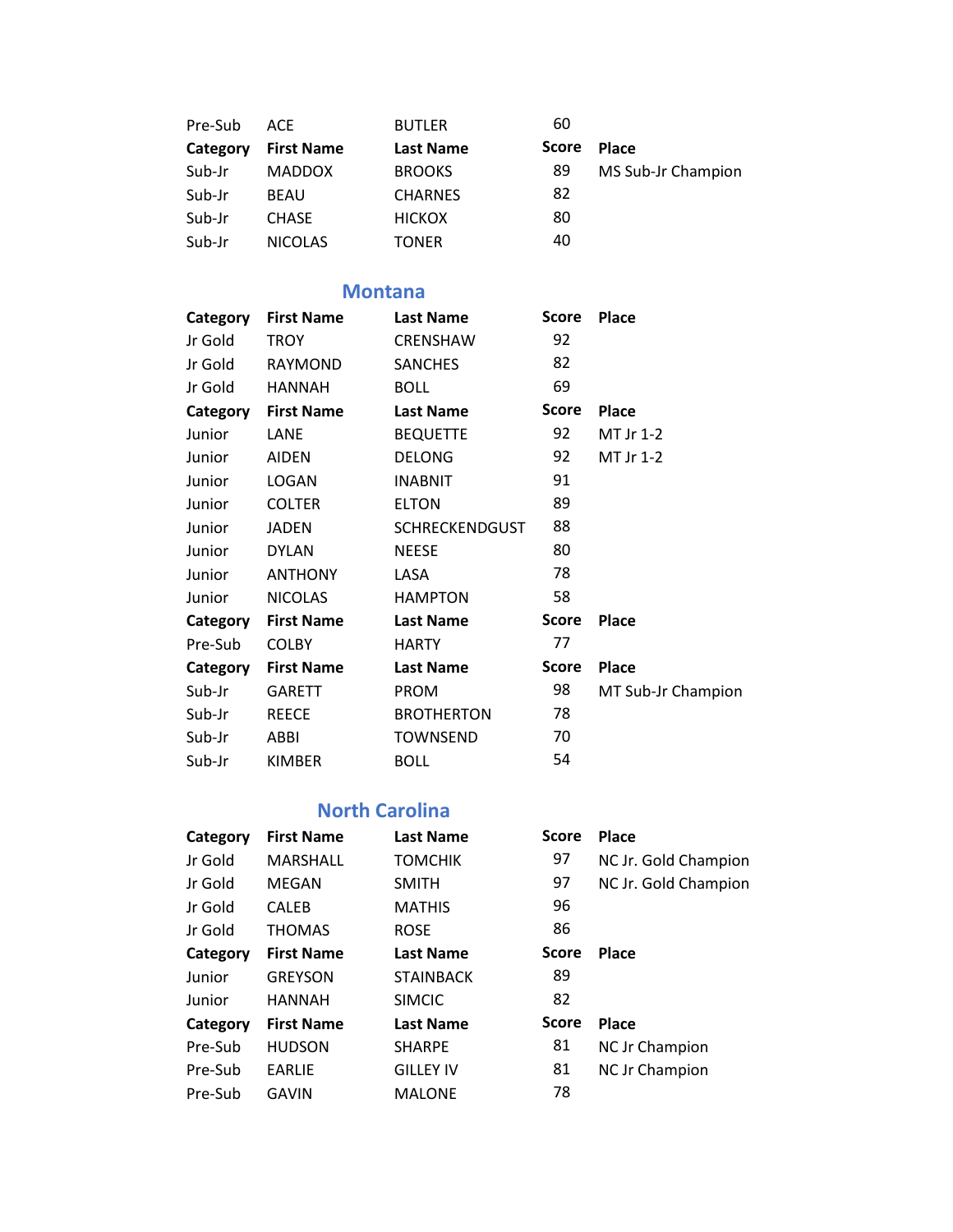| Pre-Sub  | <b>CULLEN</b>      | <b>MALONE</b>    | 68           |                    |
|----------|--------------------|------------------|--------------|--------------------|
| Pre-Sub  | TRISTEN            | <b>PARHAM</b>    | 51           |                    |
| Category | <b>First Name</b>  | <b>Last Name</b> | <b>Score</b> | <b>Place</b>       |
| Sub-Jr   | <b>CHRISTOPHER</b> | <b>MALONE</b>    | 92           | NC Sub-Jr Champion |
| Sub-Jr   | <b>ETHAN</b>       | <b>MILLER</b>    | 87           |                    |
| Sub-Jr   | <b>CONNOR</b>      | <b>MATHIS</b>    | 85           |                    |
| Sub-Jr   | <b>CAYSON</b>      | <b>CLAYTON</b>   | 63           |                    |
| Sub-Jr   | WESLEY             | <b>DRISCOLL</b>  | 62           |                    |
| Sub-Jr   | <b>SADIE</b>       | <b>TREMBLEY</b>  | 52           |                    |

#### **Nebraska**

| Category | <b>First Name</b> | <b>Last Name</b> | Score | <b>Place</b> |
|----------|-------------------|------------------|-------|--------------|
| Junior   | <b>MITCHELL</b>   | <b>PIERSON</b>   | 95    |              |
| Sub-Jr   | <b>TYLER</b>      | <b>MARSHALL</b>  | 100   |              |
| Sub-Jr   | <b>WYATT</b>      | <b>DEBRIE</b>    | 99    |              |

## **New Jersey**

|        | <b>Category</b> First Name | <b>Last Name</b> | Score Place |  |
|--------|----------------------------|------------------|-------------|--|
| Sub-Jr | SANTO                      | <b>FARRO</b>     | 93          |  |
| Sub-Jr | <b>FLENA</b>               | <b>FARRO</b>     | 81          |  |

## **New Mexico**

| <b>First Name</b> | <b>Last Name</b>  | Score        | <b>Place</b>    |
|-------------------|-------------------|--------------|-----------------|
| <b>GARRETT</b>    | <b>KIRBY</b>      | 97           |                 |
| <b>KYLE</b>       | <b>WYSONG</b>     | 92           |                 |
| <b>First Name</b> | <b>Last Name</b>  | <b>Score</b> | <b>Place</b>    |
| LUKE              | <b>BOWER</b>      | 100          | NM Jr Champion  |
| MALACHI           | <b>DRENNAN</b>    | 99           | NM Jr Runner-up |
| <b>HAYDEN</b>     | CASSON            | 98           | NM Jr Third     |
| KALEB             | <b>MASSEY</b>     | 96           | NM Jr 4-5       |
| <b>MATTHEW</b>    | <b>GARRISON</b>   | 96           | NM Jr 4-5       |
| <b>DILLON</b>     | <b>LOPEZ</b>      | 95           | NM Jr 6-11      |
| <b>NATHAN</b>     | LEWIS             | 95           | NM Jr 6-11      |
| <b>NICHOLAS</b>   | <b>BLACK</b>      | 95           | NM Jr 6-11      |
| <b>CLARENCE</b>   | <b>CRAWFORD</b>   | 95           | NM Jr 6-11      |
| <b>CALEB</b>      | <b>DELK</b>       | 95           | NM Jr 6-11      |
| <b>GRADY</b>      | <b>HODNETT</b>    | 95           | NM Jr 6-11      |
| <b>BLAKE</b>      | <b>HAGEN</b>      | 94           | NM Jr Twelfth   |
| <b>BRANDON</b>    | <b>GALLEGOS</b>   | 93           |                 |
| <b>COLTON</b>     | <b>MEYER</b>      | 92           |                 |
| <b>MASON</b>      | <b>CARTWRIGHT</b> | 92           |                 |
| <b>WILLIAM</b>    | <b>HEATH</b>      | 91           |                 |
|                   |                   |              |                 |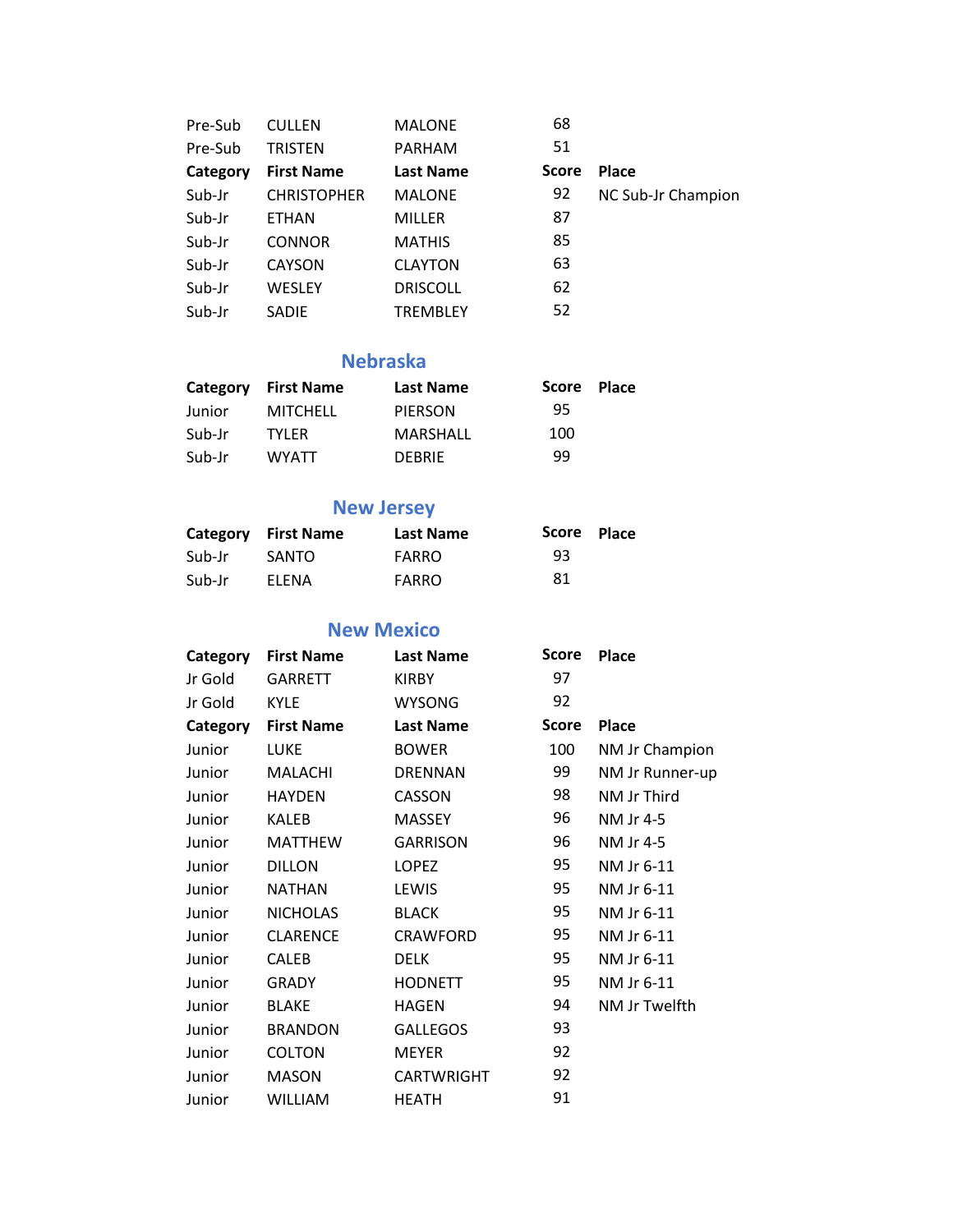| Junior   | <b>TYE</b>        | <b>BARKER</b>    | 91           |                     |
|----------|-------------------|------------------|--------------|---------------------|
| Junior   | <b>BRYCE</b>      | <b>MERRILL</b>   | 91           |                     |
| Junior   | GABE              | <b>BASLEE</b>    | 89           |                     |
| Junior   | <b>DAVID</b>      | <b>CLOER</b>     | 89           |                     |
| Junior   | <b>JACOB</b>      | <b>DOWDY</b>     | 89           |                     |
| Junior   | <b>GAVIN</b>      | <b>ROBLES</b>    | 88           |                     |
| Junior   | <b>TAED</b>       | <b>MONTOYA</b>   | 88           |                     |
| Junior   | <b>ELYSIA</b>     | <b>HIDALGO</b>   | 88           |                     |
| Junior   | <b>ELIJAH</b>     | <b>GALLEGOS</b>  | 87           |                     |
| Junior   | <b>DALLI</b>      | CAIN             | 87           |                     |
| Junior   | <b>TAYLOR</b>     | RAMIREZ          | 86           |                     |
| Junior   | <b>MATTHEW</b>    | <b>NOWELL</b>    | 86           |                     |
| Junior   | <b>BROOKLYN</b>   | SHAW             | 86           |                     |
| Junior   | ALYSSA            | <b>VIGIL</b>     | 86           |                     |
| Junior   | ANGELO            | <b>SCIOLI</b>    | 85           |                     |
| Junior   | SARAH             | RANDALL          | 84           |                     |
| Junior   | <b>BRYNN</b>      | <b>KIRBY</b>     | 84           |                     |
| Junior   | <b>ALYSIANNA</b>  | SANDOVAL         | 84           |                     |
| Junior   | <b>NOAH</b>       | <b>REEDY</b>     | 83           |                     |
| Junior   | ANA               | <b>SCHMITZ</b>   | 80           |                     |
| Junior   | <b>HUNTER</b>     | <b>SWINGLE</b>   | 79           |                     |
| Junior   | <b>CUTTER</b>     | <b>HASTIE</b>    | 78           |                     |
| Junior   | <b>AIDEN</b>      | <b>FERRARI</b>   | 76           |                     |
| Junior   | <b>CHAYTON</b>    | <b>COLLINS</b>   | 76           |                     |
| Junior   | <b>LICO</b>       | <b>YBABEN</b>    | 75           |                     |
| Junior   | <b>DESTANEE</b>   | <b>SCIOLI</b>    | 72           |                     |
| Junior   | <b>VIOLET</b>     | <b>MURPHY</b>    | 71           |                     |
| Junior   | <b>GAVIN</b>      | <b>FILLIP</b>    | 69           |                     |
| Junior   | ARMONDO           | <b>LOPEZ</b>     | 62           |                     |
| Junior   | <b>TUCKER</b>     | <b>DOSSEY</b>    | 59           |                     |
| Junior   | <b>MOLLY</b>      | <b>WECHSLER</b>  | 57           |                     |
| Junior   | ALEXANDRIA        | <b>BOOTON</b>    | 47           |                     |
| Category | <b>First Name</b> | <b>Last Name</b> | <b>Score</b> | <b>Place</b>        |
| Pre-Sub  | <b>CHASE</b>      | <b>DOBRINSKI</b> | 99           |                     |
| Pre-Sub  | <b>MADYSON</b>    | <b>MCFARLAND</b> | 83           |                     |
| Pre-Sub  | <b>EVERETT</b>    | <b>BYRD</b>      | 65           |                     |
| Category | <b>First Name</b> | <b>Last Name</b> | <b>Score</b> | <b>Place</b>        |
| Sub-Jr   | LANE              | <b>HELMER</b>    | 97           | NM Sub-Jr Champion  |
| Sub-Jr   | <b>CASSIDY</b>    | <b>BYRD</b>      | 94           | NM Sub-Jr Runner-up |
| Sub-Jr   | <b>MADISON</b>    | <b>MILLER</b>    | 93           | NM Sub-Jr 3-4       |
| Sub-Jr   | <b>AIDEN</b>      | <b>BROGDON</b>   | 93           | NM Sub-Jr 3-4       |
| Sub-Jr   | <b>JOSHUA</b>     | <b>KANNARD</b>   | 92           | NM Sub-Jr 5-6       |
| Sub-Jr   | <b>GREYSON</b>    | <b>BOLLINGER</b> | 92           | NM Sub-Jr 5-6       |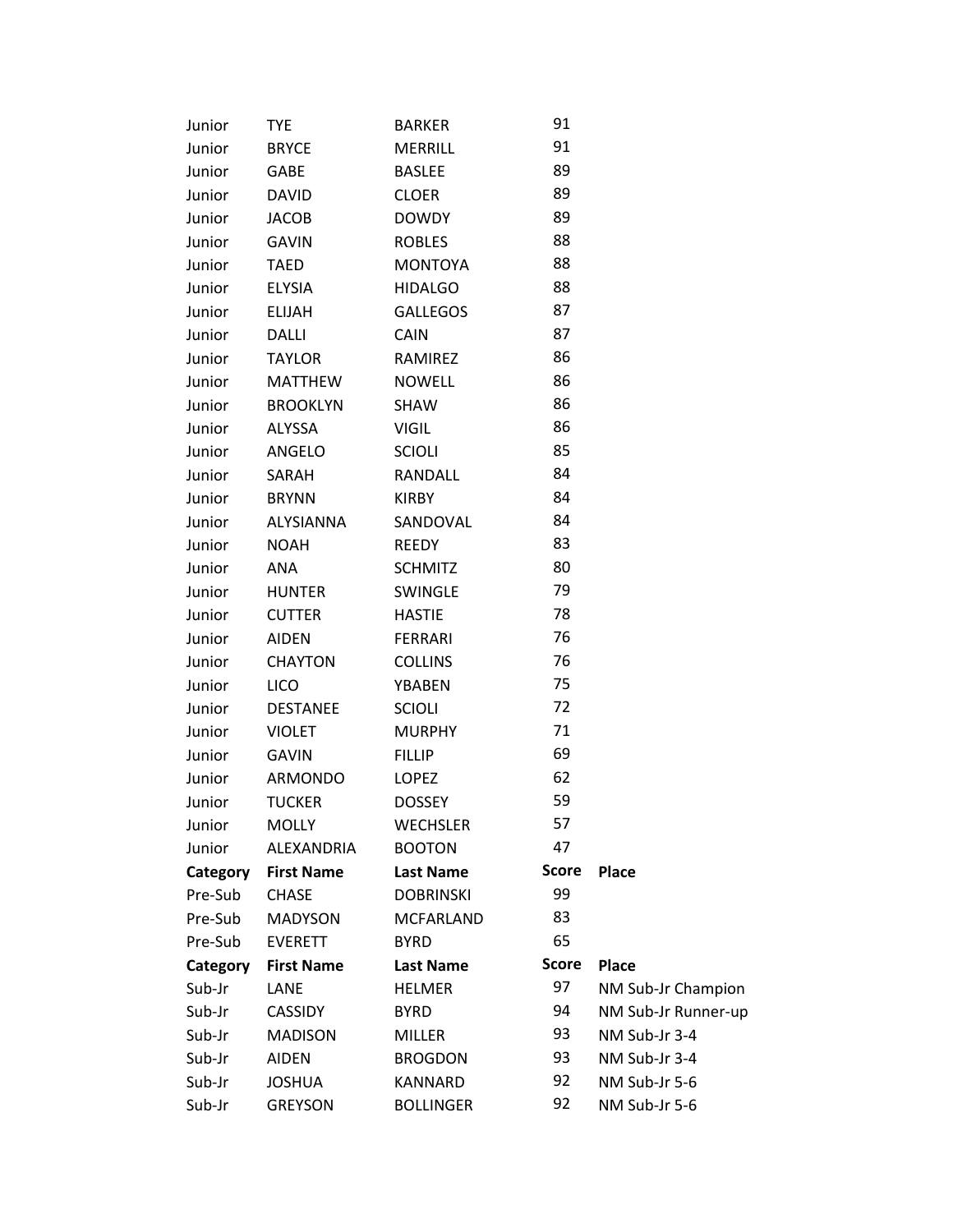| Sub-Jr | TYLER        | PAGE             | 91 | NM Sub-Jr Seventh |
|--------|--------------|------------------|----|-------------------|
| Sub-Jr | CALEB        | <b>CILLESSEN</b> | 91 | NM Sub-Jr Seventh |
| Sub-Jr | SAVANNAH     | <b>TUPPER</b>    | 89 |                   |
| Sub-Jr | <b>JOHN</b>  | AHLGRIM          | 87 |                   |
| Sub-Jr | KIMBER       | <b>BEEVERS</b>   | 87 |                   |
| Sub-Jr | AIDEN        | <b>ZOOK</b>      | 87 |                   |
| Sub-Jr | ORRIN        | <b>FROMER</b>    | 85 |                   |
| Sub-Jr | ADDISON      | <b>DRENNAN</b>   | 84 |                   |
| Sub-Jr | JACOB        | <b>GRIFFIN</b>   | 84 |                   |
| Sub-Jr | JAMES        | <b>WHITSON</b>   | 84 |                   |
| Sub-Jr | DEREK        | <b>HAHN</b>      | 82 |                   |
| Sub-Jr | WYATT        | DOSSEY           | 82 |                   |
| Sub-Jr | LOGAN        | GRAY             | 80 |                   |
| Sub-Jr | JAYCE        | GARRETT          | 80 |                   |
| Sub-Jr | SAMUEL       | <b>POWELL</b>    | 79 |                   |
| Sub-Jr | REESE        | <b>HASTIE</b>    | 77 |                   |
| Sub-Jr | KADIN        | HANSEL           | 77 |                   |
| Sub-Jr | <b>TYLER</b> | SHAW             | 71 |                   |
| Sub-Jr | RAYMOND      | GALLEGOS         | 66 |                   |
| Sub-Jr | EMMA         | <b>DRENNAN</b>   | 55 |                   |
| Sub-Jr | CALEB        | THOMPSON         | 53 |                   |
| Sub-Jr | LORIANNA     | SANDOVAL         | 42 |                   |
| Sub-Jr | HANA         | HEFT             | 41 |                   |
| Sub-Jr | <b>KASON</b> | ARMSTRONG        | 40 |                   |

### **Nevada**

|         | Category First Name | <b>Last Name</b> | Score | <b>Place</b> |
|---------|---------------------|------------------|-------|--------------|
| Jr Gold | MICHAEL             | LASKIN           | 79    |              |
|         |                     |                  |       |              |
|         | Category First Name | <b>Last Name</b> | Score | <b>Place</b> |

#### **New York**

| Category | <b>First Name</b> | <b>Last Name</b> | Score | <b>Place</b> |
|----------|-------------------|------------------|-------|--------------|
| Junior   | <b>TOMASSO</b>    | <b>SCHIAVO</b>   | 95    |              |
| Junior   | <b>DAVID</b>      | <b>HOAGLAND</b>  | 77    |              |
|          |                   |                  |       |              |
| Category | <b>First Name</b> | <b>Last Name</b> | Score | <b>Place</b> |
| Sub-Jr   | JOHN              | MARAGLIANO       | 89    |              |

## **Ohio**

|         | Category First Name | <b>Last Name</b> | Score Place |  |
|---------|---------------------|------------------|-------------|--|
| Jr Gold | <b>AYDEN</b>        | OSWALT           | 100         |  |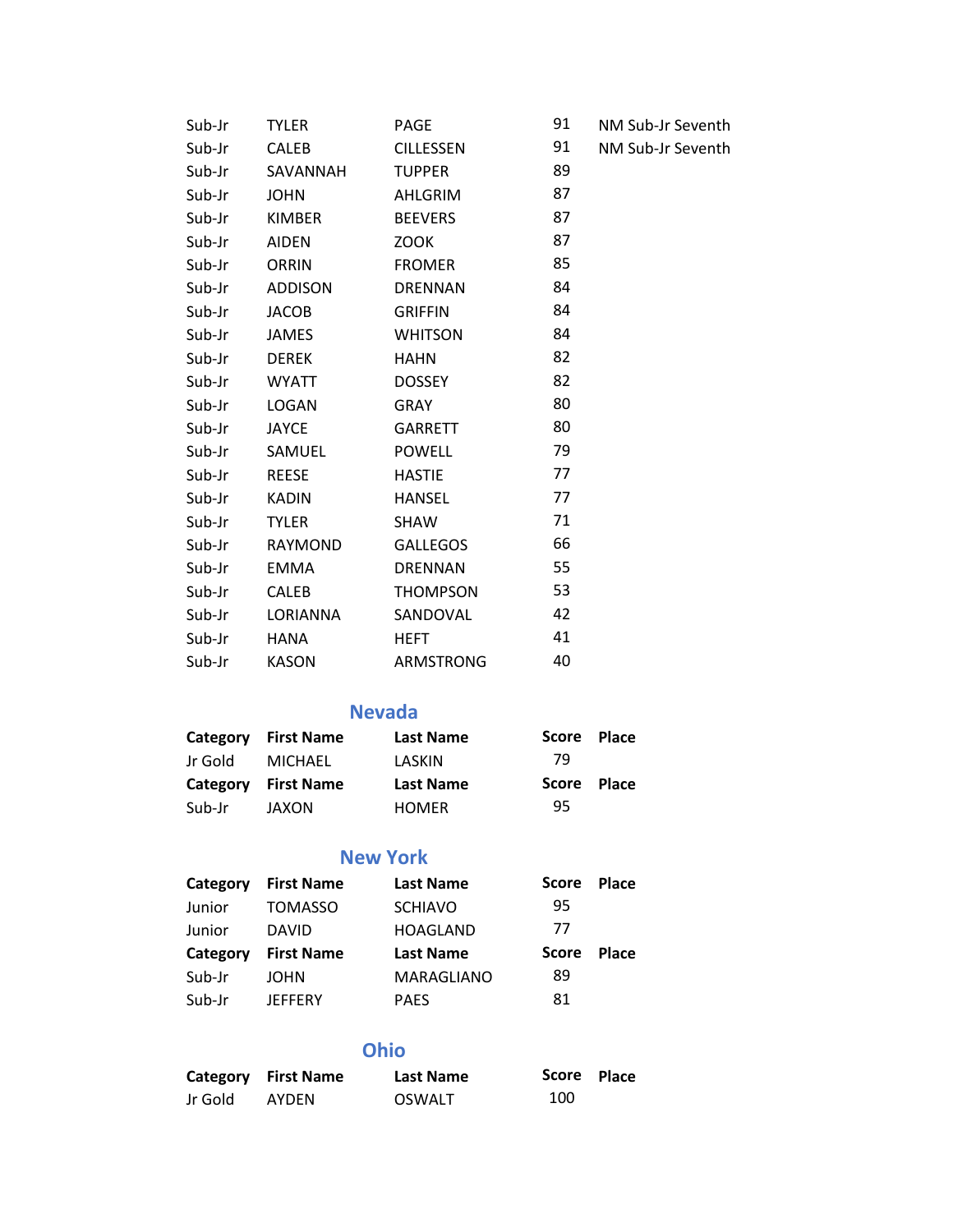| Jr Gold  | SAMUEL            | <b>GRIFFEY</b>   | 90           |                  |
|----------|-------------------|------------------|--------------|------------------|
| Jr Gold  | <b>CARTER</b>     | <b>MEFFORD</b>   | 78           |                  |
| Category | <b>First Name</b> | <b>Last Name</b> | <b>Score</b> | Place            |
| Junior   | <b>RYAN</b>       | <b>DENES</b>     | 100          | NM Jr Champion   |
| Junior   | JD                | <b>MAY</b>       | 97           | NM Jr Runner-up  |
| Junior   | <b>LUKE</b>       | <b>STACHLER</b>  | 96           | NM Jr Third      |
| Junior   | <b>HOLDEN</b>     | <b>BAILEY</b>    | 94           | NM Jr Fourth     |
| Junior   | <b>ELIJAH</b>     | <b>HAMMOND</b>   | 91           |                  |
| Junior   | <b>AUSTIN</b>     | <b>POHLMAN</b>   | 89           |                  |
| Junior   | <b>MADYSON</b>    | <b>FLOWER</b>    | 88           |                  |
| Junior   | <b>WESTON</b>     | <b>PETTIT</b>    | 87           |                  |
| Junior   | <b>DELANEY</b>    | <b>HARRIS</b>    | 87           |                  |
| Junior   | <b>JEFFREY</b>    | <b>BRADLEY</b>   | 87           |                  |
| Junior   | <b>CARTER</b>     | <b>RUHE</b>      | 86           |                  |
| Junior   | <b>PARKER</b>     | <b>DEAN</b>      | 83           |                  |
| Junior   | <b>GABRIEL</b>    | <b>JOHNSON</b>   | 80           |                  |
| Junior   | <b>OLIVIA</b>     | <b>SHANE</b>     | 80           |                  |
| Junior   | <b>GAGE</b>       | <b>PRICE</b>     | 79           |                  |
| Junior   | <b>GRANT</b>      | <b>RUHE</b>      | 71           |                  |
| Junior   | <b>GRACE</b>      | <b>HAWK</b>      | 68           |                  |
| Junior   | <b>DAVID</b>      | <b>CARR</b>      | 63           |                  |
| Junior   | <b>MERCEDES</b>   | <b>BRIGGS</b>    | 61           |                  |
| Category | <b>First Name</b> | <b>Last Name</b> | <b>Score</b> | <b>Place</b>     |
| Pre-Sub  | <b>JAXON</b>      | <b>OSWALT</b>    | 90           |                  |
| Pre-Sub  | <b>BLAZE</b>      | <b>JOHNSTON</b>  | 62           |                  |
| Category | <b>First Name</b> | <b>Last Name</b> | <b>Score</b> | <b>Place</b>     |
| Sub-Jr   | RANSOM            | <b>MAY</b>       | 99           | NM Sub-Jr 1-2    |
| Sub-Jr   | <b>MADISON</b>    | <b>OSWALT</b>    | 99           | NM Sub-Jr 1-2    |
| Sub-Jr   | <b>DAVID</b>      | <b>ZIEBER</b>    | 94           | NM Sub-Jr Third  |
| Sub-Jr   | <b>KINSEY</b>     | <b>DUZAN</b>     | 91           | NM Sub-Jr Fourth |
| Sub-Jr   | <b>TRAVIS</b>     |                  |              |                  |
| Sub-Jr   |                   | <b>INSKEEP</b>   | 90           |                  |
|          | <b>ANTHONY</b>    | <b>HOSE</b>      | 89           |                  |
| Sub-Jr   | LATHAN            | <b>COCKERILL</b> | 87           |                  |
| Sub-Jr   | <b>KEAGAN</b>     | <b>RYAN</b>      | 82           |                  |
| Sub-Jr   | ANGELO            | CASSARO          | 81           |                  |
| Sub-Jr   | <b>BRODIE</b>     | <b>WHEELER</b>   | 79           |                  |
| Sub-Jr   | <b>ARCHER</b>     | <b>DILL</b>      | 78           |                  |
| Sub-Jr   | <b>GAGE</b>       | <b>BEACOM</b>    | 76           |                  |
| Sub-Jr   | <b>JAKE</b>       | <b>KRUSE</b>     | 69           |                  |
| Sub-Jr   | <b>GRADY</b>      | HAWK             | 69           |                  |
| Sub-Jr   | PEERY             | <b>BUCK</b>      | 66           |                  |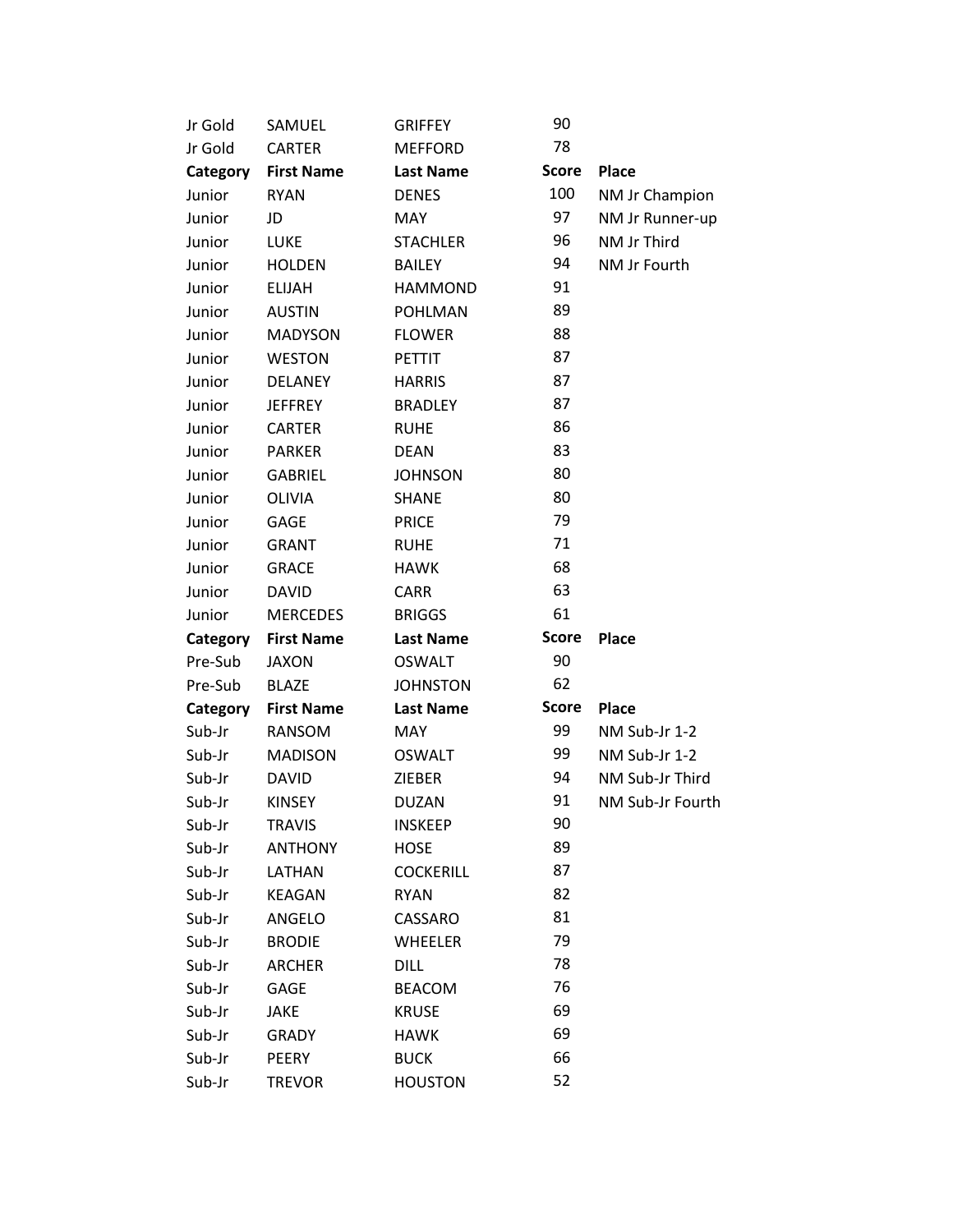## **Oklahoma**

| Category | <b>First Name</b> | <b>Last Name</b>  | <b>Score</b> | <b>Place</b>         |
|----------|-------------------|-------------------|--------------|----------------------|
| Jr Gold  | <b>JOSH</b>       | <b>STACEY</b>     | 99           | OK Jr. Gold Champion |
| Jr Gold  | <b>HUNTER</b>     | <b>PENCE</b>      | 97           |                      |
| Jr Gold  | <b>CLAY</b>       | LAUGHLIN          | 97           |                      |
| Jr Gold  | <b>AUBREY</b>     | <b>STEWARD</b>    | 69           |                      |
| Category | <b>First Name</b> | <b>Last Name</b>  | <b>Score</b> | <b>Place</b>         |
| Junior   | <b>KYA</b>        | <b>FUNKHOUSER</b> | 100          | OK Jr Champion       |
| Junior   | <b>MASON</b>      | <b>TUCKER</b>     | 98           | OK Jr Runner-up      |
| Junior   | <b>AUSTIN</b>     | <b>SMITH</b>      | 97           | OK Jr Third          |
| Junior   | <b>CASHLIN</b>    | <b>SMITH</b>      | 94           | OK Jr Fourth         |
| Junior   | <b>KORBIN</b>     | <b>SMITH</b>      | 93           |                      |
| Junior   | <b>JAYDEN</b>     | <b>DARLING</b>    | 92           |                      |
| Junior   | <b>LAYTON</b>     | <b>FREAS</b>      | 92           |                      |
| Junior   | <b>BAYLEE</b>     | <b>PENCE</b>      | 90           |                      |
| Junior   | <b>REECE</b>      | <b>HIGHTOWER</b>  | 90           |                      |
| Junior   | <b>TIGER</b>      | <b>GILLESPIE</b>  | 90           |                      |
| Junior   | CALEB             | <b>STONE</b>      | 88           |                      |
| Junior   | <b>MADISON</b>    | PATSWALD          | 85           |                      |
| Junior   | JJ                | <b>CLOUD</b>      | 82           |                      |
| Junior   | <b>EMMA</b>       | PATSWALD          | 81           |                      |
| Junior   | <b>DALTON</b>     | <b>WESTON</b>     | 79           |                      |
| Junior   | <b>JANESSA</b>    | <b>WILSON</b>     | 75           |                      |
| Junior   | <b>TUCKER</b>     | <b>WALKER</b>     | 74           |                      |
| Junior   | <b>NATE</b>       | <b>BRYANT</b>     | 67           |                      |
| Junior   | AMBER             | <b>CRAIG</b>      | 64           |                      |
| Category | <b>First Name</b> | <b>Last Name</b>  | <b>Score</b> | Place                |
| Pre-Sub  | <b>MARSHALL</b>   | <b>PRYOR</b>      | 61           | OK Pre-Sub Champion  |
| Pre-Sub  | <b>REED</b>       | <b>TUCKER</b>     | 59           |                      |
| Pre-Sub  | <b>MASON</b>      | <b>MCGEE</b>      | 52           |                      |
| Pre-Sub  | <b>KOOPER</b>     | <b>PRYOR</b>      | 47           |                      |
| Pre-Sub  | <b>COLETON</b>    | <b>MCCANN</b>     | 39           |                      |
| Category | <b>First Name</b> | <b>Last Name</b>  | <b>Score</b> | <b>Place</b>         |
| Sub-Jr   | <b>KADEN</b>      | <b>WALDROP</b>    | 96           | OK Sub-Jr Champion   |
| Sub-Jr   | QUADE             | <b>RICHARDSON</b> | 95           | OK Sub-Jr Runner-up  |
| Sub-Jr   | <b>ADDISON</b>    | <b>DARLING</b>    | 93           | OK Sub-Jr Third      |
| Sub-Jr   | JAXTON            | <b>FINLEY</b>     | 87           | OK Sub-Jr Fourth     |
| Sub-Jr   | <b>BRODY</b>      | <b>PRYOR</b>      | 84           | OK Sub-Jr Fifth      |
| Sub-Jr   | <b>HOLDEN</b>     | <b>HICKEY</b>     | 84           | OK Sub-Jr Fifth      |
| Sub-Jr   | <b>TAYLEE</b>     | <b>CRUTHIRD</b>   | 84           | OK Sub-Jr Fifth      |
| Sub-Jr   | CASTON            | <b>LACKEY</b>     | 80           |                      |
| Sub-Jr   | <b>COY</b>        | <b>CAPEHART</b>   | 80           |                      |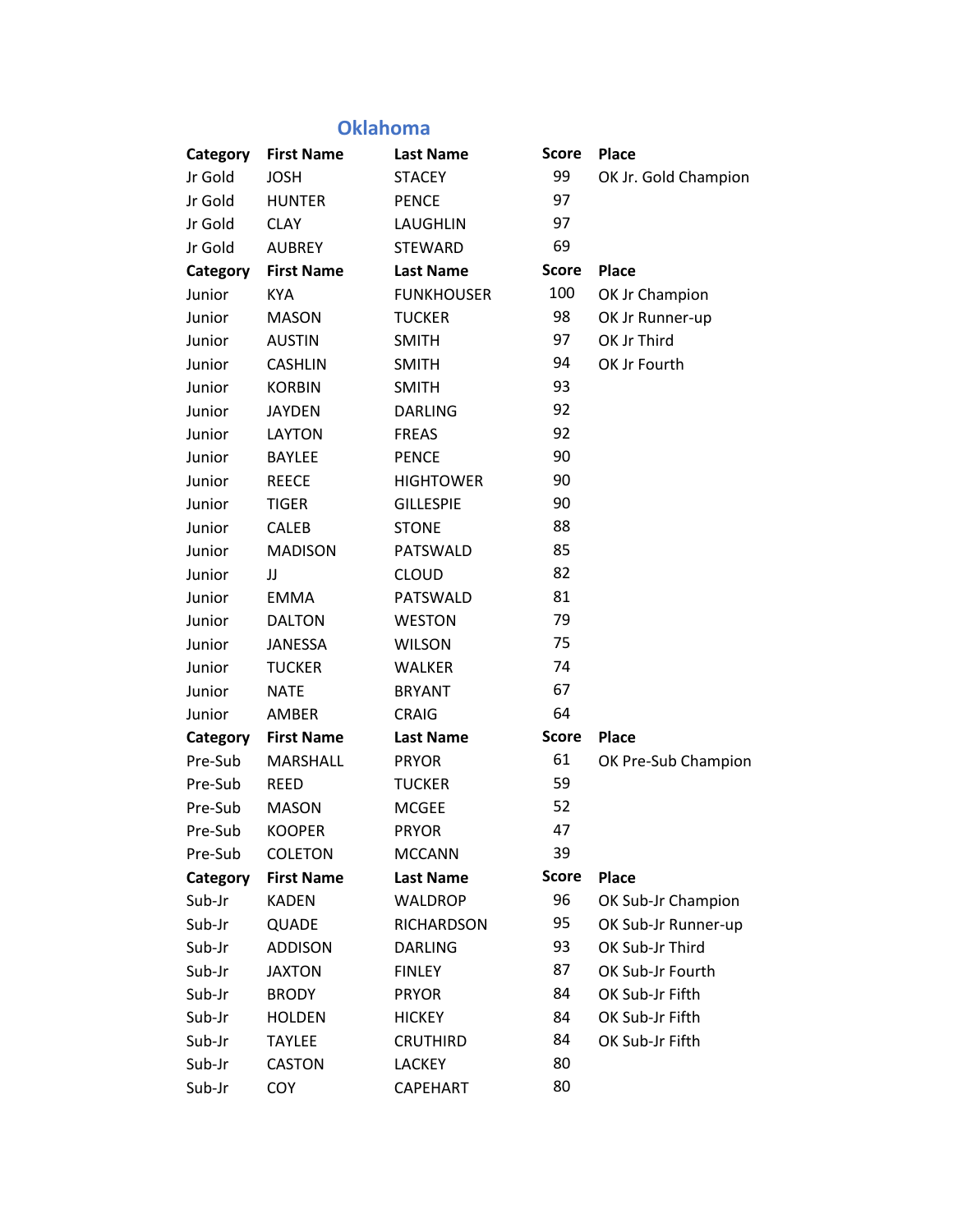| Sub-Jr | <b>BRODY</b>   | <b>MCELHANNON</b> | 79 |
|--------|----------------|-------------------|----|
| Sub-Jr | WYATT          | <b>STEWART</b>    | 75 |
| Sub-Jr | <b>TRISTON</b> | <b>EASTER</b>     | 75 |
| Sub-Jr | <b>BAYLOR</b>  | <b>CRABTREE</b>   | 75 |
| Sub-Jr | JET            | GRAY              | 73 |
| Sub-Jr | <b>JORDAN</b>  | HULL              | 72 |
| Sub-Jr | <b>DASON</b>   | <b>HARMAN</b>     | 71 |
| Sub-Jr | <b>PAITON</b>  | QUINN             | 66 |
| Sub-Jr | <b>KADEN</b>   | <b>KENNEDY</b>    | 66 |
| Sub-Jr | <b>KORBYN</b>  | <b>BARNES</b>     | 64 |
| Sub-Jr | <b>JAYDEN</b>  | ACUNA             | 60 |

**Ontario**

|        | Category First Name | <b>Last Name</b> | Score Place |  |
|--------|---------------------|------------------|-------------|--|
| Sub-Jr | <b>TROY</b>         | ARPA             | 85          |  |
| Sub-Jr | ADRIAN              | <b>BARAN</b>     | 62          |  |

## **Oregon**

| Category | <b>First Name</b> | <b>Last Name</b> | <b>Score</b> | Place              |
|----------|-------------------|------------------|--------------|--------------------|
| Junior   | <b>JOSEPH</b>     | <b>GUTIERREZ</b> | 94           | OR Jr Champion     |
| Junior   | <b>DUSTIN</b>     | <b>HAMILTON</b>  | 93           |                    |
| Junior   | ALLEN             | <b>OSMIN</b>     | 90           |                    |
| Junior   | <b>CLARE</b>      | <b>OSMIN</b>     | 63           |                    |
| Category | <b>First Name</b> | <b>Last Name</b> | <b>Score</b> | <b>Place</b>       |
| Sub-Jr   | <b>WESTON</b>     | ANDERSEN         | 98           | OR Sub-Jr Champion |
| Sub-Jr   | <b>CHASE</b>      | LANTIS           | 94           |                    |
| Sub-Jr   | <b>RADLEY</b>     | GRIGGS           | 85           |                    |
| Sub-Jr   | <b>CARTER</b>     | <b>EYNETICH</b>  | 77           |                    |
| Sub-Jr   | <b>ALEXIS</b>     | EWING            | 76           |                    |

# **Pennsylvania**

| Category | <b>First Name</b> | <b>Last Name</b>   | <b>Score</b> | Place              |
|----------|-------------------|--------------------|--------------|--------------------|
| Jr Gold  | JACOB             | <b>BONSER</b>      | 100          |                    |
| Jr Gold  | <b>CAITLINE</b>   | <b>BONSER</b>      | 96           |                    |
| Ir Gold  | <b>TREVOR</b>     | <b>REITENBACH</b>  | 93           |                    |
| Category | <b>First Name</b> | <b>Last Name</b>   | <b>Score</b> | <b>Place</b>       |
| Junior   | <b>NICHOLAS</b>   | <b>WERTZ</b>       | 100          | PA Jr 1-2          |
| Junior   | <b>JOSEPH</b>     | <b>BRECK IV</b>    | 100          | PA Jr 1-2          |
| Junior   | <b>JACOB</b>      | <b>SWARTSFAGER</b> | 95           | <b>PA Jr Third</b> |
| Junior   | <b>COLE</b>       | <b>NICKERSON</b>   | 95           | <b>PA Jr Third</b> |
| Junior   | <b>BRANDON</b>    | <b>HOOD</b>        | 94           |                    |
| Junior   | <b>BLAKE</b>      | <b>MITCHELL</b>    | 94           |                    |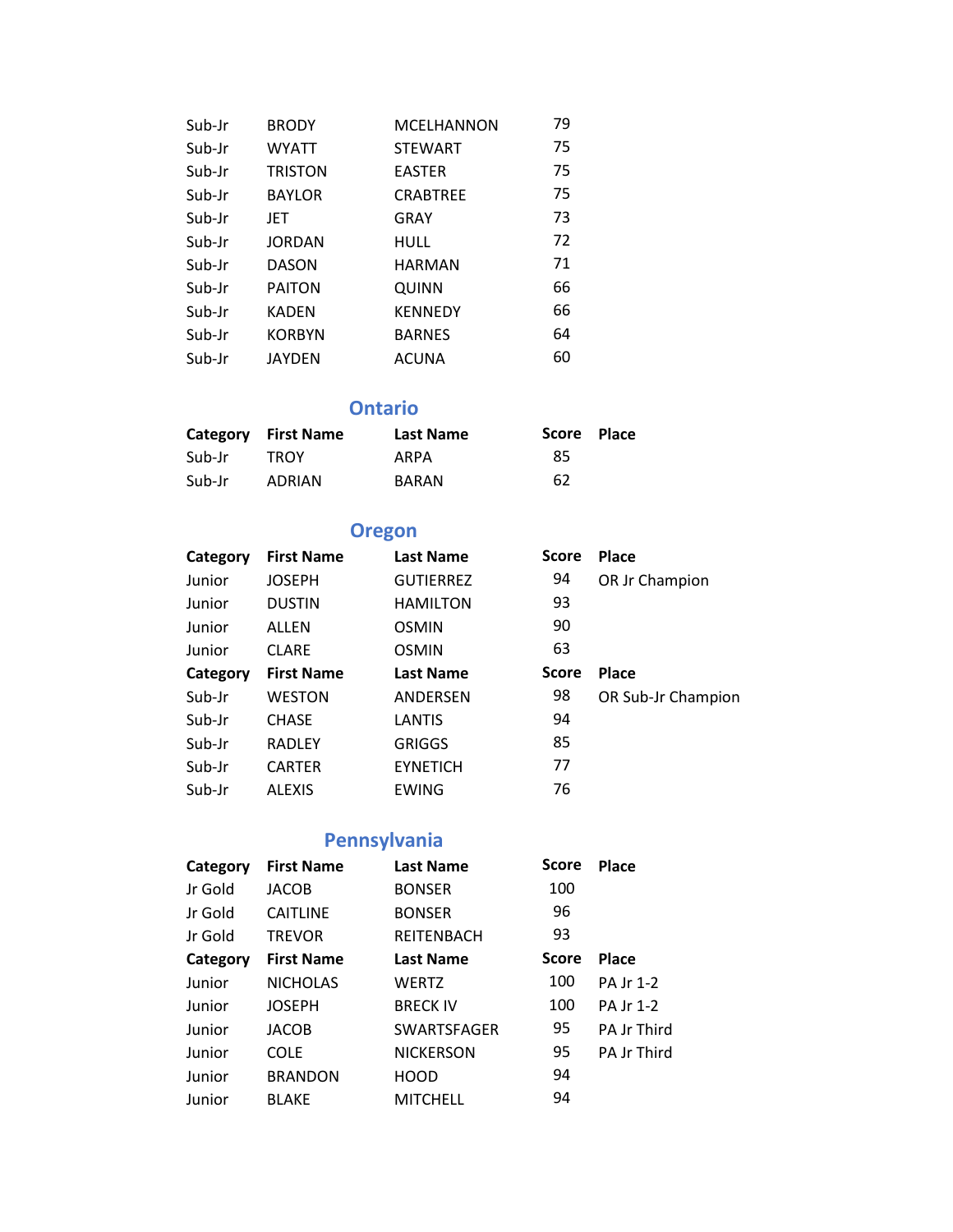| Junior   | <b>TATE</b>       | <b>TASKER</b>    | 93           |                      |
|----------|-------------------|------------------|--------------|----------------------|
| Junior   | <b>NICOLE</b>     | <b>HOOD</b>      | 93           |                      |
| Junior   | <b>GABE</b>       | <b>BOOZEL</b>    | 89           |                      |
| Junior   | <b>NATHAN</b>     | <b>SHIREY</b>    | 87           |                      |
| Junior   | <b>ERIK</b>       | <b>LEE</b>       | 86           |                      |
| Junior   | <b>LOGAN</b>      | <b>DOTY</b>      | 75           |                      |
| Junior   | <b>RILEY</b>      | <b>DOUTT</b>     | 75           |                      |
| Junior   | <b>PIERRE</b>     | <b>DOERFLER</b>  | 72           |                      |
| Junior   | <b>COLBY</b>      | <b>FEENEY</b>    | 55           |                      |
| Category | <b>First Name</b> | <b>Last Name</b> | <b>Score</b> | <b>Place</b>         |
| Pre-Sub  | <b>CONNOR</b>     | <b>DOWER</b>     | 81           | PA Pre-Sub Champion  |
| Pre-Sub  | <b>OWEN</b>       | <b>MANCUSO</b>   | 76           | PA Pre-Sub Runner-up |
| Pre-Sub  | <b>LUCY</b>       | <b>DOUTT</b>     | 74           |                      |
| Pre-Sub  | LUKE              | <b>MACKO</b>     | 64           |                      |
| Pre-Sub  | <b>DRAKE</b>      | <b>SMITH</b>     | 47           |                      |
| Pre-Sub  | <b>ROCCO</b>      | <b>MARS</b>      | 41           |                      |
| Pre-Sub  | <b>RICHARD</b>    | <b>DRESHER</b>   | 36           |                      |
| Pre-Sub  | <b>GRACIE</b>     | <b>HUFF</b>      | 31           |                      |
| Category | <b>First Name</b> | <b>Last Name</b> | <b>Score</b> | Place                |
| Sub-Jr   | <b>SOPHIA</b>     | <b>BUX</b>       | 90           | PA Sub-Jr 1-2        |
| Sub-Jr   | ANDREW            | <b>SILVESTRI</b> | 90           | PA Sub-Jr 1-2        |
| Sub-Jr   | <b>AIDEN</b>      | <b>KEPHART</b>   | 88           | PA Sub-Jr Third      |
| Sub-Jr   | ADAM              | <b>ZOELLE</b>    | 87           |                      |
| Sub-Jr   | <b>TYLER</b>      | <b>SMITH</b>     | 87           |                      |
| Sub-Jr   | <b>SEAN</b>       | <b>MANNS</b>     | 85           |                      |
| Sub-Jr   | <b>ALEX</b>       | <b>TWEED</b>     | 84           |                      |
| Sub-Jr   | <b>LYLE</b>       | <b>GOODWORTH</b> | 75           |                      |
| Sub-Jr   | SAMUEL            | <b>SOSACK</b>    | 62           |                      |
| Sub-Jr   | <b>JOEY</b>       | <b>HUFF</b>      | 61           |                      |
| Sub-Jr   | <b>CHEYENNE</b>   | <b>SHARP</b>     | 56           |                      |
| Sub-Jr   | <b>GAVIN</b>      | <b>COTTRELL</b>  | 48           |                      |
|          |                   |                  |              |                      |

#### **South Carolina**

| Category | <b>First Name</b> | Last Name        | Score        | <b>Place</b> |
|----------|-------------------|------------------|--------------|--------------|
| Jr Gold  | <b>BRODIE</b>     | <b>MAHAFFEY</b>  | 97           |              |
|          |                   |                  |              |              |
| Category | <b>First Name</b> | <b>Last Name</b> | <b>Score</b> | <b>Place</b> |

#### **Tennessee**

|         | Category First Name | Last Name    | Score Place |                     |
|---------|---------------------|--------------|-------------|---------------------|
| Jr Gold | JACOB               | <b>DUREN</b> |             | 100 TN Jr. Gold 1-2 |
| Jr Gold | DAKOTA              | <b>DUKE</b>  | 100         | TN Jr. Gold 1-2     |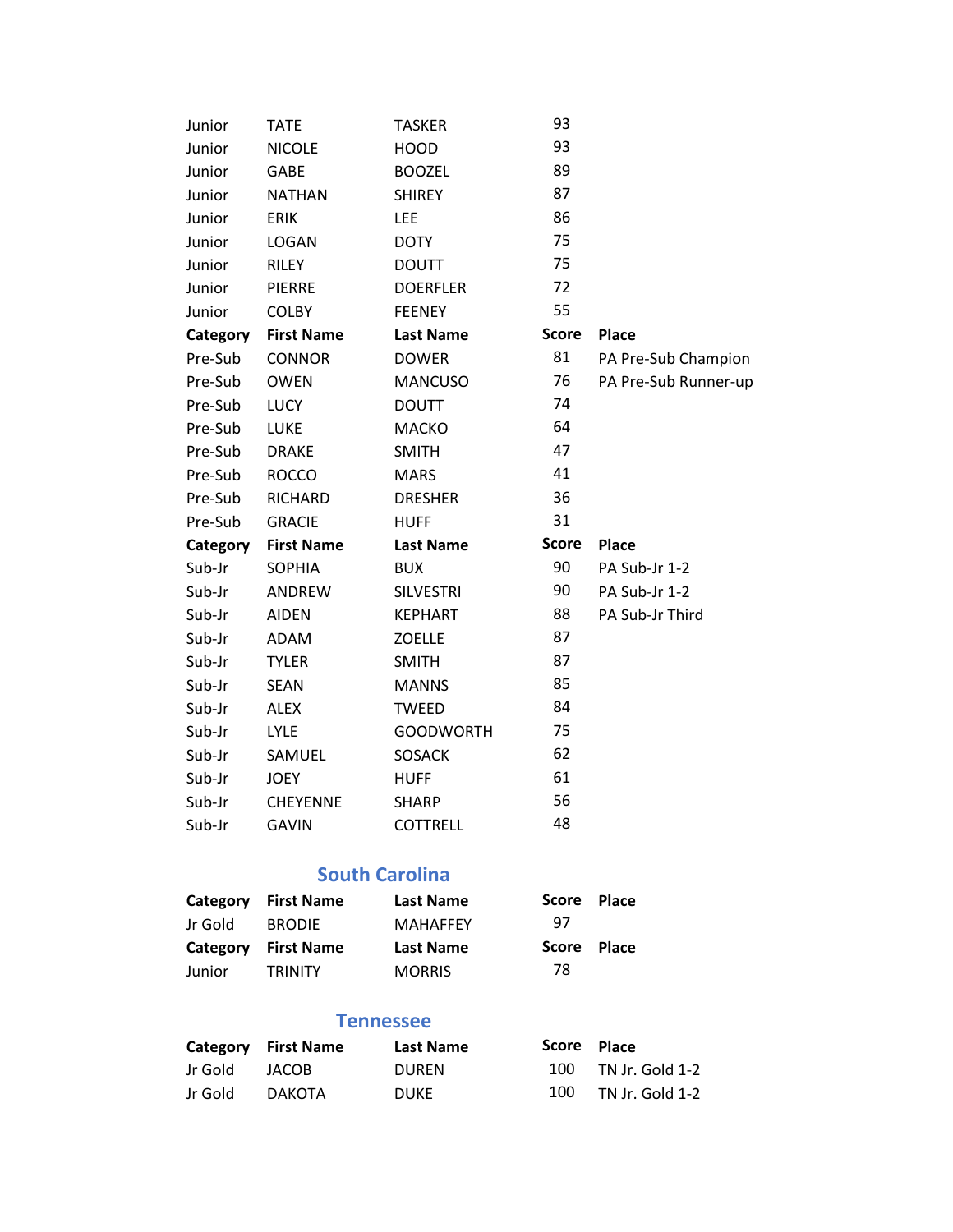| Jr Gold  | <b>HAYDEN</b>      | <b>JACOBS</b>    | 99           | TN Jr. Gold Third  |
|----------|--------------------|------------------|--------------|--------------------|
| Jr Gold  | <b>BRAYDEN</b>     | <b>SCOTT</b>     | 94           | TN Jr. Gold Fourth |
| Jr Gold  | <b>WYATT</b>       | CADE             | 92           | TN Jr. Gold 5-6    |
| Jr Gold  | <b>TYLER</b>       | <b>LANCE</b>     | 92           | TN Jr. Gold 5-6    |
| Jr Gold  | <b>HUNTER</b>      | <b>BLACKWELL</b> | 92           | TN Jr. Gold 5-6    |
| Jr Gold  | <b>CHRISTOPHER</b> | <b>BIRD</b>      | 91           |                    |
| Jr Gold  | <b>WILLIAM</b>     | <b>HARRIS</b>    | 90           |                    |
| Jr Gold  | <b>GRANT</b>       | <b>SUMMERS</b>   | 90           |                    |
| Jr Gold  | <b>JOHN</b>        | <b>ROUNTREE</b>  | 88           |                    |
| Jr Gold  | <b>BECK</b>        | <b>AMACHER</b>   | 87           |                    |
| Jr Gold  | <b>NOLAN</b>       | <b>SMITH</b>     | 86           |                    |
| Jr Gold  | ANDREW             | <b>HARRIS</b>    | 86           |                    |
| Jr Gold  | <b>EVANS</b>       | <b>CULPEPPER</b> | 85           |                    |
| Jr Gold  | <b>ELLIE</b>       | YANNIZZI         | 85           |                    |
| Jr Gold  | <b>DAVIS</b>       | <b>BOYER</b>     | 83           |                    |
| Jr Gold  | <b>ETHAN</b>       | COPELAND         | 83           |                    |
| Jr Gold  | WILLIAM            | <b>FRASER</b>    | 83           |                    |
| Jr Gold  | <b>LANE</b>        | <b>JAMIESON</b>  | 82           |                    |
| Jr Gold  | <b>JACKSON</b>     | <b>BELL</b>      | 81           |                    |
| Jr Gold  | <b>MCBRIDE</b>     | <b>JAMIESON</b>  | 80           |                    |
| Jr Gold  | <b>RONAN</b>       | <b>BRAY</b>      | 80           |                    |
| Jr Gold  | <b>JACK</b>        | ZANONE           | 79           |                    |
| Jr Gold  | <b>NOLAN</b>       | <b>ROBERTSON</b> | 63           |                    |
| Jr Gold  | <b>JOHN</b>        | <b>MONAGHAN</b>  | 49           |                    |
| Category | <b>First Name</b>  | <b>Last Name</b> | <b>Score</b> | <b>Place</b>       |
| Junior   | <b>ALLIE</b>       | <b>WATSON</b>    | 100          | TN Jr 1-3          |
| Junior   | <b>TYLER</b>       | <b>HONNOLD</b>   | 100          | TN Jr 1-3          |
| Junior   | <b>EMMA</b>        | <b>MATHEWS</b>   | 100          | TN Jr 1-3          |
| Junior   | <b>BRANDON</b>     | KELLY            | 99           | TN Jr 4-9          |
| Junior   | <b>AIDEN</b>       | <b>GRIGGS</b>    | 99           | TN Jr 4-9          |
| Junior   | <b>SETH</b>        | LADD             | 99           | TN Jr 4-9          |
| Junior   | <b>JACOB</b>       | SULLIVAN         | 99           | TN Jr 4-9          |
| Junior   | <b>LUCAS</b>       | <b>DAVIS</b>     | 99           | TN Jr 4-9          |
| Junior   | <b>BRADY</b>       | <b>DUREN</b>     | 99           | TN Jr 4-9          |
| Junior   | GAGE               | <b>JARNAGIN</b>  | 98           | TN Jr 10-15        |
| Junior   | RILEY              | <b>BELLOMY</b>   | 98           | TN Jr 10-15        |
| Junior   | ANDERSON           | <b>CLAYBORNE</b> | 98           | TN Jr 10-15        |
| Junior   | <b>CONNER</b>      | <b>SMITH</b>     | 98           | TN Jr 10-15        |
| Junior   | LUKE               | <b>JOHNSON</b>   | 98           | TN Jr 10-15        |
| Junior   | <b>JOHN</b>        | <b>CRUTCHER</b>  | 98           | TN Jr 10-15        |
| Junior   | <b>ETHAN</b>       | <b>MILLER</b>    | 97           |                    |
| Junior   | CASON              | <b>DEMENT</b>    | 97           |                    |
| Junior   | CARLY              | <b>MCGEE</b>     | 97           |                    |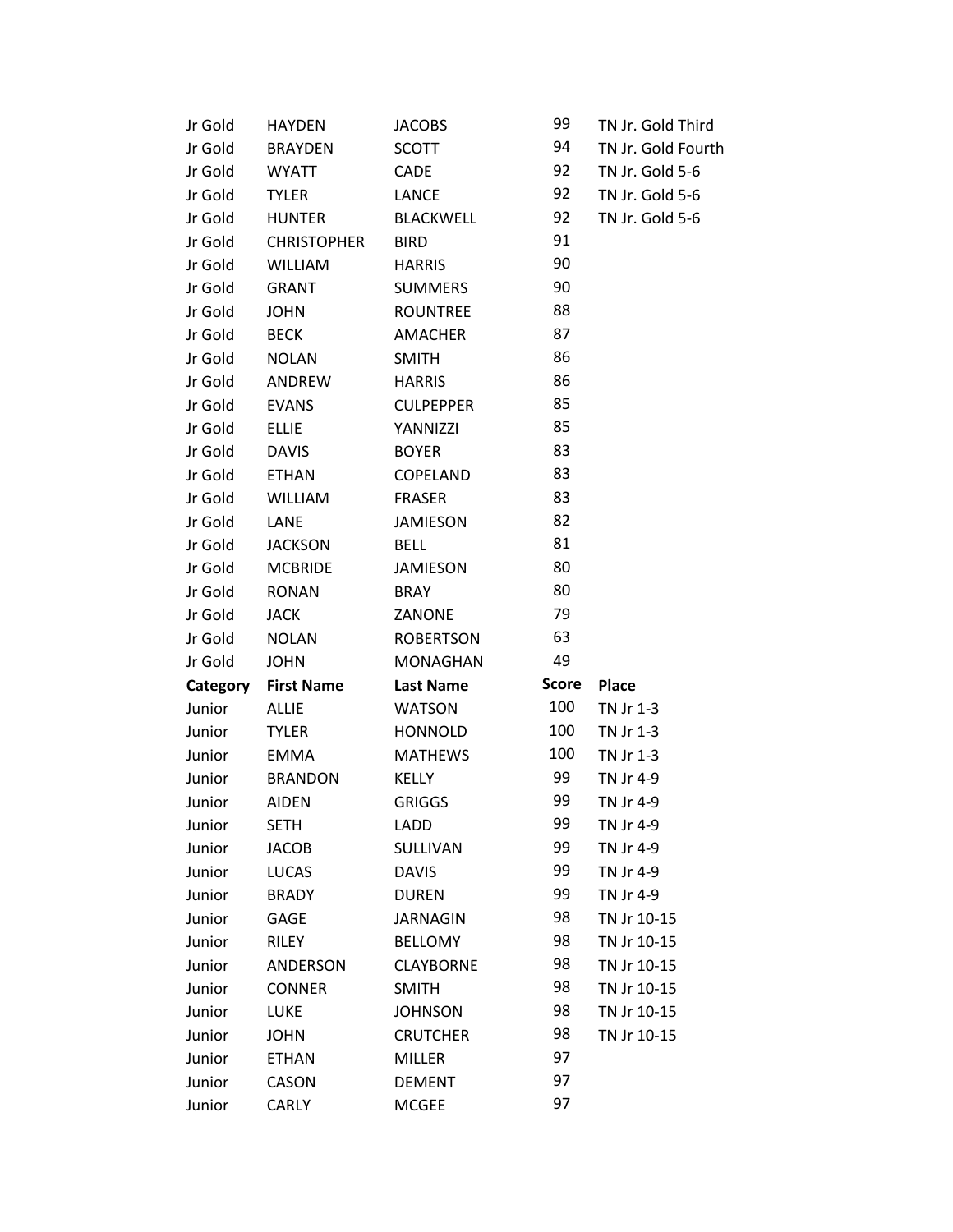| Junior | <b>PEYTON</b>   | <b>WHITESIDES</b> | 97 |
|--------|-----------------|-------------------|----|
| Junior | <b>TRENTON</b>  | <b>STAFFORD</b>   | 97 |
| Junior | <b>CARSON</b>   | <b>WINCHESTER</b> | 96 |
| Junior | <b>JEDIDIAH</b> | <b>BAGGETT</b>    | 96 |
| Junior | <b>TREAVOR</b>  | <b>LANCE</b>      | 96 |
| Junior | <b>HEATH</b>    | <b>WHITNEY</b>    | 96 |
| Junior | <b>COLTON</b>   | <b>PHILLIPS</b>   | 96 |
| Junior | NATHANIEL       | <b>MYERS</b>      | 96 |
| Junior | SAM             | LONG              | 95 |
| Junior | <b>HUNTER</b>   | <b>MCCOY</b>      | 95 |
| Junior | MALEAH          | <b>EPLEY</b>      | 95 |
| Junior | <b>GAGE</b>     | <b>POWELL</b>     | 95 |
| Junior | <b>JACK</b>     | <b>HUCKABEE</b>   | 95 |
| Junior | <b>JACK</b>     | <b>JOHNSTON</b>   | 94 |
| Junior | <b>PRESTON</b>  | <b>MEDLOCK</b>    | 94 |
| Junior | LUKE            | <b>TERPSTRA</b>   | 94 |
| Junior | SMAYAN          | SOMPALLI          | 94 |
| Junior | <b>JONAH</b>    | <b>WYATT</b>      | 94 |
| Junior | <b>ZOIE</b>     | <b>CLARK</b>      | 94 |
| Junior | <b>TAYLOR</b>   | <b>NIXON</b>      | 94 |
| Junior | <b>COOPER</b>   | <b>SPARKS</b>     | 94 |
| Junior | <b>ZACHARY</b>  | VILLARUZ          | 94 |
| Junior | <b>SLATER</b>   | <b>COGGIN</b>     | 94 |
| Junior | <b>MACY</b>     | CARMAN            | 94 |
| Junior | <b>KATHRYN</b>  | <b>BATEY</b>      | 93 |
| Junior | <b>ZACHARY</b>  | <b>TYLER</b>      | 93 |
| Junior | <b>GARRETT</b>  | <b>DOAK</b>       | 93 |
| Junior | <b>JOE</b>      | CAPPADONA         | 93 |
| Junior | <b>TYLER</b>    | <b>JOHNSON</b>    | 93 |
| Junior | <b>HUNTER</b>   | <b>BURGESS</b>    | 92 |
| Junior | <b>DANE</b>     | <b>HANSEN</b>     | 92 |
| Junior | <b>NATHAN</b>   | <b>PAINTER</b>    | 92 |
| Junior | <b>NELSON</b>   | <b>WALTERS</b>    | 92 |
| Junior | <b>AARON</b>    | <b>WILLIAMS</b>   | 92 |
| Junior | <b>JEAN</b>     | DRUGMAND          | 92 |
| Junior | <b>JAMESON</b>  | <b>CROOK</b>      | 92 |
| Junior | <b>IAN</b>      | LAIRD             | 92 |
| Junior | <b>BRENNAN</b>  | <b>MARTIN</b>     | 92 |
| Junior | <b>GARRETT</b>  | <b>TAYLOR</b>     | 91 |
| Junior | <b>WILLIAM</b>  | <b>BERRY</b>      | 91 |
| Junior | <b>BRAYDEN</b>  | <b>ROUSE</b>      | 91 |
| Junior | <b>JAKOB</b>    | <b>COCKRUM</b>    | 91 |
| Junior | <b>JONATHAN</b> | KAY               | 91 |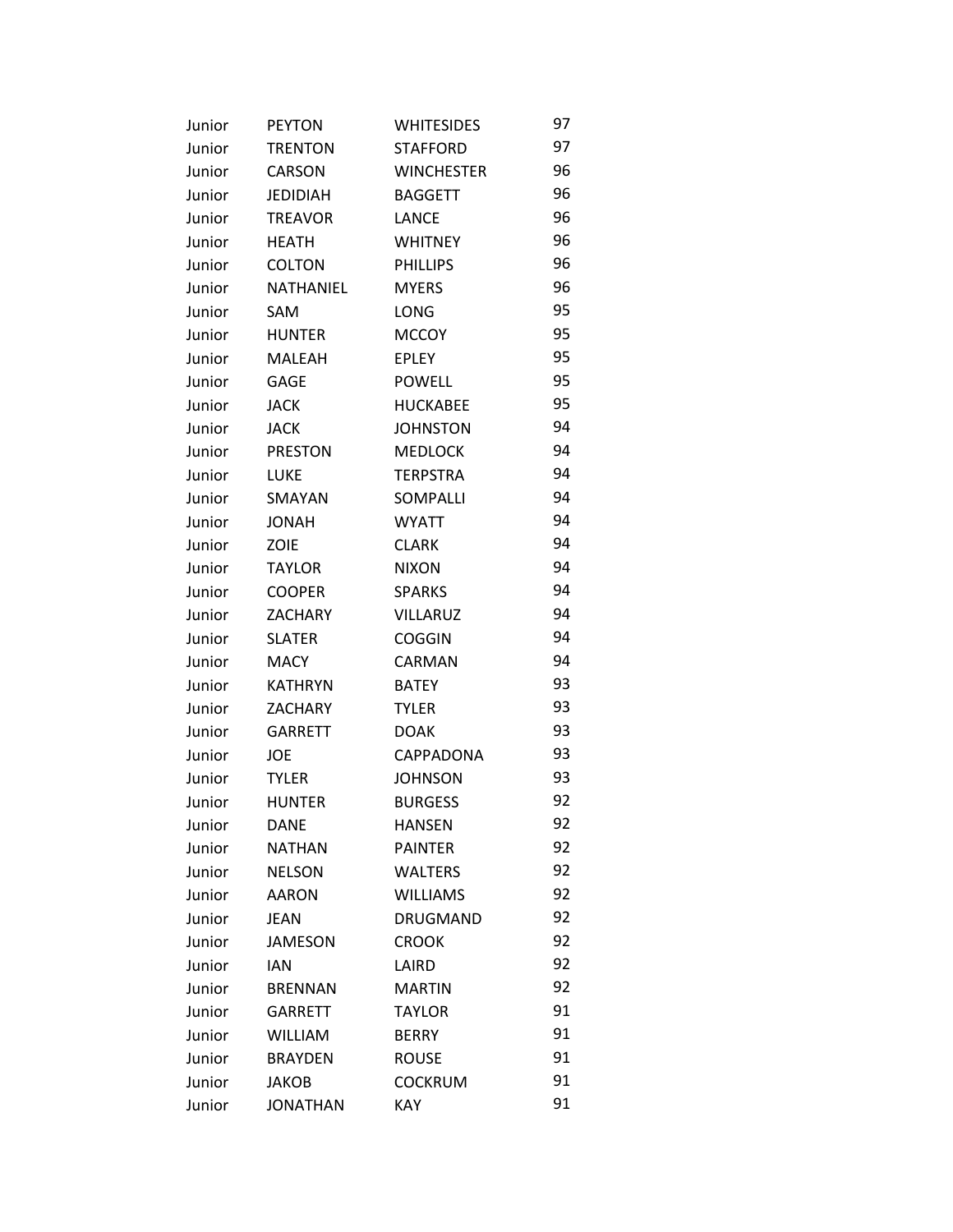| Junior | <b>ACELYNN</b>      | <b>HUMPHRIES</b>  | 91 |
|--------|---------------------|-------------------|----|
| Junior | <b>COLE</b>         | <b>DALEY</b>      | 91 |
| Junior | <b>CHARLIE</b>      | <b>TREADWELL</b>  | 91 |
| Junior | ZANE                | <b>ALEXANDER</b>  | 91 |
| Junior | <b>GABE</b>         | <b>CHEN</b>       | 91 |
| Junior | ANNALISE            | <b>KLOBE</b>      | 91 |
| Junior | ALEX                | <b>LACINA</b>     | 90 |
| Junior | <b>MACY</b>         | <b>YAGER</b>      | 90 |
| Junior | <b>PRUITT</b>       | <b>RICHARDSON</b> | 90 |
| Junior | <b>KATELYN</b>      | <b>GARDNER</b>    | 90 |
| Junior | <b>BRANDON</b>      | <b>BAKER</b>      | 90 |
| Junior | <b>NATHAN</b>       | <b>DOZIER</b>     | 90 |
| Junior | SAMUEL              | <b>JOHNSON</b>    | 89 |
| Junior | <b>CALEB</b>        | <b>STEELY</b>     | 89 |
| Junior | <b>TROY</b>         | <b>WILLIAMS</b>   | 89 |
| Junior | A                   | <b>ANDERSON</b>   | 89 |
| Junior | <b>KONNER</b>       | <b>BRADSHAW</b>   | 89 |
| Junior | <b>GABRIELLE</b>    | <b>SMITH</b>      | 89 |
| Junior | <b>BRIAN</b>        | CASSADY           | 89 |
| Junior | <b>DREW</b>         | <b>DACUS</b>      | 88 |
| Junior | <b>JAKE</b>         | <b>HUCKABEE</b>   | 88 |
| Junior | <b>CHARLIE MACK</b> | <b>GILBERT</b>    | 88 |
| Junior | <b>MERCIE</b>       | <b>ASHMORE</b>    | 88 |
| Junior | <b>ETHAN</b>        | <b>OGDEN</b>      | 88 |
| Junior | MAXWELL             | <b>POSEY</b>      | 88 |
| Junior | <b>MORGAN</b>       | <b>COTHRON</b>    | 88 |
| Junior | <b>JAYDEN</b>       | <b>GROSS</b>      | 88 |
| Junior | <b>COLLIN</b>       | LEDSINGER         | 88 |
| Junior | BO.                 | YARBROUGH         | 88 |
| Junior | <b>HYDE</b>         | <b>CRABTREE</b>   | 87 |
| Junior | <b>GAVIN</b>        | <b>HANSEN</b>     | 87 |
| Junior | <b>CANNON</b>       | <b>ROGERS</b>     | 87 |
| Junior | <b>JOSHUA</b>       | <b>THOMPSON</b>   | 87 |
| Junior | <b>DAVIS</b>        | <b>BAUER</b>      | 87 |
| Junior | <b>RILEY</b>        | <b>EDENS</b>      | 86 |
| Junior | <b>DAVID</b>        | <b>TUGGLE</b>     | 86 |
| Junior | <b>OWEN</b>         | <b>CRUSE</b>      | 86 |
| Junior | <b>ELIJAH</b>       | <b>HENKEL</b>     | 86 |
| Junior | <b>COOPER</b>       | <b>SMITH</b>      | 86 |
| Junior | <b>PARKER</b>       | <b>GOODWIN</b>    | 86 |
| Junior | <b>HOWARD</b>       | <b>CHANCELLOR</b> | 86 |
| Junior | <b>NOAH</b>         | <b>HALL</b>       | 85 |
| Junior | <b>COLIN</b>        | <b>TOLIVER</b>    | 85 |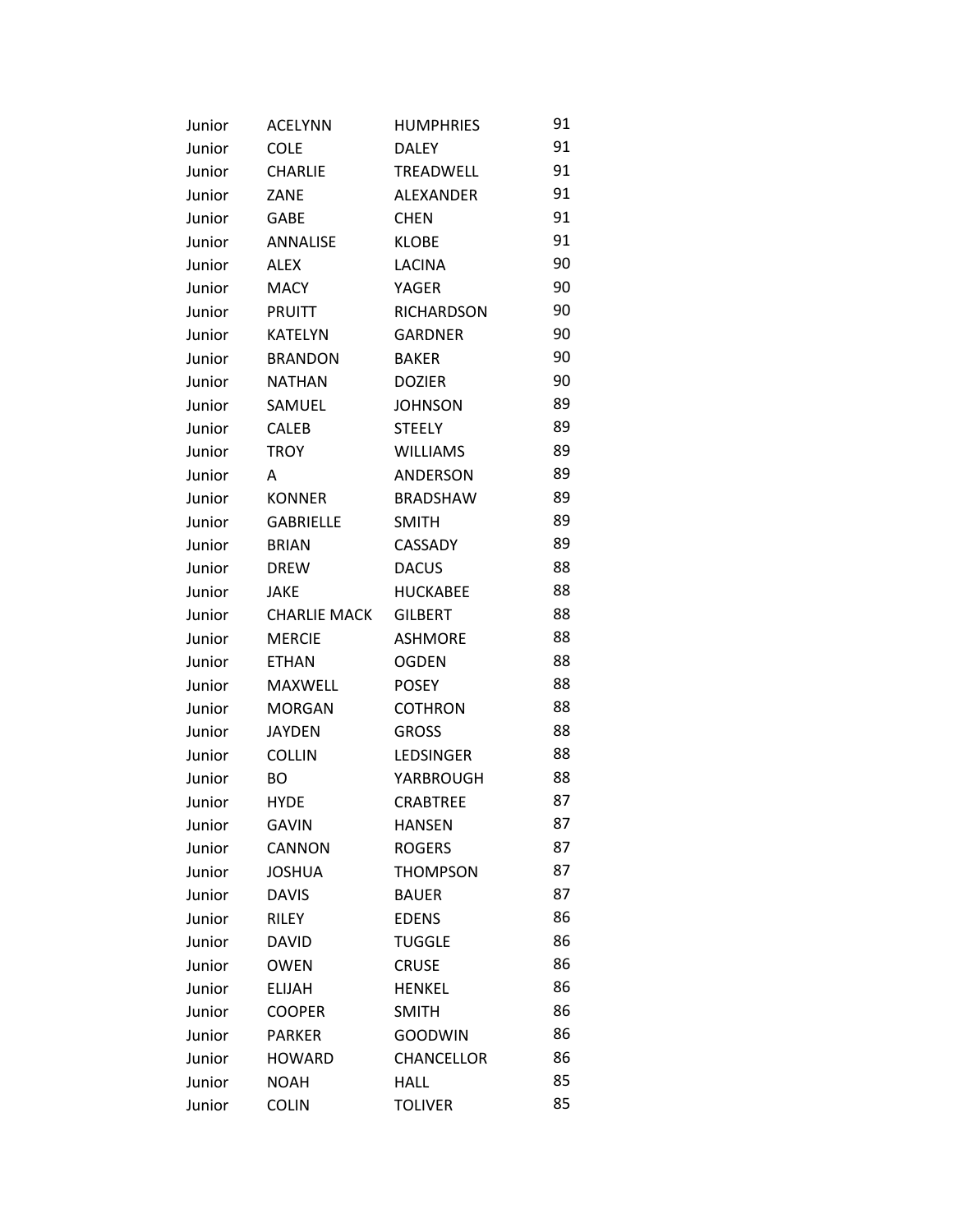| Junior | ANDREW          | <b>HELVERING</b>   | 85 |
|--------|-----------------|--------------------|----|
| Junior | <b>GARRETT</b>  | <b>BATTENFIELD</b> | 85 |
| Junior | <b>PRESTON</b>  | <b>HERNDON</b>     | 85 |
| Junior | <b>JOHN</b>     | <b>OGNIBENE</b>    | 85 |
| Junior | <b>MICAH</b>    | <b>MURPHY</b>      | 85 |
| Junior | <b>TATE</b>     | <b>ROMERO</b>      | 85 |
| Junior | <b>JOEL</b>     | <b>DOAK</b>        | 85 |
| Junior | <b>REGAN</b>    | LEWIS              | 84 |
| Junior | <b>CAYDEN</b>   | <b>CERVENY</b>     | 84 |
| Junior | <b>MONICA</b>   | <b>BRAUNWALDER</b> | 84 |
| Junior | <b>CALVIN</b>   | <b>HODUM</b>       | 84 |
| Junior | <b>TEAGAN</b>   | <b>ALLEN</b>       | 84 |
| Junior | <b>ELLIS</b>    | <b>PICHULO</b>     | 84 |
| Junior | <b>PARKER</b>   | <b>HALL</b>        | 83 |
| Junior | <b>HOUSTON</b>  | <b>KELLY</b>       | 83 |
| Junior | LEWIS           | <b>GLANKLER</b>    | 83 |
| Junior | <b>MARY</b>     | <b>SHARP</b>       | 83 |
| Junior | <b>RJ</b>       | <b>NEAL</b>        | 83 |
| Junior | <b>JACOB</b>    | <b>TAYLOR</b>      | 83 |
| Junior | <b>WILL</b>     | YARBROUGH          | 83 |
| Junior | <b>CLAY</b>     | <b>BEAN</b>        | 83 |
| Junior | <b>MAYES</b>    | <b>PATTAT</b>      | 83 |
| Junior | <b>BRADLEY</b>  | <b>GORDON</b>      | 83 |
| Junior | <b>JACOB</b>    | COLEMAN            | 83 |
| Junior | <b>JIMMY</b>    | <b>EUBANKS</b>     | 82 |
| Junior | <b>RYAN</b>     | <b>MCCULLEY</b>    | 82 |
| Junior | <b>SUMMER</b>   | <b>STONE</b>       | 82 |
| Junior | ELI             | ANDERSON           | 82 |
| Junior | <b>BENJAMIN</b> | <b>EARNEST</b>     | 82 |
| Junior | <b>HALEN</b>    | <b>WILKERSON</b>   | 82 |
| Junior | <b>MATHEW</b>   | <b>ZINSER</b>      | 82 |
| Junior | <b>WILSON</b>   | <b>BRIDGFORTH</b>  | 82 |
| Junior | <b>WESLEY</b>   | SNOW               | 81 |
| Junior | <b>JACOB</b>    | <b>FULLEN</b>      | 81 |
| Junior | <b>NICHOLAS</b> | <b>HESTER</b>      | 81 |
| Junior | ZAIR            | <b>BARLOW</b>      | 81 |
| Junior | <b>MATTI</b>    | MCDONALD           | 81 |
| Junior | EAN             | <b>MATUSEK</b>     | 81 |
| Junior | <b>GARNER</b>   | <b>UHLHORN</b>     | 81 |
| Junior | <b>MARY</b>     | <b>MORROW</b>      | 81 |
| Junior | <b>OLIVIA</b>   | <b>HICKS</b>       | 81 |
| Junior | <b>JUDE</b>     | <b>MAURETTE</b>    | 81 |
| Junior | KALEB           | <b>RICHEY</b>      | 80 |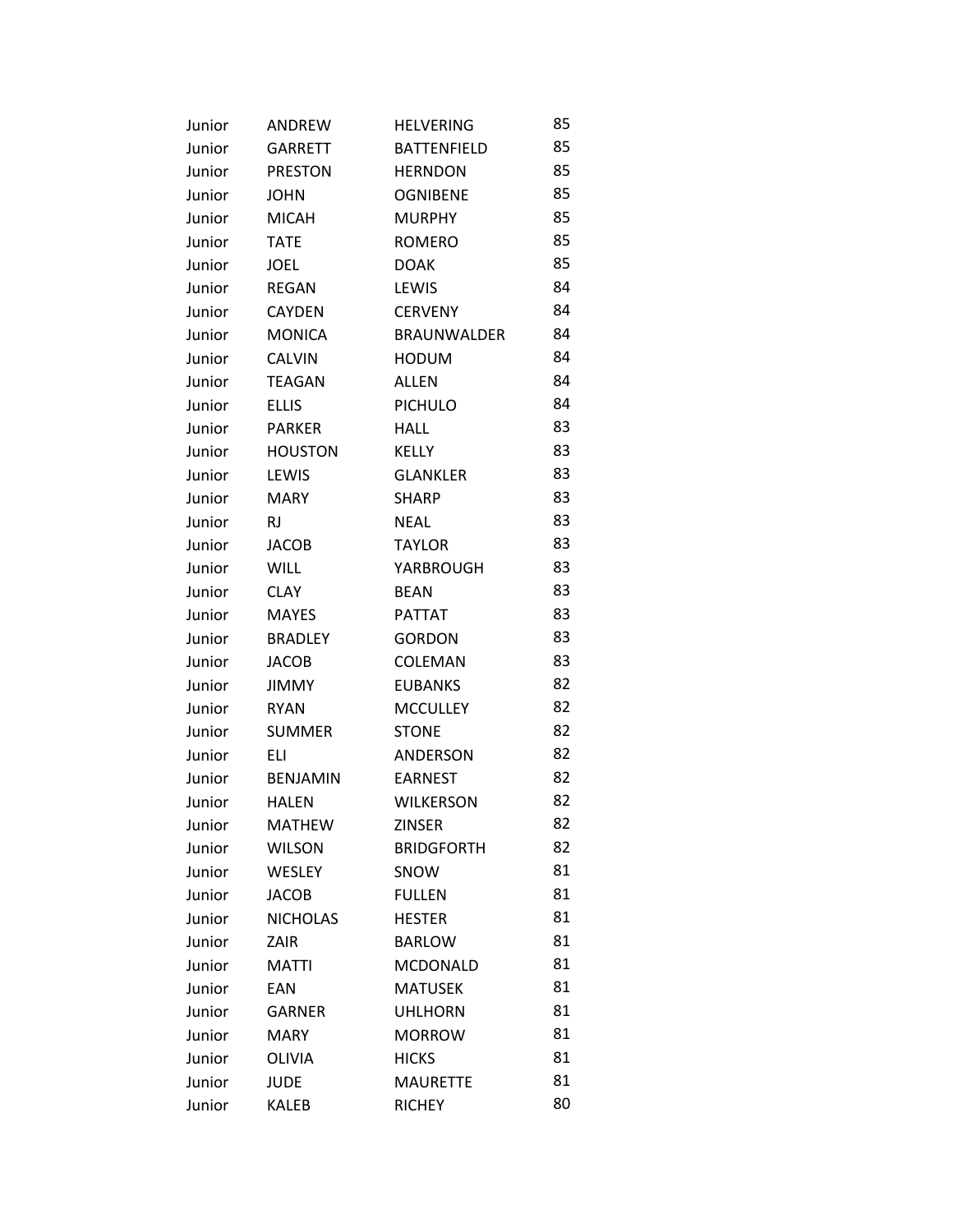| Junior | ANDREW            | <b>GILBERT</b>     | 80 |
|--------|-------------------|--------------------|----|
| Junior | <b>JOHN</b>       | <b>MCCALLISTER</b> | 80 |
| Junior | <b>MAKENZIE</b>   | <b>BROWN</b>       | 80 |
| Junior | <b>CLAYTON</b>    | <b>THOMPSON</b>    | 80 |
| Junior | <b>HENRY</b>      | SHACKELFORD        | 80 |
| Junior | <b>JACK</b>       | <b>COLLINS</b>     | 80 |
| Junior | MAC               | <b>WILSON</b>      | 80 |
| Junior | <b>ROBERT</b>     | <b>SENTER</b>      | 80 |
| Junior | <b>KARA</b>       | <b>MICELI</b>      | 80 |
| Junior | CALEB             | LOVELACE           | 80 |
| Junior | <b>JACK</b>       | <b>GERALD</b>      | 79 |
| Junior | <b>DYLAN</b>      | <b>SPENCER</b>     | 79 |
| Junior | <b>RHETT</b>      | <b>COLON</b>       | 79 |
| Junior | <b>PAYTON</b>     | <b>DOWNS</b>       | 79 |
| Junior | <b>GABRIEL</b>    | <b>CRISP</b>       | 79 |
| Junior | <b>BARRETT</b>    | <b>SCOTT</b>       | 79 |
| Junior | <b>THOMAS</b>     | LOWE               | 79 |
| Junior | <b>JOHNROO</b>    | <b>ROSCELLI</b>    | 79 |
| Junior | <b>JOYCE</b>      | МA                 | 79 |
| Junior | SAMUEL            | <b>PIETROWSKI</b>  | 78 |
| Junior | <b>REAGAN</b>     | <b>SIRMON</b>      | 78 |
| Junior | <b>ANNIE</b>      | <b>THORTON</b>     | 78 |
| Junior | <b>JARED</b>      | <b>MORRIS</b>      | 78 |
| Junior | <b>AARON</b>      | <b>BARAWID</b>     | 78 |
| Junior | <b>DAWSON</b>     | <b>BRYAN</b>       | 77 |
| Junior | ABIGAIL           | <b>HODUS</b>       | 77 |
| Junior | <b>WORRICK</b>    | <b>UHLHORN</b>     | 77 |
| Junior | <b>ETHAN</b>      | <b>FURR</b>        | 77 |
| Junior | <b>DECLAN</b>     | <b>MCLEAN</b>      | 76 |
| Junior | <b>COLE</b>       | ALLEN              | 76 |
| Junior | <b>KENLEY</b>     | <b>BROGDON</b>     | 76 |
| Junior | <b>CHANCELLOR</b> | <b>REYNOLDS</b>    | 76 |
| Junior | <b>MADELINA</b>   | <b>BOONE</b>       | 76 |
| Junior | ALEXANDRA         | <b>LAFFERTY</b>    | 76 |
| Junior | <b>KAVEN</b>      | <b>MAUFAS</b>      | 76 |
| Junior | <b>TUCKER</b>     | <b>YOUNG</b>       | 76 |
| Junior | <b>OLIVER</b>     | <b>DOUGHTIE</b>    | 76 |
| Junior | <b>WILSON</b>     | <b>THAKKAR</b>     | 76 |
| Junior | <b>CAM</b>        | LAWRENCE           | 75 |
| Junior | <b>JACOB</b>      | <b>BRAUER</b>      | 75 |
| Junior | DANIEL            | <b>BURCHAM</b>     | 75 |
| Junior | <b>ROWLAND</b>    | <b>HAYDEN</b>      | 75 |
| Junior | LAUREN            | <b>MASSEY</b>      | 75 |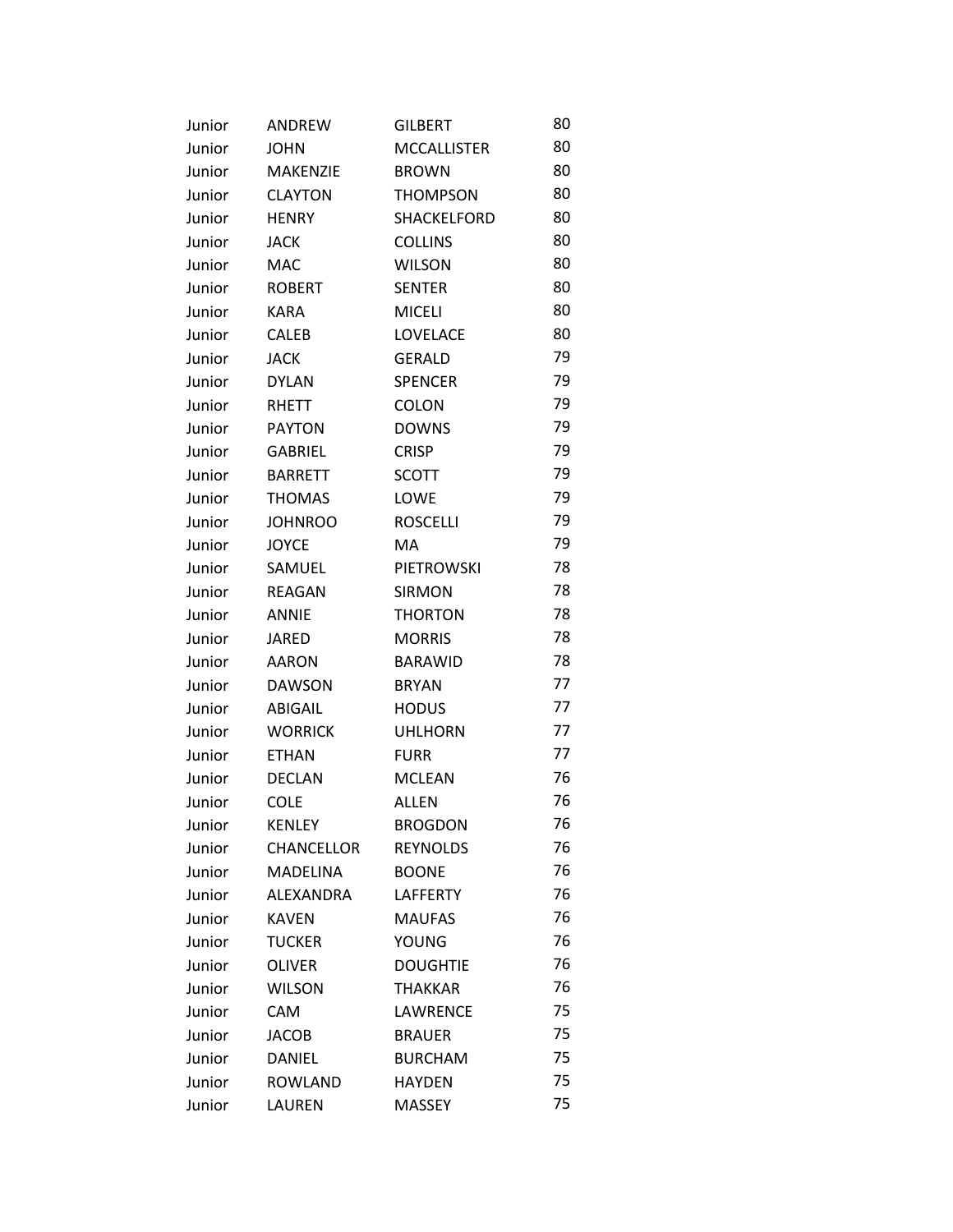| Junior | <b>LUCAS</b>    | <b>HODGE</b>       | 75 |
|--------|-----------------|--------------------|----|
| Junior | CARLO           | <b>DURAN</b>       | 74 |
| Junior | <b>BROOKE</b>   | <b>FAIR</b>        | 74 |
| Junior | <b>JAKE</b>     | <b>FRAZIER</b>     | 74 |
| Junior | <b>NATHAN</b>   | <b>PERKINS</b>     | 74 |
| Junior | <b>COOPER</b>   | <b>GRIGSBY</b>     | 74 |
| Junior | <b>CHARLES</b>  | <b>CRUMP</b>       | 74 |
| Junior | <b>WILL</b>     | <b>BINKLEY</b>     | 73 |
| Junior | <b>HALEY</b>    | <b>RILEY</b>       | 73 |
| Junior | <b>RILEY</b>    | <b>CREVELING</b>   | 72 |
| Junior | <b>WALKER</b>   | <b>TYLER</b>       | 72 |
| Junior | <b>MELA</b>     | <b>FORD</b>        | 72 |
| Junior | SARRAH          | <b>GRISHAM</b>     | 72 |
| Junior | <b>WILLIAM</b>  | <b>MCCHRISTIAN</b> | 71 |
| Junior | <b>BRANDON</b>  | <b>FURR</b>        | 71 |
| Junior | <b>DANIEL</b>   | ZINGRAF            | 71 |
| Junior | <b>ETHAN</b>    | QUINN              | 71 |
| Junior | <b>JOEY</b>     | <b>ROSCELLI</b>    | 70 |
| Junior | <b>COOPER</b>   | LOWRANCE           | 70 |
| Junior | <b>WILLIAM</b>  | <b>OVERBY</b>      | 70 |
| Junior | <b>DAVIS</b>    | <b>BAUER</b>       | 70 |
| Junior | <b>ROYCE</b>    | <b>COPLEY</b>      | 70 |
| Junior | <b>MICHAEL</b>  | <b>CHAIREZ</b>     | 69 |
| Junior | CAMERON         | <b>BURNS</b>       | 69 |
| Junior | TY              | <b>MARTIN</b>      | 69 |
| Junior | <b>HAYDEN</b>   | <b>MOORE</b>       | 69 |
| Junior | <b>TUCKER</b>   | <b>WILDER</b>      | 69 |
| Junior | <b>GARRETT</b>  | <b>BROWN</b>       | 68 |
| Junior | <b>BENJAMIN</b> | <b>HARRIS</b>      | 68 |
| Junior | CALEB           | <b>WILEY</b>       | 68 |
| Junior | <b>ELEANOR</b>  | <b>JONES</b>       | 67 |
| Junior | <b>CARNES</b>   | <b>HERRIN</b>      | 66 |
| Junior | <b>KAITLYN</b>  | <b>MURPHY</b>      | 66 |
| Junior | <b>SOFIE</b>    | <b>HERBSTRITH</b>  | 66 |
| Junior | <b>AFIFA</b>    | <b>SHAH</b>        | 65 |
| Junior | <b>BILLY</b>    | LANE               | 65 |
| Junior | <b>JACK</b>     | <b>GALLINA</b>     | 65 |
| Junior | <b>RUTH</b>     | <b>SEALE</b>       | 65 |
| Junior | <b>BEN</b>      | <b>WUNDERLICH</b>  | 63 |
| Junior | <b>AUSTIN</b>   | <b>MCGINNIS</b>    | 63 |
| Junior | <b>LILLY</b>    | LONGSWORTH         | 62 |
| Junior | <b>JEFFREY</b>  | <b>WATKINS</b>     | 62 |
| Junior | <b>MEGAN</b>    | <b>RUMANER</b>     | 62 |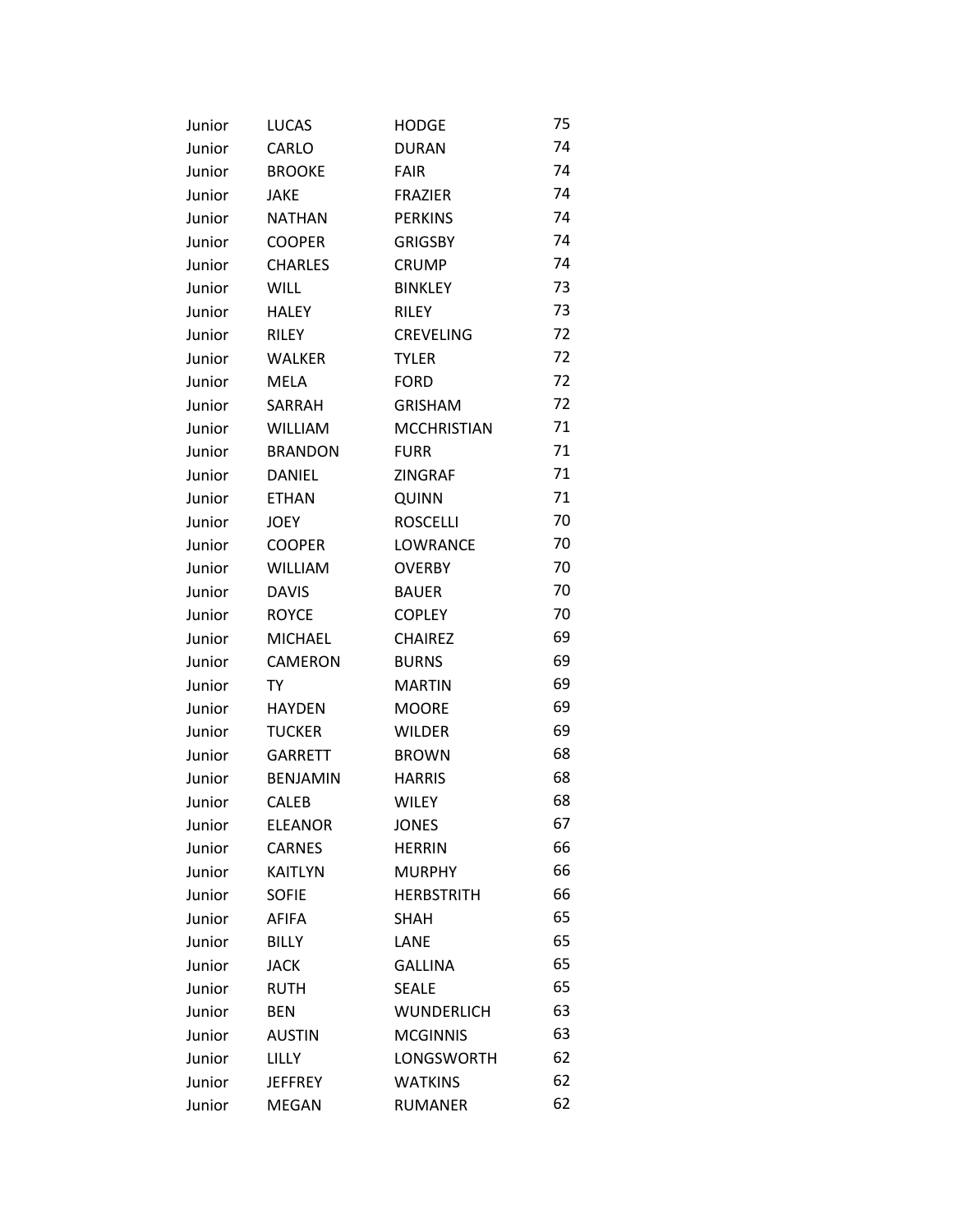| Junior   | <b>HAYDEN</b>     | <b>GOUGH</b>      | 61           |                      |
|----------|-------------------|-------------------|--------------|----------------------|
| Junior   | <b>KATHRYN</b>    | <b>CRAFT</b>      | 61           |                      |
| Junior   | CANAAN            | <b>HOLCOMB</b>    | 61           |                      |
| Junior   | <b>ALLIE</b>      | <b>THOMAS</b>     | 60           |                      |
| Junior   | CAROLINE          | <b>FARMER</b>     | 60           |                      |
| Junior   | <b>CLARE</b>      | <b>PALASZ</b>     | 60           |                      |
| Junior   | <b>LINDSAY</b>    | <b>BERRY</b>      | 59           |                      |
| Junior   | AMELIA            | <b>QUINLEN</b>    | 59           |                      |
| Junior   | <b>KNOX</b>       | <b>BROWN</b>      | 58           |                      |
| Junior   | <b>AIDAN</b>      | <b>HILL</b>       | 58           |                      |
| Junior   | <b>HALEY</b>      | <b>POLLEY</b>     | 57           |                      |
| Junior   | <b>MAX</b>        | <b>MILLER</b>     | 55           |                      |
| Junior   | LILLI             | <b>EGGERS</b>     | 55           |                      |
| Junior   | AVERI             | <b>HENDRIX</b>    | 55           |                      |
| Junior   | <b>CAMPBELL</b>   | <b>WILSON</b>     | 53           |                      |
| Junior   | <b>ISIDRO</b>     | <b>GARCIAJR</b>   | 52           |                      |
| Junior   | <b>ZACHARY</b>    | <b>SPECK</b>      | 52           |                      |
| Junior   | <b>JOHN</b>       | LEE               | 52           |                      |
| Junior   | <b>BROOKE</b>     | <b>MONTGOMERY</b> | 52           |                      |
| Junior   | <b>SYDNEY</b>     | <b>CHASE</b>      | 51           |                      |
| Junior   | <b>RILEY</b>      | <b>HALE</b>       | 51           |                      |
| Junior   | JEJE              | <b>WARNER</b>     | 50           |                      |
| Junior   | <b>GLORIA</b>     | <b>BIRD</b>       | 47           |                      |
| Junior   | <b>LILY</b>       | <b>MIRZA</b>      | 47           |                      |
| Junior   | <b>SUTTON</b>     | <b>GINN</b>       | 46           |                      |
| Junior   | <b>AUDREY</b>     | <b>BROADWAY</b>   | 45           |                      |
| Junior   | <b>KYLE</b>       | <b>DEAN</b>       | 44           |                      |
| Junior   | LUCIA             | <b>COCHRANE</b>   | 43           |                      |
| Junior   | <b>ELLEN</b>      | <b>CONNELL</b>    | 42           |                      |
| Junior   | <b>JOSIE</b>      | <b>GOUGH</b>      | 40           |                      |
| Junior   | AMANDA            | <b>BUCK</b>       | 38           |                      |
| Junior   | <b>RACHEL</b>     | PERRY             | 34           |                      |
| Junior   | <b>MILLER</b>     | <b>JOHNSTON</b>   | 21           |                      |
| Junior   | ANA               | <b>MASKE</b>      | 17           |                      |
| Category | <b>First Name</b> | <b>Last Name</b>  | <b>Score</b> | <b>Place</b>         |
| Pre-Sub  | <b>BROCK</b>      | <b>HILL</b>       | 88           | TN Pre-Sub Champion  |
| Pre-Sub  | <b>TAYLOR</b>     | <b>HILLIARD</b>   | 83           | TN Pre-Sub Runner-up |
| Pre-Sub  | <b>KASE</b>       | <b>TEMPLETON</b>  | 81           | TN Pre-Sub Third     |
| Pre-Sub  | <b>OWEN</b>       | <b>BALLENTINE</b> | 80           | TN Pre-Sub Fourth    |
| Pre-Sub  | <b>DERECK</b>     | <b>GARDNER</b>    | 79           | TN Pre-Sub 5-6       |
| Pre-Sub  | <b>KELLY</b>      | <b>BROOKS</b>     | 79           | TN Pre-Sub 5-6       |
| Pre-Sub  | <b>DEAGAN</b>     | <b>HATCH</b>      | 74           |                      |
| Pre-Sub  | SAVANNAH          | <b>YOUNG</b>      | 71           |                      |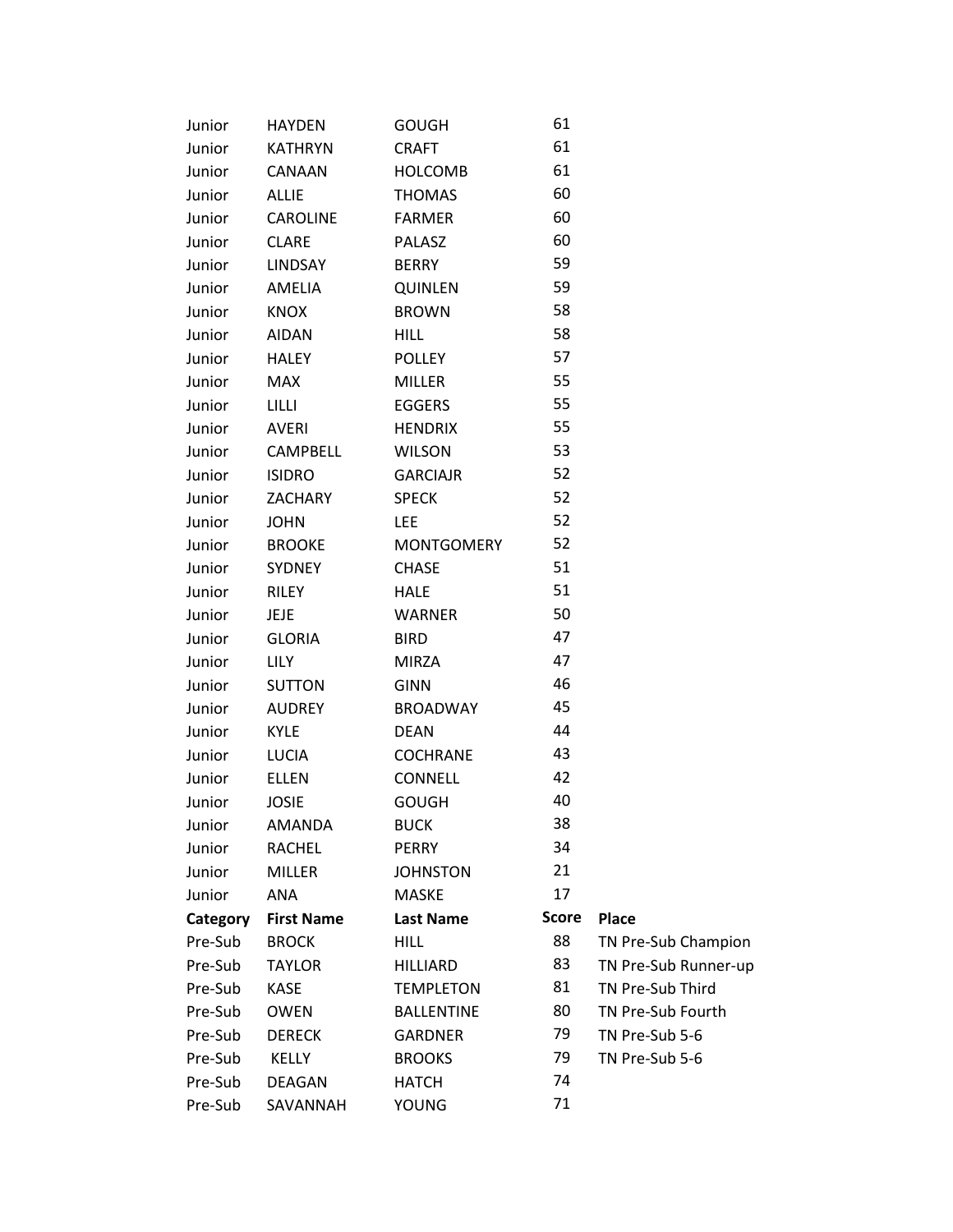| Pre-Sub  | <b>IAN</b>        | <b>FIFE</b>      | 66           |                     |
|----------|-------------------|------------------|--------------|---------------------|
| Pre-Sub  | LANE              | RILEY            | 66           |                     |
| Pre-Sub  | <b>TYE</b>        | <b>BROWNING</b>  | 66           |                     |
| Pre-Sub  | <b>JONAH</b>      | <b>HAMBLIN</b>   | 65           |                     |
| Pre-Sub  | <b>CHANNING</b>   | <b>GARRETT</b>   | 62           |                     |
| Pre-Sub  | <b>CHLOE</b>      | CHALEUNSINH      | 62           |                     |
| Pre-Sub  | LEXI              | <b>ORR</b>       | 60           |                     |
| Pre-Sub  | <b>EMMA</b>       | <b>WALKER</b>    | 56           |                     |
| Pre-Sub  | <b>AIDEN</b>      | <b>DRAKE</b>     | 54           |                     |
| Pre-Sub  | SAM               | <b>SHELTON</b>   | 52           |                     |
| Pre-Sub  | <b>HENRY</b>      | <b>HAMIL</b>     | 51           |                     |
| Pre-Sub  | <b>PEYTON</b>     | <b>HILLIARD</b>  | 50           |                     |
| Pre-Sub  | <b>GRANT</b>      | <b>BARTLETT</b>  | 49           |                     |
| Pre-Sub  | <b>BRAXTON</b>    | <b>MILLER</b>    | 43           |                     |
| Pre-Sub  | <b>TATE</b>       | <b>SMITH</b>     | 39           |                     |
| Pre-Sub  | <b>GINNY</b>      | <b>SIDLE</b>     | 32           |                     |
| Pre-Sub  | <b>KNOX</b>       | <b>BAILEY</b>    | 31           |                     |
| Pre-Sub  | <b>FELIX</b>      | <b>WHITE</b>     | 27           |                     |
| Pre-Sub  | <b>CONNOR</b>     | <b>REESE</b>     | 16           |                     |
| Category | <b>First Name</b> | <b>Last Name</b> | <b>Score</b> | <b>Place</b>        |
| Sub-Jr   | <b>DREW</b>       | <b>HOEKSTRA</b>  | 97           | TN Sub-Jr Champion  |
| Sub-Jr   | CARSON            | <b>WINBORN</b>   | 96           | TN Sub-Jr Runner-up |
| Sub-Jr   | <b>EASTON</b>     | <b>OAKLEY</b>    | 95           | TN Sub-Jr 3-5       |
| Sub-Jr   | <b>TAYLOR</b>     | <b>SIMS</b>      | 95           | TN Sub-Jr 3-5       |
| Sub-Jr   | <b>HUNTER</b>     | <b>MORRIS</b>    | 95           | TN Sub-Jr 3-5       |
| Sub-Jr   | <b>JACOB</b>      | ANDERSON         | 94           | TN Sub-Jr 6-7       |
| Sub-Jr   | <b>ELI</b>        | <b>MILLER</b>    | 94           | TN Sub-Jr 6-7       |
| Sub-Jr   | <b>JAXTON</b>     | <b>GEAN</b>      | 93           | TN Sub-Jr 8-9       |
| Sub-Jr   | <b>GRADEN</b>     | <b>DUCKWORTH</b> | 93           | TN Sub-Jr 8-9       |
| Sub-Jr   | <b>BO</b>         | <b>ANDERSON</b>  | 92           | TN Sub-Jr 10-13     |
| Sub-Jr   | CASE              | <b>HARDISON</b>  | 92           | TN Sub-Jr 10-13     |
| Sub-Jr   | ZEKE              | <b>ALEXANDER</b> | 92           | TN Sub-Jr 10-13     |
| Sub-Jr   | <b>MORGAN</b>     | <b>HILLIARD</b>  | 92           | TN Sub-Jr 10-13     |
| Sub-Jr   | <b>NOLAN</b>      | <b>FERRY</b>     | 91           | TN Sub-Jr 14-15     |
| Sub-Jr   | <b>HUNTER</b>     | <b>TIPLER</b>    | 91           | TN Sub-Jr 14-15     |
| Sub-Jr   | <b>TRASEY</b>     | <b>LINDSEY</b>   | 90           |                     |
| Sub-Jr   | <b>ADDISON</b>    | <b>SHOUSE</b>    | 90           |                     |
| Sub-Jr   | CALE              | <b>GARLAND</b>   | 90           |                     |
| Sub-Jr   | RHETT             | MAXWELL          | 90           |                     |
| Sub-Jr   | <b>NATHAN</b>     | SPRINKLE         | 90           |                     |
| Sub-Jr   | PAUL              | <b>MCLIN</b>     | 90           |                     |
| Sub-Jr   | <b>SPENCER</b>    | <b>DACUS</b>     | 90           |                     |
| Sub-Jr   | <b>BENJAMIN</b>   | <b>BERNTSON</b>  | 90           |                     |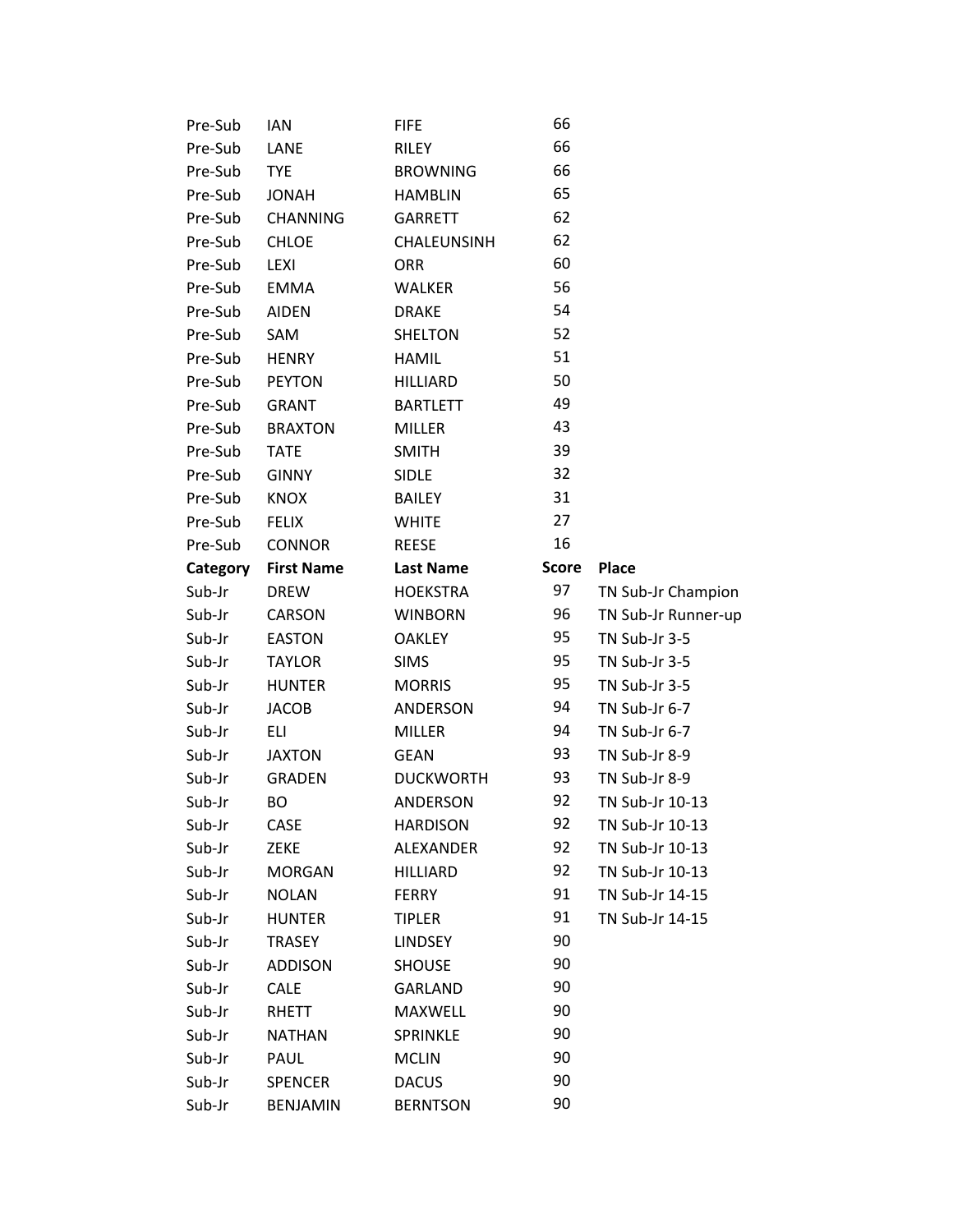| Sub-Jr | <b>CLINT</b>     | <b>PARSON</b>      | 89 |
|--------|------------------|--------------------|----|
| Sub-Jr | <b>TRUMANN</b>   | <b>HAUSER</b>      | 89 |
| Sub-Jr | <b>JACOB</b>     | <b>KING</b>        | 89 |
| Sub-Jr | <b>LORELEI</b>   | <b>KLOBE</b>       | 89 |
| Sub-Jr | <b>HUNTER</b>    | <b>HODGE</b>       | 88 |
| Sub-Jr | JAKE             | <b>FRAZIER</b>     | 88 |
| Sub-Jr | HALLIE           | <b>JACOBS</b>      | 88 |
| Sub-Jr | AINSLEY          | <b>BURGESS</b>     | 88 |
| Sub-Jr | JACK             | <b>WINGER</b>      | 88 |
| Sub-Jr | <b>JONATHAN</b>  | <b>TAYLOR</b>      | 87 |
| Sub-Jr | TY               | <b>KOONCE</b>      | 87 |
| Sub-Jr | CARSON           | <b>GEORGE</b>      | 87 |
| Sub-Jr | <b>OWEN</b>      | <b>BASS</b>        | 87 |
| Sub-Jr | <b>BRYANT</b>    | <b>DOWNING</b>     | 87 |
| Sub-Jr | <b>MICHAEL</b>   | <b>NOBLES</b>      | 86 |
| Sub-Jr | <b>KEEGAN</b>    | <b>HAYS</b>        | 86 |
| Sub-Jr | <b>DRAKE</b>     | <b>MCNEELY</b>     | 86 |
| Sub-Jr | <b>PERRY</b>     | <b>WESLEY</b>      | 85 |
| Sub-Jr | <b>BEN</b>       | <b>PAIR</b>        | 85 |
| Sub-Jr | <b>SHELBY</b>    | <b>CLAYTON</b>     | 85 |
| Sub-Jr | <b>JOSEPH</b>    | <b>SIMMONS</b>     | 85 |
| Sub-Jr | SHELBY           | <b>BONEE</b>       | 84 |
| Sub-Jr | <b>BRYCE</b>     | <b>MARTIN</b>      | 84 |
| Sub-Jr | <b>BRANTLEE</b>  | KELLEY             | 84 |
| Sub-Jr | ELIJAH           | <b>DAVIS</b>       | 83 |
| Sub-Jr | <b>JOHN</b>      | <b>BISCHOFF</b>    | 83 |
| Sub-Jr | <b>BRODY</b>     | <b>CAMPISI</b>     | 83 |
| Sub-Jr | <b>HADEN</b>     | <b>RUSSELL</b>     | 83 |
| Sub-Jr | <b>FELTON</b>    | <b>ADAMS</b>       | 83 |
| Sub-Jr | <b>GREGORY</b>   | <b>JORDAN</b>      | 82 |
| Sub-Jr | <b>FINNEAS</b>   | <b>MOYER</b>       | 82 |
| Sub-Jr | <b>GUNNAR</b>    | <b>TIMBS</b>       | 81 |
| Sub-Jr | <b>LOGAN</b>     | <b>BATTENFIELD</b> | 81 |
| Sub-Jr | <b>THOMAS</b>    | <b>YOUNG</b>       | 81 |
| Sub-Jr | <b>WILLIAM</b>   | STEENBERGEN        | 81 |
| Sub-Jr | <b>MACKENZIE</b> | <b>GHEE</b>        | 81 |
| Sub-Jr | <b>SPENCER</b>   | <b>CLARK</b>       | 80 |
| Sub-Jr | <b>JACKSON</b>   | <b>GILLEY</b>      | 80 |
| Sub-Jr | <b>BRADEN</b>    | <b>BOWLING</b>     | 80 |
| Sub-Jr | <b>MASON</b>     | <b>HAMPTON</b>     | 80 |
| Sub-Jr | <b>DUSTIN</b>    | REED               | 80 |
| Sub-Jr | <b>JAMES</b>     | <b>ELLIS</b>       | 79 |
| Sub-Jr | <b>GENTRY</b>    | <b>BALLINGER</b>   | 79 |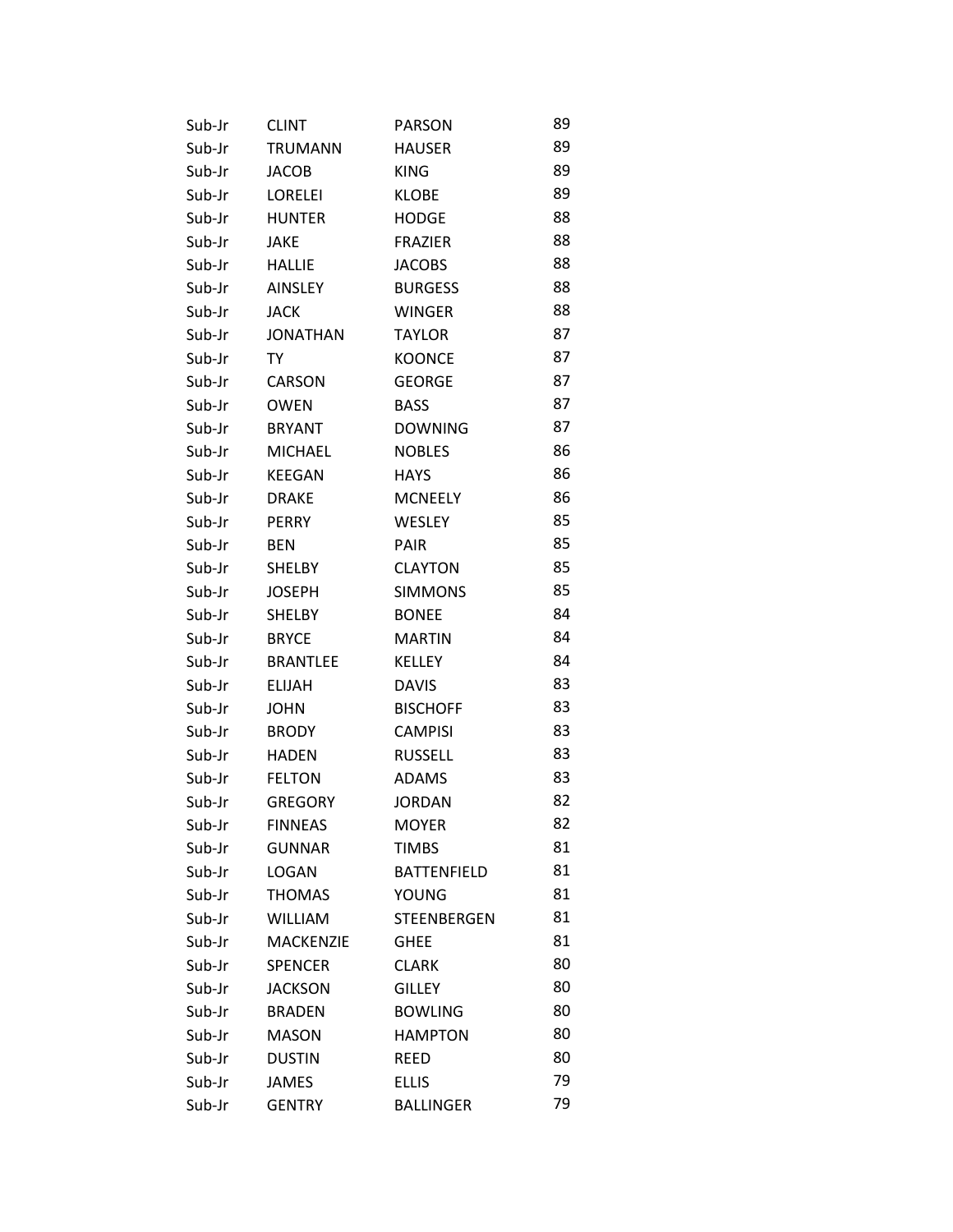| Sub-Jr | <b>GAVIN</b>    | <b>SMITH</b>       | 78 |
|--------|-----------------|--------------------|----|
| Sub-Jr | <b>COLBY</b>    | <b>HARWELL</b>     | 78 |
| Sub-Jr | SAMUEL          | <b>MORTON</b>      | 78 |
| Sub-Jr | REAGAN          | <b>REED</b>        | 78 |
| Sub-Jr | <b>GAVIN</b>    | <b>GAGNON</b>      | 76 |
| Sub-Jr | <b>HALEY</b>    | <b>PENLEY</b>      | 76 |
| Sub-Jr | <b>EMMA</b>     | <b>TISDAL</b>      | 76 |
| Sub-Jr | <b>JACKSON</b>  | <b>WILLIAMS</b>    | 76 |
| Sub-Jr | <b>DYLAN</b>    | <b>BASS</b>        | 76 |
| Sub-Jr | <b>KYNADEE</b>  | ARNDT              | 74 |
| Sub-Jr | <b>BRADLEY</b>  | <b>MINOR</b>       | 74 |
| Sub-Jr | WESLEY          | <b>EAVENSON</b>    | 74 |
| Sub-Jr | DANIEL          | <b>DAVIS</b>       | 74 |
| Sub-Jr | RICHARD         | <b>ENGLE</b>       | 74 |
| Sub-Jr | <b>CASH</b>     | <b>MCNEELY</b>     | 73 |
| Sub-Jr | <b>JAMES</b>    | <b>OWEN</b>        | 73 |
| Sub-Jr | <b>KANE</b>     | <b>WHITE</b>       | 73 |
| Sub-Jr | <b>STEFAN</b>   | <b>MULLINS</b>     | 72 |
| Sub-Jr | <b>TITUS</b>    | WILEY              | 72 |
| Sub-Jr | PHILIP          | <b>GEORGE</b>      | 72 |
| Sub-Jr | JAMES           | <b>NANCE</b>       | 72 |
| Sub-Jr | <b>ETHAN</b>    | <b>PAYNE</b>       | 71 |
| Sub-Jr | <b>RIVER</b>    | <b>HUNT</b>        | 71 |
| Sub-Jr | <b>SOPHIE</b>   | <b>DANG</b>        | 70 |
| Sub-Jr | <b>BILLY</b>    | <b>HUTCHENS</b>    | 70 |
| Sub-Jr | <b>HUNTER</b>   | <b>TARPLEY</b>     | 70 |
| Sub-Jr | <b>DAWSON</b>   | LOGAN              | 70 |
| Sub-Jr | <b>MASON</b>    | CARNELL            | 70 |
| Sub-Jr | <b>BLAINE</b>   | <b>HARMON</b>      | 69 |
| Sub-Jr | SAMUEL          | <b>BOGLE</b>       | 69 |
| Sub-Jr | <b>CASEN</b>    | YOKLEY             | 69 |
| Sub-Jr | <b>MIA</b>      | <b>HAWKERSMITH</b> | 68 |
| Sub-Jr | <b>WYATT</b>    | <b>WATTS</b>       | 68 |
| Sub-Jr | SAMMIE          | <b>BROWN</b>       | 68 |
| Sub-Jr | <b>DYLAN</b>    | <b>WILLIAMS</b>    | 68 |
| Sub-Jr | <b>RONNIE</b>   | <b>COX</b>         | 67 |
| Sub-Jr | <b>WALT</b>     | <b>BUTLER</b>      | 67 |
| Sub-Jr | <b>JONATHAN</b> | <b>SIMES</b>       | 67 |
| Sub-Jr | <b>MASON</b>    | <b>ODOM</b>        | 67 |
| Sub-Jr | <b>TAYLOR</b>   | <b>BATEY</b>       | 67 |
| Sub-Jr | <b>PEYTON</b>   | <b>CORBETT</b>     | 67 |
| Sub-Jr | <b>COLE</b>     | <b>TEMPLETON</b>   | 66 |
| Sub-Jr | CAMERON         | <b>WALLS</b>       | 66 |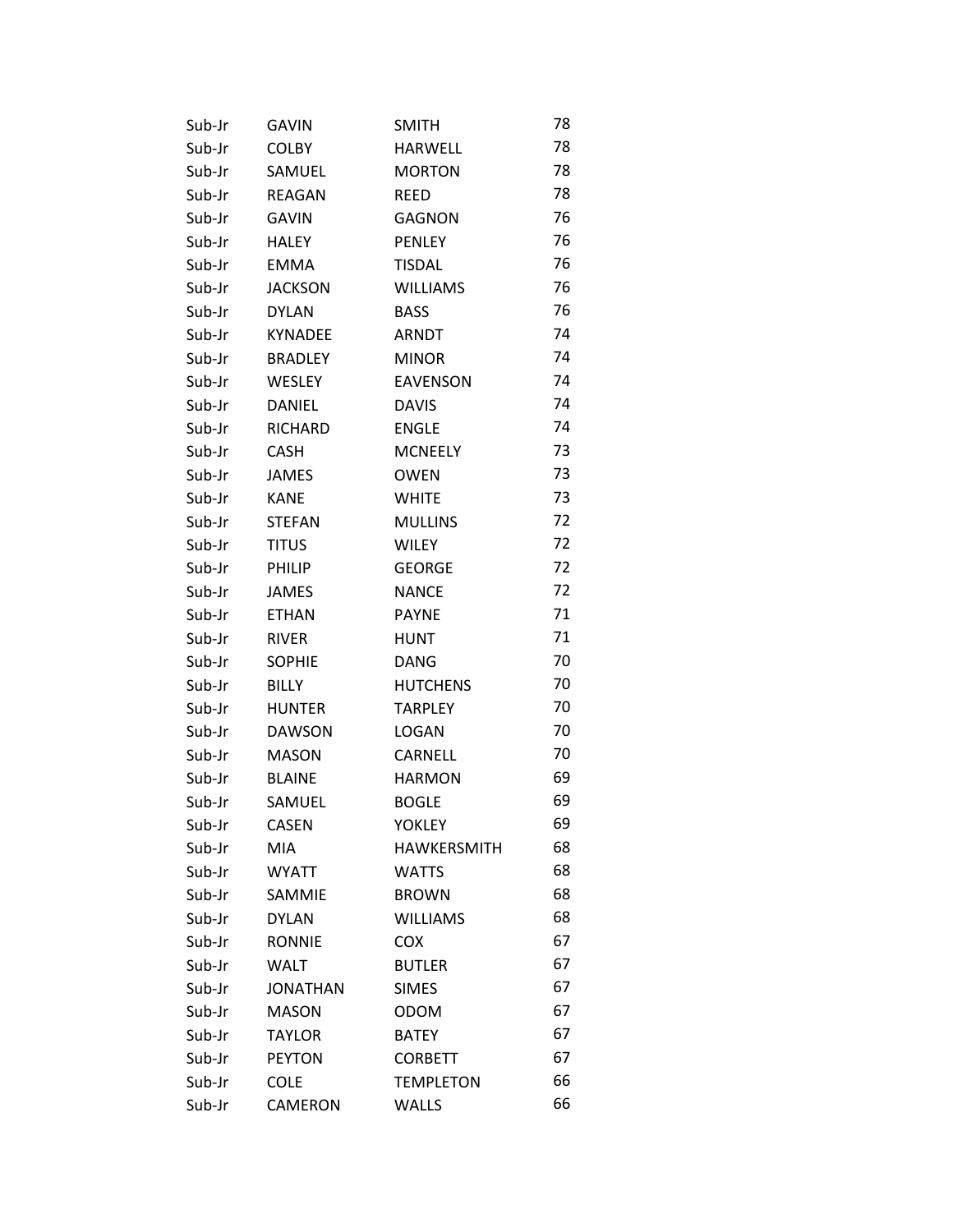| Sub-Jr | KATIEBETH       | <b>BROWN</b>       | 66 |
|--------|-----------------|--------------------|----|
| Sub-Jr | <b>GAVIN</b>    | <b>ENGLISH</b>     | 66 |
| Sub-Jr | COLT            | <b>TRAHAN</b>      | 66 |
| Sub-Jr | <b>THOMAS</b>   | <b>JONES</b>       | 65 |
| Sub-Jr | <b>ANTHONY</b>  | <b>DEMASTUS</b>    | 64 |
| Sub-Jr | <b>THOMAS</b>   | <b>ROBERTSON</b>   | 64 |
| Sub-Jr | <b>RYAN</b>     | <b>KARCHER</b>     | 64 |
| Sub-Jr | <b>MORGAN</b>   | <b>WHITLOCK</b>    | 64 |
| Sub-Jr | <b>LUKE</b>     | <b>HEWITT</b>      | 63 |
| Sub-Jr | <b>WES</b>      | EARNEST            | 62 |
| Sub-Jr | <b>CREWS</b>    | YOAKUM             | 62 |
| Sub-Jr | <b>GRANT</b>    | <b>MILLER</b>      | 62 |
| Sub-Jr | LUKE            | <b>WILLARD</b>     | 61 |
| Sub-Jr | ABBIGAIL        | <b>LONGO</b>       | 61 |
| Sub-Jr | <b>GRACE</b>    | <b>VINING</b>      | 61 |
| Sub-Jr | <b>JORDAN</b>   | <b>PESTI</b>       | 60 |
| Sub-Jr | <b>BROOKS</b>   | MAY                | 60 |
| Sub-Jr | WILLIAM         | <b>MCCALLISTER</b> | 60 |
| Sub-Jr | <b>BARRON</b>   | <b>PENROD</b>      | 58 |
| Sub-Jr | <b>AUDREY</b>   | WILLIAMS           | 58 |
| Sub-Jr | SAVANNAH        | <b>STONE</b>       | 57 |
| Sub-Jr | <b>CAROLINE</b> | <b>CAMPBELL</b>    | 57 |
| Sub-Jr | <b>ELIJAH</b>   | SPRAYBERRY         | 57 |
| Sub-Jr | SAMUEL          | <b>YOUNG</b>       | 56 |
| Sub-Jr | <b>GAVIN</b>    | <b>BLAN</b>        | 56 |
| Sub-Jr | <b>FORREST</b>  | <b>SMITH</b>       | 55 |
| Sub-Jr | ANDY            | <b>HOLLER</b>      | 55 |
| Sub-Jr | <b>JACOB</b>    | <b>PINTER</b>      | 54 |
| Sub-Jr | MARGARET        | <b>LINKOUS</b>     | 53 |
| Sub-Jr | <b>KENT</b>     | <b>FERGUSON</b>    | 52 |
| Sub-Jr | <b>BAILEY</b>   | <b>PEACOCK</b>     | 52 |
| Sub-Jr | JANEY           | <b>FLETCHER</b>    | 51 |
| Sub-Jr | <b>MARY</b>     | <b>HEATHERLY</b>   | 49 |
| Sub-Jr | CARSON          | <b>WRIGHT</b>      | 46 |
| Sub-Jr | <b>JULIE</b>    | <b>KYLE</b>        | 45 |
| Sub-Jr | <b>MELANIE</b>  | <b>JACKSON</b>     | 45 |
| Sub-Jr | <b>BRAYLEN</b>  | <b>REEVES</b>      | 44 |
| Sub-Jr | <b>KYLER</b>    | <b>SMITH</b>       | 43 |
| Sub-Jr | JASON           | ZIEGLER JR         | 42 |
| Sub-Jr | <b>ETHAN</b>    | <b>MAHIKOA</b>     | 41 |
| Sub-Jr | <b>LORELEI</b>  | <b>ELLARD</b>      | 40 |
| Sub-Jr | <b>RUDI</b>     | <b>HEILMANN</b>    | 38 |
| Sub-Jr | <b>EVAN</b>     | <b>PINSON</b>      | 35 |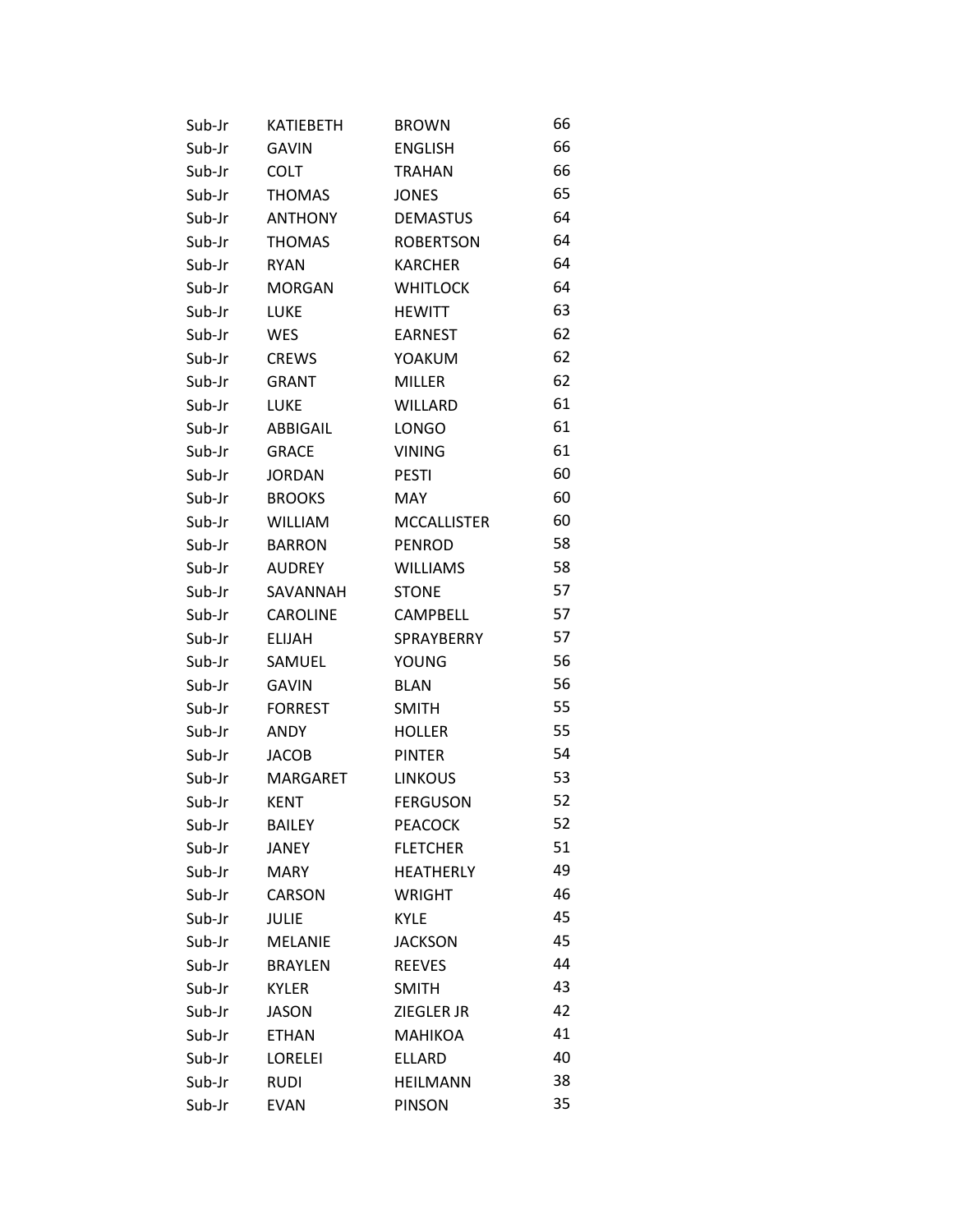| Sub-Jr | <b>CLOIEE</b>  | <b>FLOYD</b>   | 34 |
|--------|----------------|----------------|----|
| Sub-Jr | <b>CYRUS</b>   | <b>WHITE</b>   | 31 |
| Sub-Jr | <b>CASEN</b>   | <b>STEWART</b> | 22 |
| Sub-Jr | <b>STEWART</b> | <b>ARTHUR</b>  | 21 |
| Sub-Jr | <b>EMILY</b>   | <b>STIVERS</b> | 21 |
| Sub-Jr | SAMANTHA       | <b>BUTORA</b>  | 10 |

### **Texas**

| Category | <b>First Name</b> | <b>Last Name</b>    | <b>Score</b> | <b>Place</b>        |
|----------|-------------------|---------------------|--------------|---------------------|
| Junior   | <b>RUGER</b>      | <b>CLARK</b>        | 99           | TX Jr Champion      |
| Junior   | <b>BRANT</b>      | <b>PRUITT</b>       | 98           |                     |
| Junior   | <b>JACKSON</b>    | <b>HALLABOUGH</b>   | 96           |                     |
| Junior   | <b>ALAN</b>       | <b>ALVARADO</b>     | 91           |                     |
| Junior   | <b>GENTRY</b>     | <b>SALYER</b>       | 84           |                     |
| Junior   | <b>JUSTIN</b>     | <b>HILL</b>         | 55           |                     |
| Category | <b>First Name</b> | <b>Last Name</b>    | <b>Score</b> | Place               |
| Pre-Sub  | <b>SHANE</b>      | <b>OCKERMAN</b>     | 81           | TX Pre-Sub Champion |
| Pre-Sub  | <b>RANKIN</b>     | <b>POOL</b>         | 80           |                     |
| Pre-Sub  | <b>WESTON</b>     | <b>FARMER</b>       | 75           |                     |
| Pre-Sub  | <b>RONALD</b>     | <b>MUSGROVE III</b> | 70           |                     |
| Pre-Sub  | <b>LIANA</b>      | <b>CERRA</b>        | 65           |                     |
| Pre-Sub  | <b>PECOS</b>      | <b>BALLARD</b>      | 63           |                     |
| Category | <b>First Name</b> | <b>Last Name</b>    | <b>Score</b> | Place               |
| Sub-Jr   | CASE              | <b>KOETHER</b>      | 96           | TX Sub-Jr Champion  |
| Sub-Jr   | <b>HUNTER</b>     | <b>FRYMAN</b>       | 92           | TX Sub-Jr Runner-up |
| Sub-Jr   | <b>DUTCH</b>      | <b>NIELSEN</b>      | 90           |                     |
| Sub-Jr   | <b>CODI</b>       | <b>WATERS</b>       | 88           |                     |
| Sub-Jr   | <b>AUSTIN</b>     | <b>TERRY</b>        | 86           |                     |
| Sub-Jr   | <b>MAX</b>        | <b>RICHMOND</b>     | 85           |                     |
| Sub-Jr   | <b>STORMI</b>     | <b>WATERS</b>       | 82           |                     |
| Sub-Jr   | <b>ETHAN</b>      | <b>JONES</b>        | 76           |                     |
| Sub-Jr   | LUIS              | <b>CERRA</b>        | 69           |                     |
| Sub-Jr   | MARIAPAULA        | <b>TENORIO</b>      | 29           |                     |

## **Utah**

| Category | <b>First Name</b> | <b>Last Name</b>  | <b>Score</b> | <b>Place</b>   |
|----------|-------------------|-------------------|--------------|----------------|
| Junior   | AVA               | LADUE             | 97           | UT Jr Champion |
| Junior   | SHALAKO           | <b>GUNTER</b>     | 97           | UT Jr Champion |
| Junior   | <b>CASEY</b>      | <b>FITZGERALD</b> | 97           | UT Jr Champion |
| Junior   | <b>HAYLIE</b>     | <b>PEAY</b>       | 95           |                |
| Category | <b>First Name</b> | <b>Last Name</b>  | <b>Score</b> | <b>Place</b>   |
| Pre-Sub  | COLE.             | <b>FITZGERALD</b> | 88           |                |